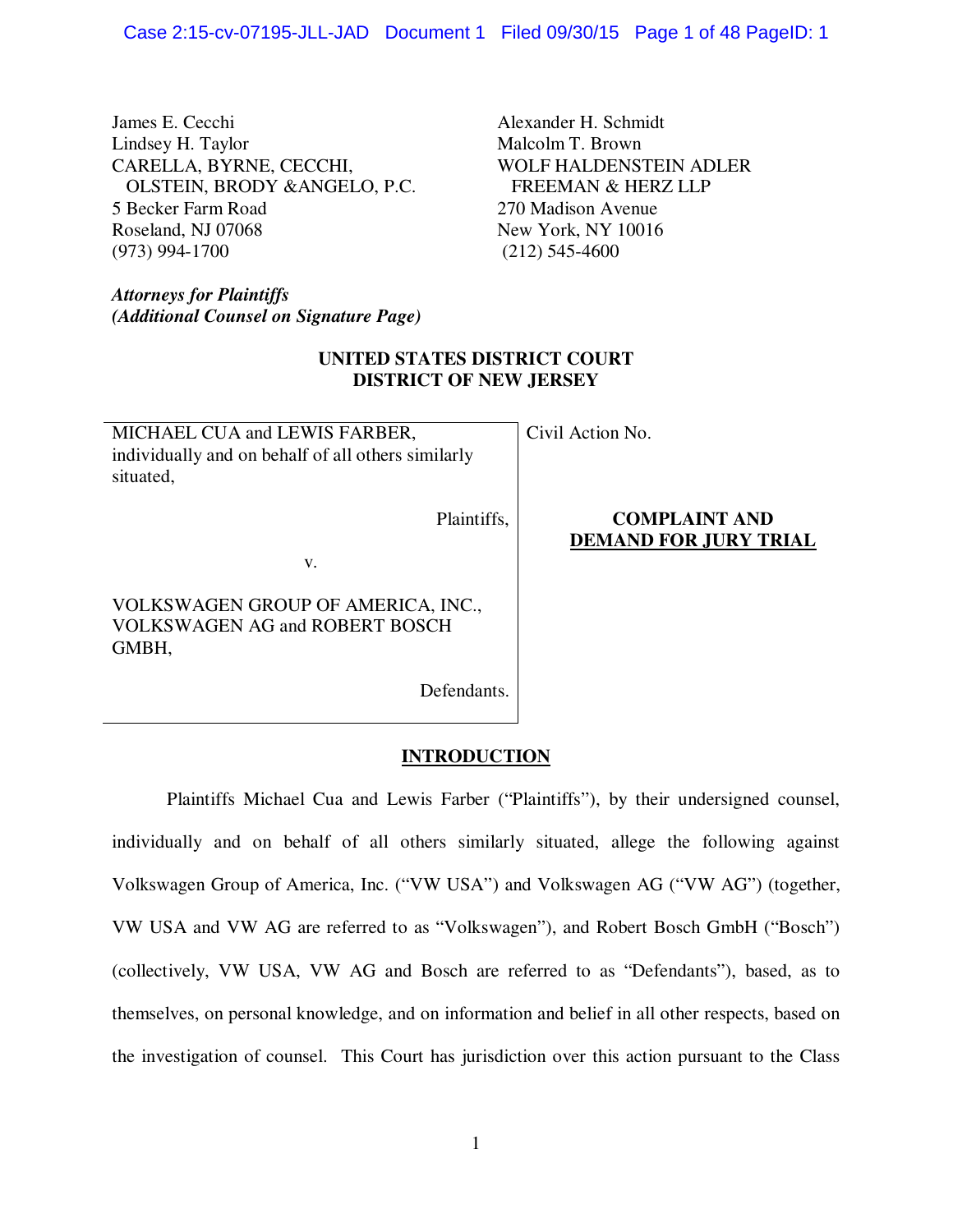Action Fairness Act ("CAFA"), 28 U.S.C. § 1332(d) and based on a federal question, 28 U.S.C. § 1331.

# **NATURE OF THE ACTION**

1. This nationwide civil RICO, false advertising and consumer fraud class action concerns the intentional installation of so-called "defeat devices" on over 482,000 diesel Volkswagen and Audi vehicles sold in the United States since 2009. As of September 29, 2015, Volkswagen admitted that the emissions scandal could affect as many as 11 million Volkswagen vehicles worldwide, as well as an additional 2.1 million Audi-branded vehicles. Over the last seven years, Volkswagen has pocketed \$33 billion or more in illicit profits or revenues from its scheme.

2. Volkswagen marketed those vehicles as environmentally-friendly cars that combined extremely high fuel efficiency and performance with very low emissions. Volkswagen touted the vehicles as containing a unique combustion system that enabled them to meet (indeed, exceed) national emission standards on a cost-effective basis and without the need to add an additional chemical that was necessary to add in all other diesel systems in order to meet emissions standards.

3. Although Volkswagen successfully marketed and sold almost 500,000 of these expensive cars nationwide as "green," Volkswagen has now publicly admitted that their environmentally-friendly representations were false. Volkswagen did not actually manufacture or sell cars with the desirable attributes advertised. Volkswagen's entire "CleanDiesel" system and marketing campaign was a fraud.

4. The United States government, through the Environmental Protection Agency ("EPA"), has passed and enforced laws designed to protect United States citizens from pollution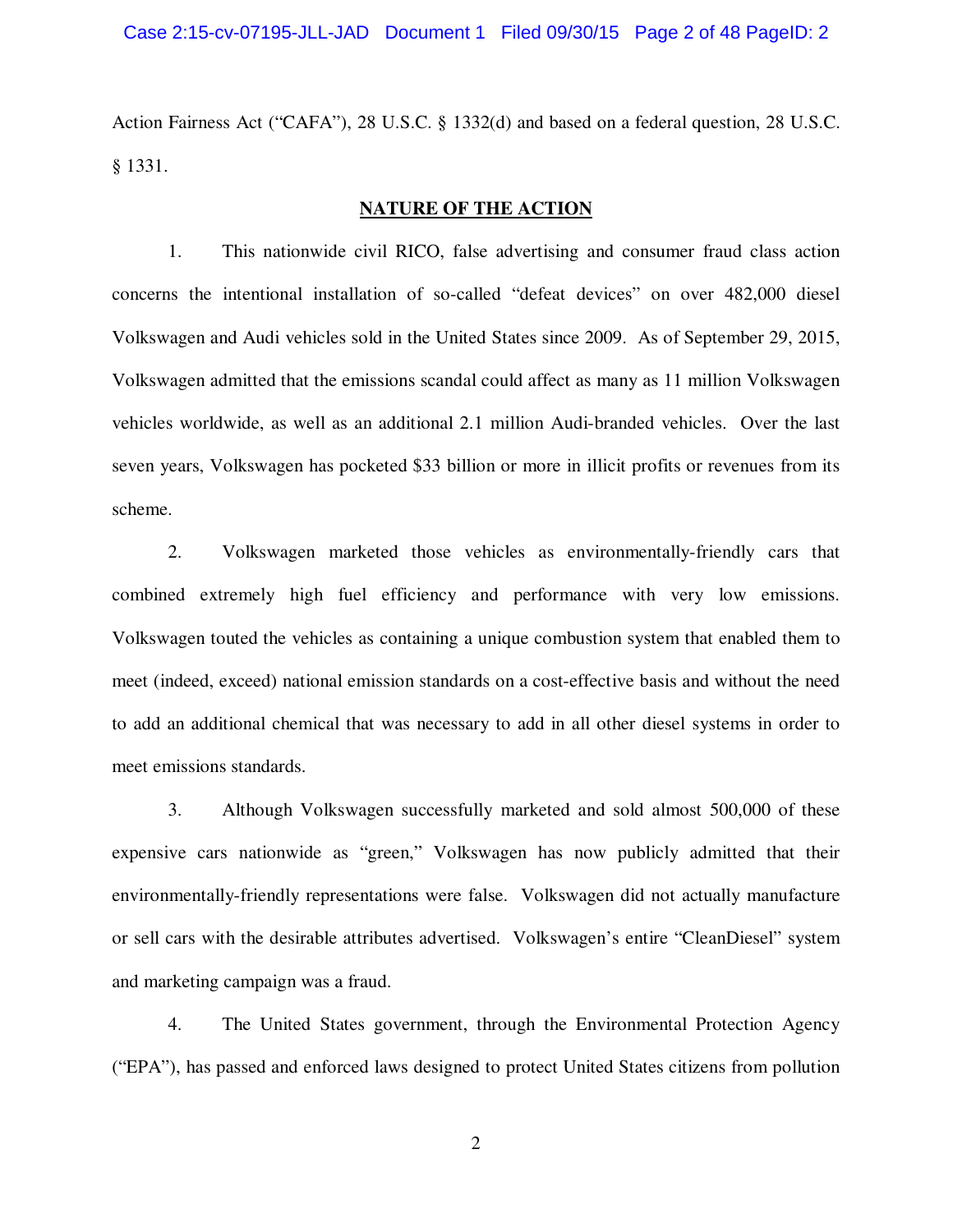#### Case 2:15-cv-07195-JLL-JAD Document 1 Filed 09/30/15 Page 3 of 48 PageID: 3

and, in particular, certain chemicals and agents known to cause disease in humans. Automobile manufacturers must abide by these laws, and must adhere to EPA rules and regulations.

5. Volkswagen purposefully and intentionally breached these laws and regulations by manufacturing and then selling in the United States vehicles that made use of "defeat devices," which included computer software that was designed to "cheat" during emissions tests to make it appear as if the vehicles achieved certain low emissions levels that the vehicles did not in fact achieve while they were being driven. If the emissions tests reported the emissions levels the vehicles actually achieved while being driven, each vehicle tested would have failed the emissions test abysmally.

6. As stated by Cynthia Giles, Assistant Administrator for the Office of Enforcement and Compliance Assurance at the EPA, in a September 18, 2015 press release: "Using a defeat device in cars to evade clean air standards is illegal and a threat to public health."

7. According to the EPA, Volkswagen installed a "defeat device" in at least the following diesel models of its vehicles (the "Affected Vehicles"): Model Year ("MY") 2009- 2015 VW Jetta; MY 2009-2015 VW Beetle; MY 2009-2015 VW Golf; MY 2009-2015 VW Passat; and MY 2009-2015 Audi A3. Volkswagen's Audi unit has now reported that Audi A4 sedans and Q5 sports utility vehicles are also Affected Vehicles. Investigations are currently under way to determine whether the Volkswagen installed the device in additional models, so discovery may reveal that additional vehicle models and/or model years are properly included as Affected Vehicles. As new facts are discovered, additional vehicle models and/or model years may be added to this list.

8. Instead of delivering on its promise of extremely high fuel mileage coupled with low emissions, Volkswagen devised a way to make it appear that its cars complied with EPA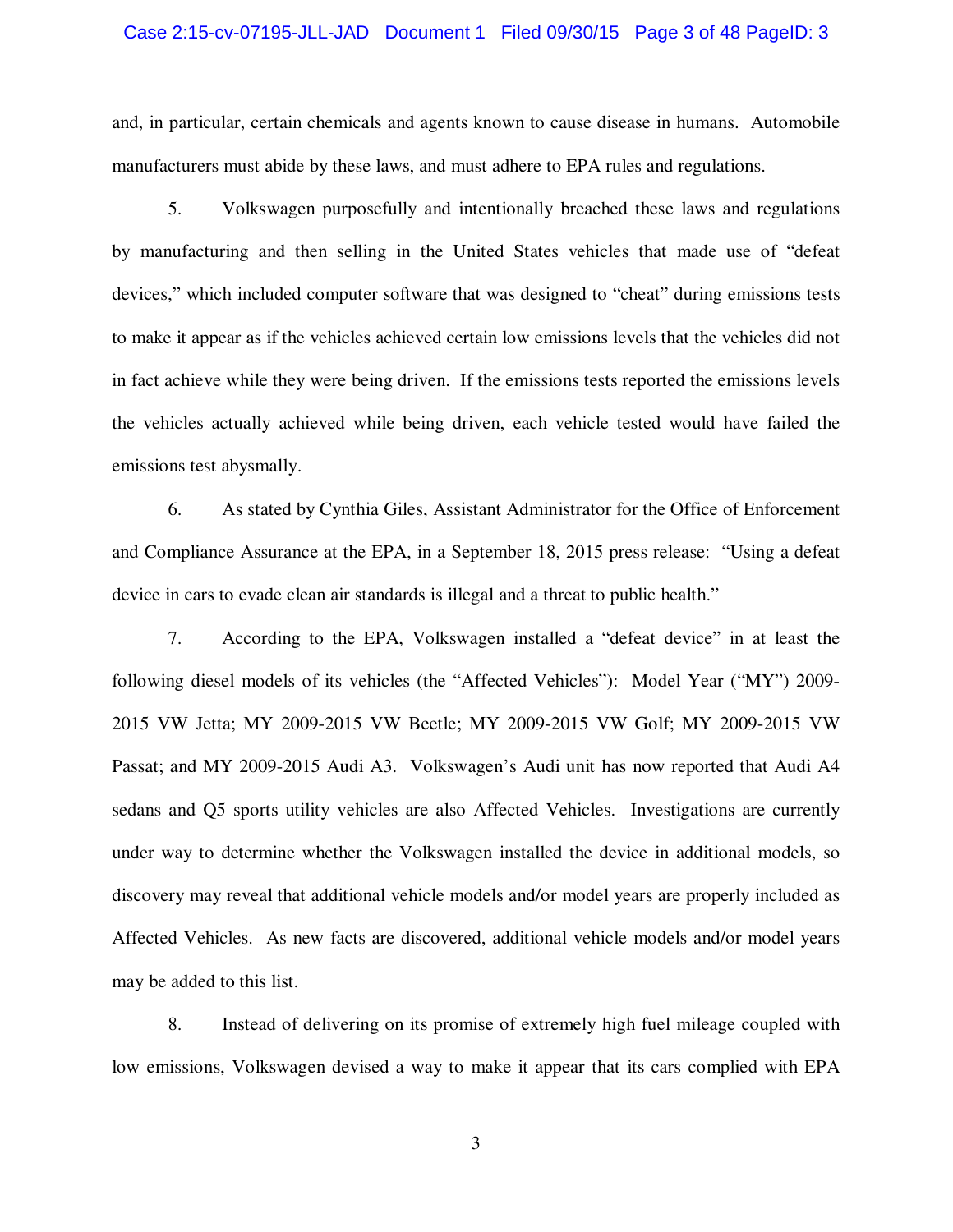#### Case 2:15-cv-07195-JLL-JAD Document 1 Filed 09/30/15 Page 4 of 48 PageID: 4

regulations when, in fact, they did not. As detailed in the EPA's Notice of Violation ("NOV"), sophisticated software in the Affected Vehicles detects when the vehicle is undergoing official emissions testing, and turns full emissions controls on for the purposes of such tests. In all other circumstances, however, the emissions controls are suppressed. This results in cars that meet emissions standards in the laboratory or state testing station but, at all other times when the vehicle is running, emit nitrogen oxides ("NOx") at up to 40 times the standard allowed under United States laws and regulations. This software, as produced and used by Volkswagen, is a "defeat device" as defined by the Clean Air Act.

9. NOx pollution contributes to nitrogen dioxide, ground-level ozone, and fine particulate matter. Exposure to these pollutants has been linked with serious health dangers, including asthma attacks and other respiratory illnesses serious enough to send people to the hospital. Ozone and particulate matter exposure, in particular, have been associated with premature death due to respiratory-related or cardiovascular-related consequences. Children, the elderly, and people with pre-existing respiratory illness are at acute risk of negative health effects from these pollutants.

10. According to a working paper by three researchers affiliated with the National Bureau of Economic Research, reduced NOx emissions that resulted from new power plant regulations resulted in about five fewer deaths for every 100,000 people each year, as well as a decrease in spending on prescription drugs. Extrapolating from that research, the estimated 46,000 tons of extra NOx emissions from Volkswagen's TDI vehicles in the U.S. since 2008 has caused 106 deaths in the U.S. Another researcher, at the Massachusetts Institute of Technology, using EPA data on mortality rates stemming from particulate pollutants produced by NOx, concluded that the number of deaths attributable to Volkswagen's deception could be as high as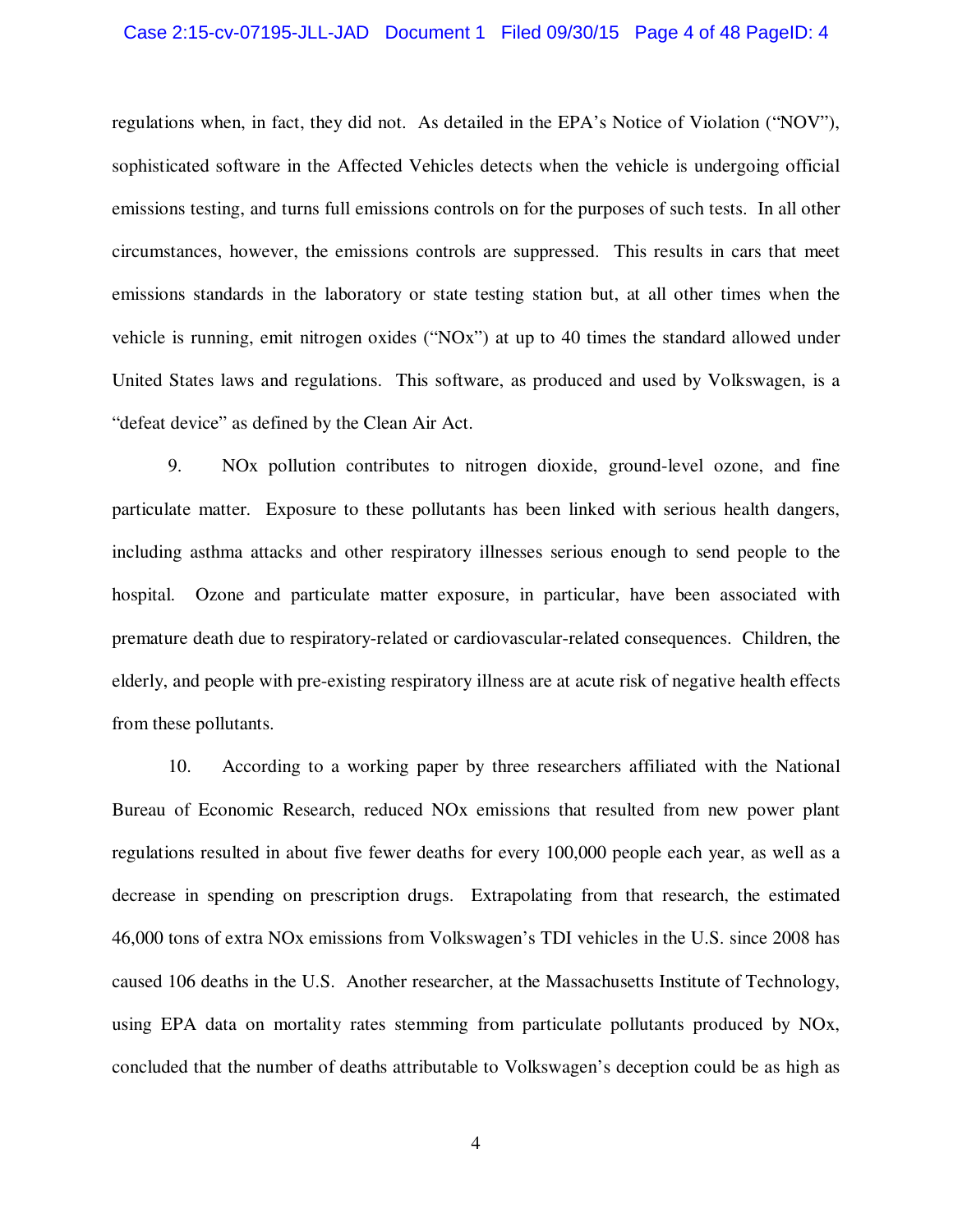#### Case 2:15-cv-07195-JLL-JAD Document 1 Filed 09/30/15 Page 5 of 48 PageID: 5

146 people. That number does not include the direct effects of NOx pollution or smog, and it does not include the number of people who suffer from non-fatal health consequences of the extra NOx related pollutants that flooded the air due to Volkswagen's heinous scheme.

11. The Clean Air Act has strict emissions standards for vehicles, and requires that vehicle manufacturers certify to the EPA that vehicles sold in the United States meet applicable federal emissions standards meant to control air pollution. Every vehicle sold in the United States must be covered by an EPA-issued certificate of conformity. Under federal law, cars equipped with defeat devices, which reduce the effectiveness of emissions control systems during normal driving conditions, cannot be certified by the EPA. By manufacturing and selling cars with defeat devices that allowed for higher levels of emissions than the EPA permits, and certifying to the EPA that such vehicles were compliant with the Clean Air Act, Volkswagen violated the Clean Air Act, defrauded its customers, and engaged in unfair competition under state and federal law.

12. Volkswagen has charged a substantial premium for the Affected Vehicles, which are paradoxically marketed by Volkswagen as "CleanDiesel" vehicles. For example, the base S model of the 2015 Volkswagen Jetta has a starting MSRP of \$18,780. The base TDI S CleanDiesel, however, has a starting MSRP of \$21,640, a price premium of \$2,860. The CleanDiesel premium for the highest model Jetta is even more significant. The highest level gas Jetta SE has a starting MSRP of \$20,095, while the CleanDiesel TDI SEL MSRP is \$26,410. Thus, a consumer who purchased the highest model of the CleanDiesel Jetta would be paying a \$6,315 premium for a benefit that he or she was not actually receiving.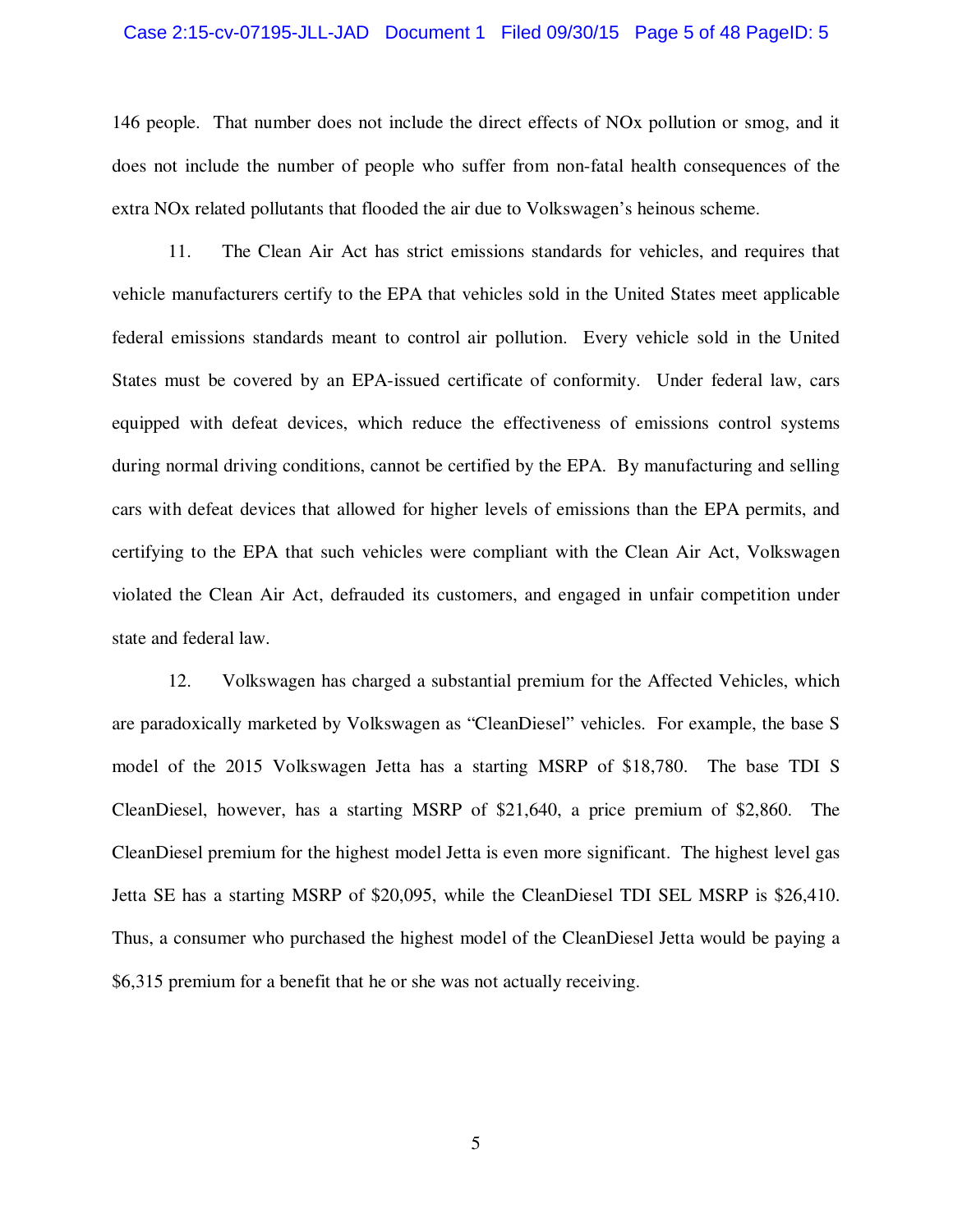#### Case 2:15-cv-07195-JLL-JAD Document 1 Filed 09/30/15 Page 6 of 48 PageID: 6

13. Similar premiums arise across all of the vehicles in which Volkswagen installed its "defeat device" for emissions testing. Premiums across the affected vehicles range from approximately \$1,000 to nearly \$7,000.

14. Volkswagen has been ordered by the EPA to recall the Affected Vehicles and perform repairs that will ensure that the vehicles comply with EPA emissions requirements at all times during normal operation. Volkswagen will not be able to make the Affected Vehicles comply with emissions standards, however, without substantially downgrading their performance characteristics, including their horsepower and their efficiency. As a result, even if Volkswagen is able to make the Affected Vehicles EPA-compliant, Class members will still suffer actual harm and damages, as their vehicles will no longer perform as they did when purchased and as advertised. This will necessarily result in a diminution of value of every Affected Vehicle, and it will cause owners of Affected Vehicles to pay more for fuel when using the cars subsequent to the repairs.

15. Volkswagen's fraudulent scheme was facilitated and aided and abetted by Defendant Bosch, which created the software program used in Volkswagen's defeat device. As early as 2007, Bosch warned Volkswagen that using its software in vehicles that were driven on the road would constitute a criminal offense. Nevertheless, Bosch proceeded to sell or license 11,000,000 of the component devices to Volkswagen over the next seven years knowing that Volkswagen intended to use them in production vehicles. Instead of refusing to provide Volkswagen with the defeat devices that Bosch knew would enable Volkswagen to engage in criminal fraud, Bosch decided instead to profit from Volkswagen's fraud by selling the 11,000,000 units. Under American law, that decision to profit from what Bosch knew was Volkswagen's ongoing fraud makes Bosch and aider and abettor of that crime and a RICO co-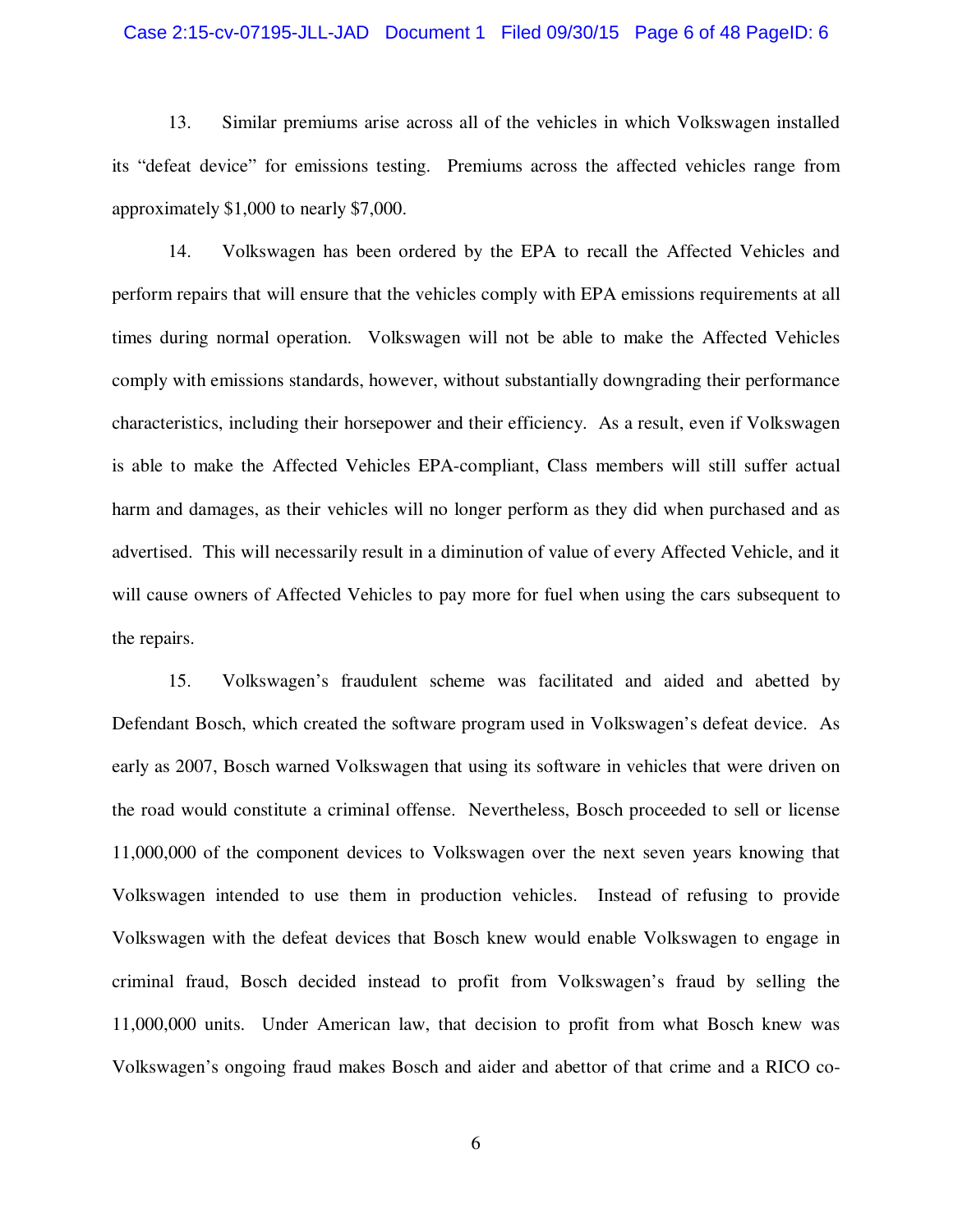#### Case 2:15-cv-07195-JLL-JAD Document 1 Filed 09/30/15 Page 7 of 48 PageID: 7

conspirator with Volkswagen that is jointly liable for treble the damages that Volkswagen's fraud has caused U.S. consumers.

16. As a result of Volkswagen's unfair, deceptive, and/or fraudulent business practices and the Bosch-Volkswagen RICO conspiracy, and Volkswagen's failure to disclose that, under normal operating conditions, the Affected Vehicles emit up to 40 times the allowed levels of pollution, owners and lessees of the Affected Vehicles have suffered losses in money and/or property.

17. Had Plaintiffs and the other Class members known of the presence of the "defeat device" at the time they purchased or leased their Affected Vehicles, they would not have purchased or leased those vehicles, or they would have paid substantially less for the Affected Vehicles than they did. Moreover, when Volkswagen recalls the Affected Vehicles in order to make them compliant with EPA standards, Plaintiff and Class members will be required to spend additional money on fuel and will not obtain the performance that was characteristic of their vehicles at the time of purchase. The Affected Vehicles will necessarily be worth less in the marketplace because of this decreased performance and efficiency.

#### **PARTIES**

18. Plaintiff Michael Cua is citizen of Florida, residing in Jacksonville, Duval County, Florida. Plaintiff purchased a used 2011 VW Golf TDI from Godwin Motors in Columbia, South Carolina on or about September 5, 2013. Plaintiff purchased the vehicle for his daughter, who was going to college, because he believed that it was energy efficient, and would allow his daughter to save money on gas. Even though the TDI model was more expensive than a comparable model with a gasoline engine, Plaintiff decided to purchase the TDI model based on representations that it was low maintenance enough that he would save money in the long term.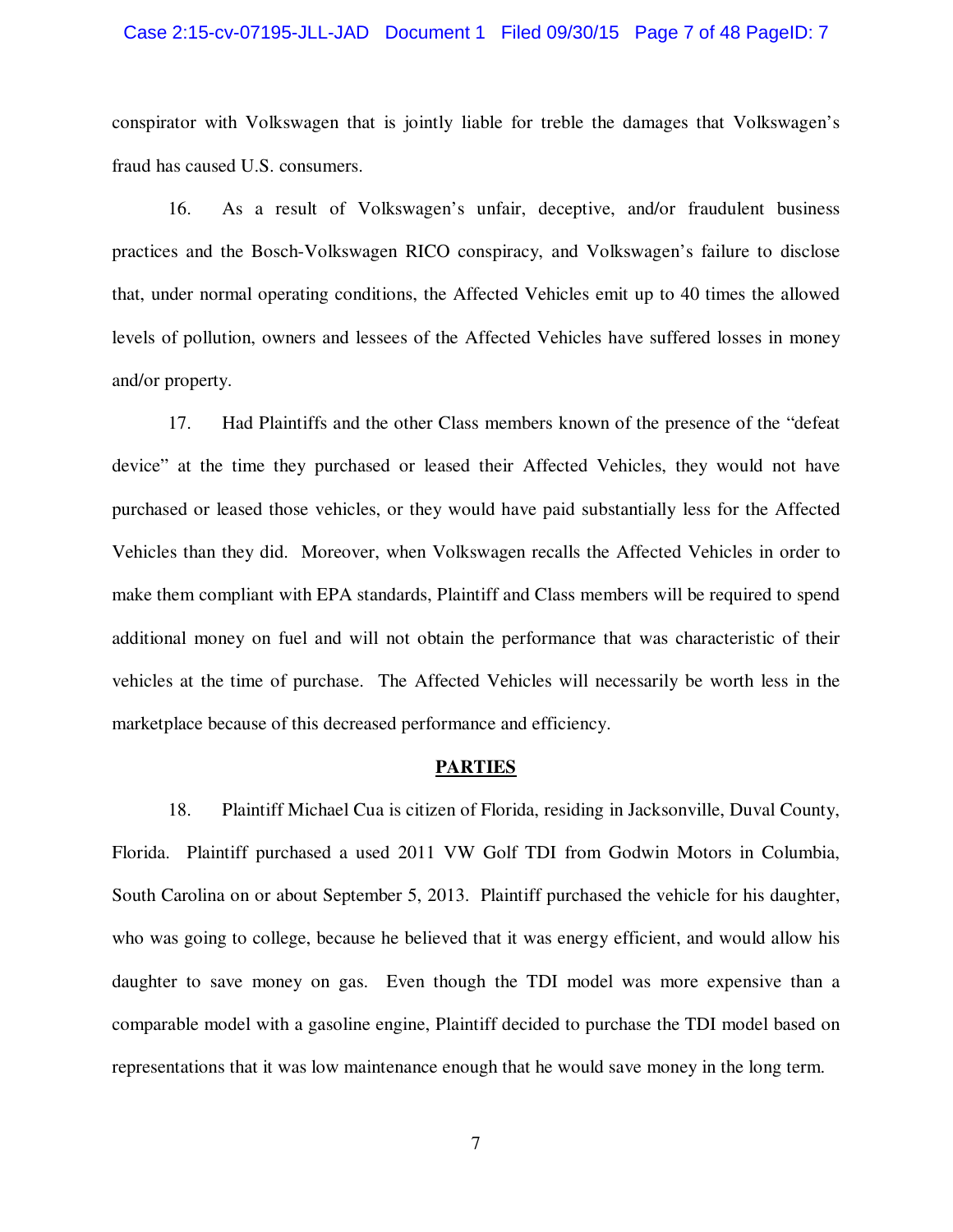#### Case 2:15-cv-07195-JLL-JAD Document 1 Filed 09/30/15 Page 8 of 48 PageID: 8

19. Plaintiff Lewis Farber is citizen of Florida, individual residing in Naples, Collier County, Florida. Plaintiff purchased a 2011 VW Jetta TDI from Volkswagen of Naples in 2011, and still owns the car. Plaintiff is very concerned about the likely inability to sell the vehicle. Plaintiff's wife uses the car and has put a tremendous amount of mileage on it as a result of a lengthy commute, so the couple wanted a diesel vehicle because of its efficiency and gas mileage. They felt that the premium they paid for a TDI vehicle would be worthwhile because the high-capacity tank made them feel safer during long commutes. After learning about Volkswagen's lies regarding its diesel vehicles, Plaintiff was astounded by the implications, not just for himself, but for the global fallout. Plaintiff believes his TDI model will have no resale value and that he will be unable to sell it or trade it in for another newer vehicle, which he and his wife were counting on being able to do once the vehicle is fully paid off in May of 2016.

20. Defendant Volkswagen USA is a corporation organized under the laws of the State of New Jersey, with its principal place of business at 2200 Ferdinand Porsche Drive, Herndon, Virginia 20171. Volkswagen does business in every state and the District of Columbia, but is a citizen of New Jersey and Virginia pursuant to 28 U.S.C. § 1332(d)(10).

21. Defendant Volkswagen Aktiengesellschaft, doing business as Volkswagen Group and/or Volkswagen AG, is a corporation organized and existing under the laws of Germany, with its principal place of business located in Wolfsburg, Germany. Volkswagen AG is the parent corporation of Volkswagen USA.

22. Defendant Robert Bosch GmbH ("Bosch") is a German multinational engineering and electronics company, headquartered in Stuttgart, Germany. At all times from at least January 1, 2007 through the present, Bosch supplied the defeat device to Volkswagen.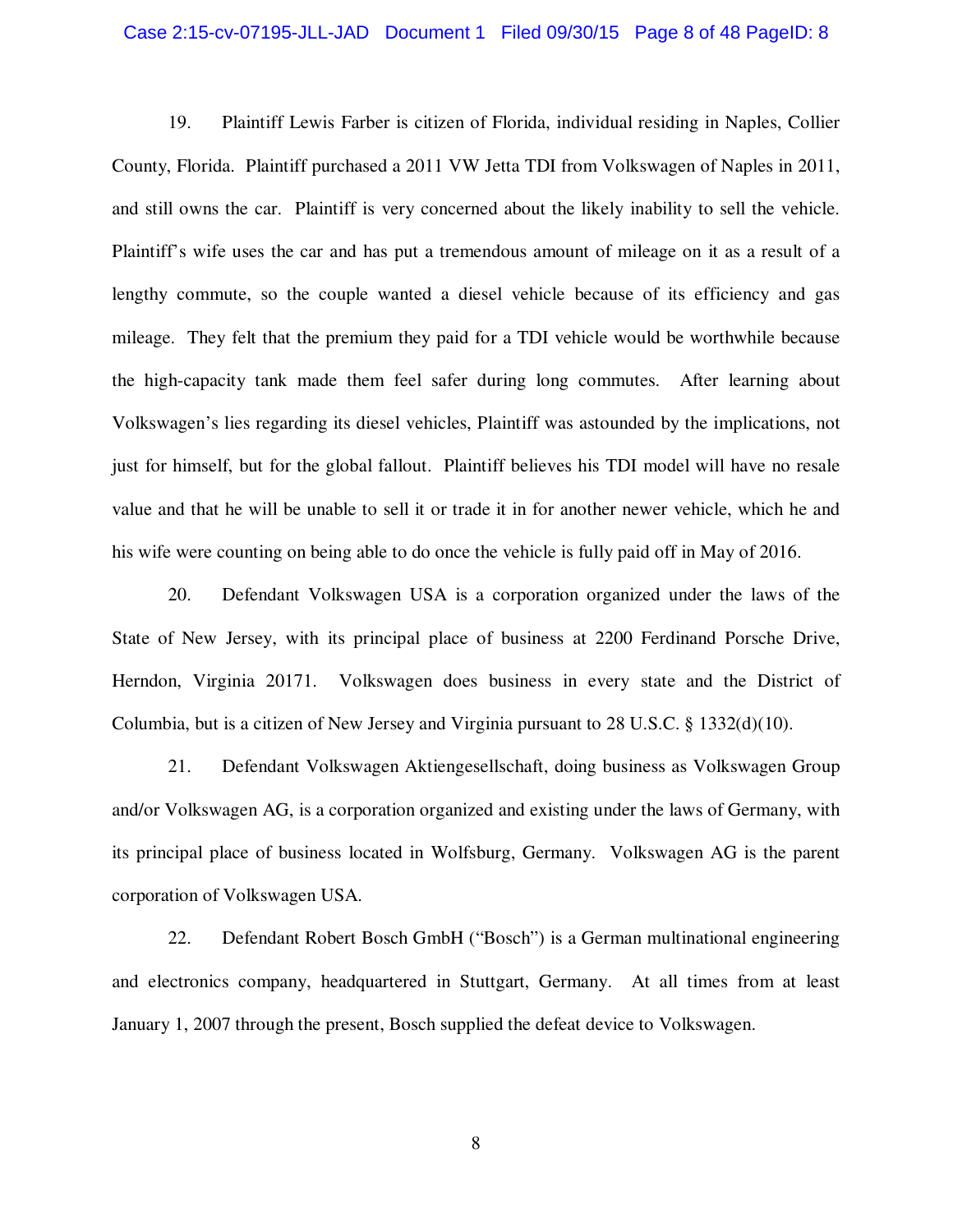#### Case 2:15-cv-07195-JLL-JAD Document 1 Filed 09/30/15 Page 9 of 48 PageID: 9

23. At all times from January 1, 2008 through the present (the "Relevant Period"), Volkswagen manufactured, distributed, sold, leased, and warranted the Affected Vehicles under the Volkswagen and Audi brand names throughout the United States. Volkswagen and/or its agents designed, manufactured, and installed the "CleanDiesel" engines and engine control systems, including the "defeat device," in the Affected Vehicles. Volkswagen also developed and disseminated the owners' manuals and warranty booklets, advertisements, and other promotional materials relating to the Affected Vehicles.

#### **JURISDICTION AND VENUE**

24. This Court has jurisdiction pursuant to the Class Action Fairness Act of 2005, 28 U.S.C. § 1332(d), because there are at least 100 members of the proposed class, at least one of whom is a citizen of a different state than Defendants, and the aggregate claims of the proposed class members exceed \$5,000,000, exclusive of interest and costs. This Court also has Federal Question jurisdiction pursuant to 28 U.S.C. § 1331 and supplemental jurisdiction over the state law claims pursuant to 28 U.S.C. § 1367.

25. This Court has personal jurisdiction over Volkswagen USA because Volkswagen USA is incorporated in this jurisdiction. The Court has personal jurisdiction over Volkswagen AG and Bosch because both of these Defendants have conducted and continue to conduct substantial business in this jurisdiction, and because these Defendants have conspired to commit and have committed the fraudulent acts and omissions complained of herein in this District and have directed their illegal acts against citizens of New Jersey and caused damages to those New Jersey citizens.

26. Venue is proper in this District under 28 U.S.C. § 1391 because Volkswagen USA is a resident of the District of New Jersey by virtue of being incorporated in this jurisdiction,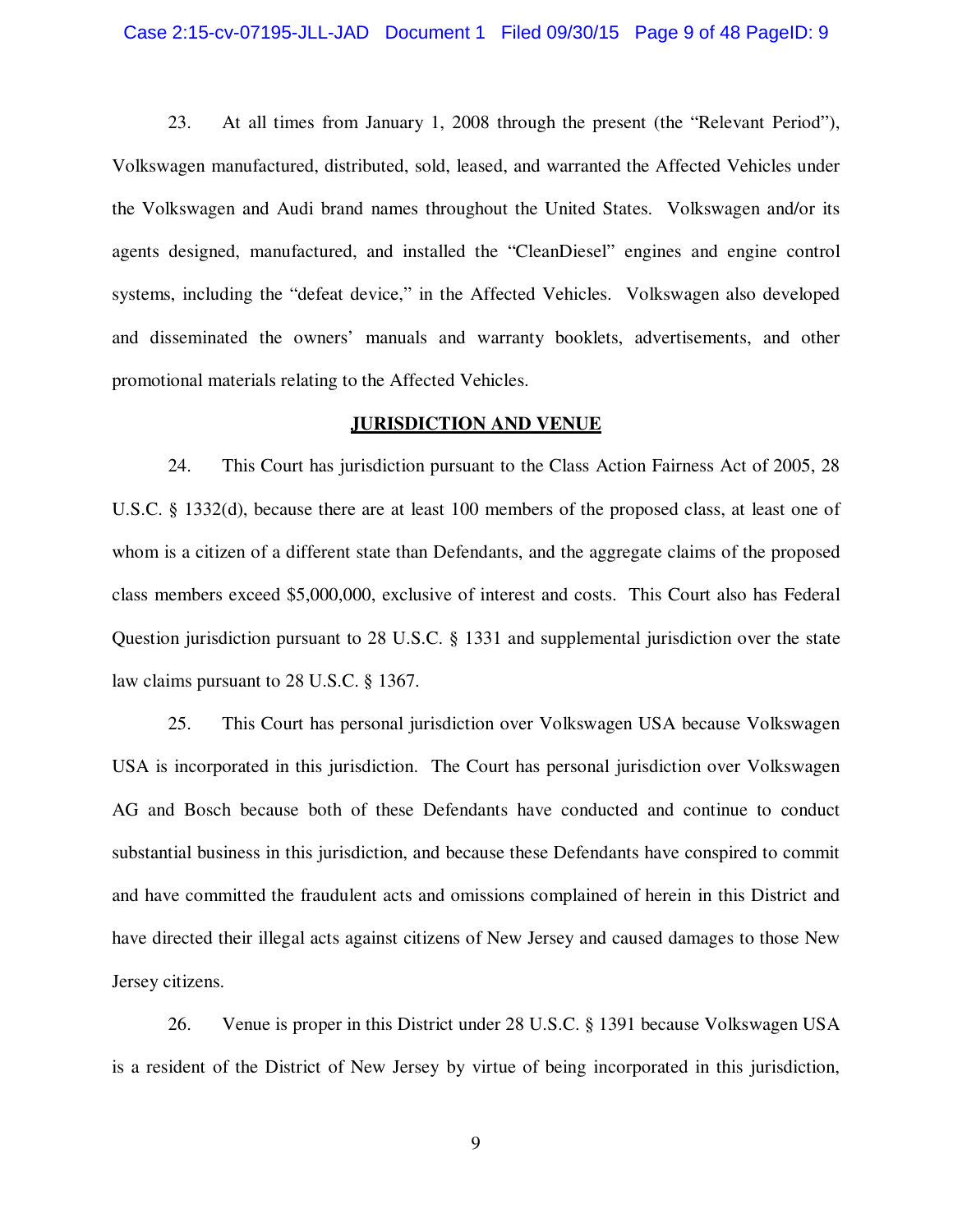because both Volkswagen Defendants sell a substantial amount of automobiles in this District and have dealerships in this District, and because many of all three Defendants' acts complained of herein occurred within or had impacts within this District.

### **TOLLING OF THE STATUTE OF LIMITATIONS**

#### **A. Discovery Rule Tolling**

27. The tolling doctrine was designed specifically for cases like this, where pertinent facts were concealed from Plaintiffs. Thus, for the following reasons, any statutes of limitations that might have otherwise applied have been tolled by the discovery rule with respect to all claims.

28. Even through the exercise of reasonable diligence, Plaintiffs and other members of the Class could not have discovered, within any applicable statute of limitations, that Volkswagen was concealing and misrepresenting the true emissions levels of its vehicles or that Volkswagen was using defeat devices to bypass the EPA's emissions requirements.

29. As reported in *The Wall Street Journal* on September 18, 2015, the International Council on Clean Transportation, together with researchers from West Virginia University, uncovered Volkswagen's use of defeat devices during comprehensive research and testing over the last couple of years. The International Council on Clean Transportation brought the issues to the attention of the EPA, which conducted further tests and ultimately discovered these "very serious" violations by Volkswagen. As defect devices were even used to "fool[] the emissions tests," Volkswagen's deception with respect to the Affected Vehicles was carefully concealed from both regulators and consumers.

30. Plaintiffs and the other Class members could not have reasonably discovered, and could not have known of facts that would have caused a reasonable person to suspect, that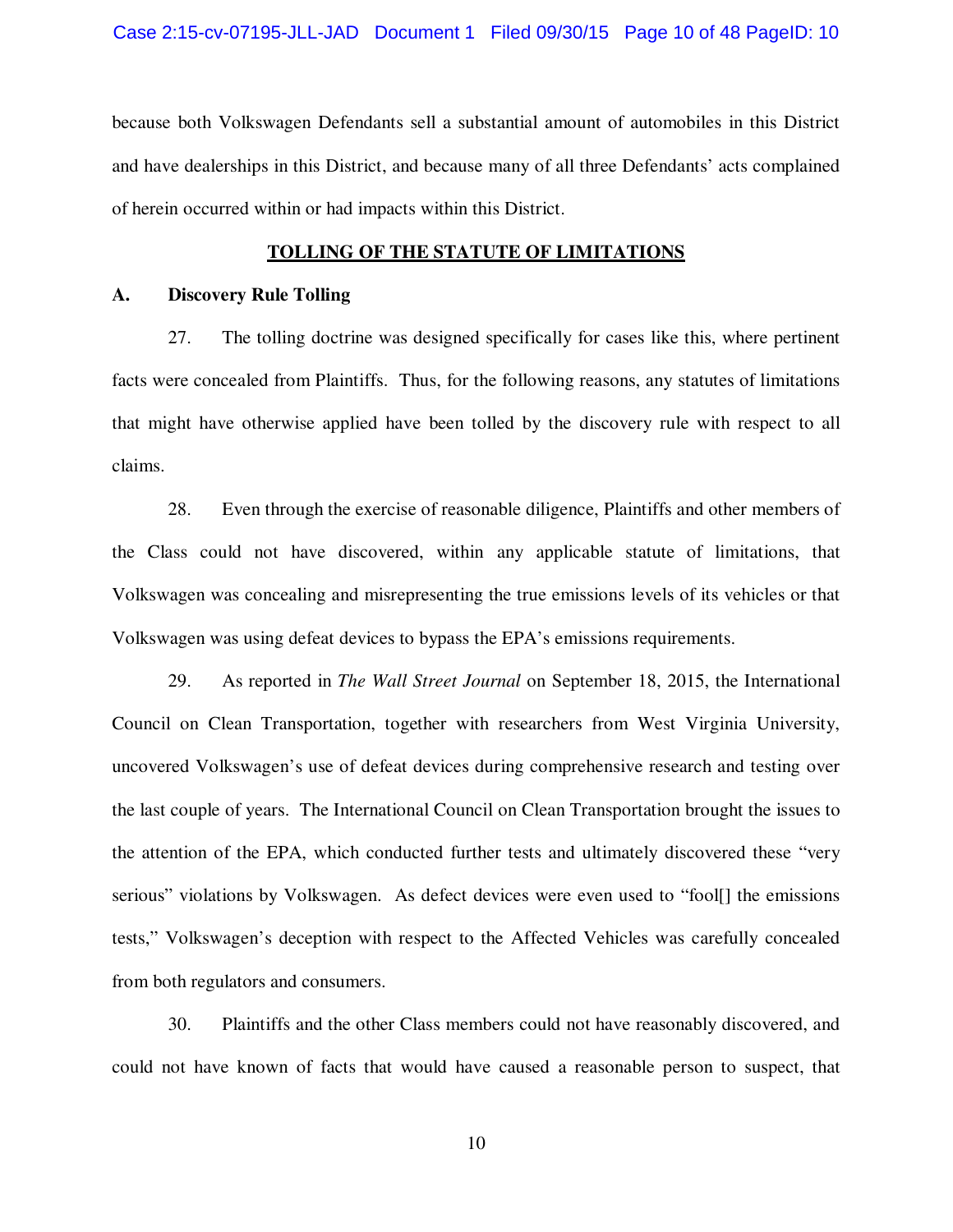#### Case 2:15-cv-07195-JLL-JAD Document 1 Filed 09/30/15 Page 11 of 48 PageID: 11

Volkswagen intentionally failed to report information within its knowledge to federal and state authorities, its dealerships, and its consumers.

31. Moreover, a reasonable and diligent investigation could not have disclosed that Volkswagen had information in its sole possession about the existence of its sophisticated emissions deception and that it had concealed that information, which was discovered by each Plaintiff only very shortly before this action was filed. Plaintiffs and other Class members could not have previously learned that Volkswagen valued profits over compliance with applicable federal and state emissions regulations and consumer law.

#### **B. Fraudulent Concealment Tolling**

32. Throughout the Relevant Period, all applicable statutes of limitations have been tolled by Volkswagen's knowing and active fraudulent concealment and denial of the facts alleged in this Complaint.

33. Instead of disclosing its fraudulent emissions scheme, or that the emissions from the Affected Vehicles were far worse than had been represented, Volkswagen falsely represented to consumers and regulators that its vehicles complied with federal and state emissions standards, and that it was a reputable manufacturer whose representations could be trusted.

#### **C. Estoppel**

34. Volkswagen was under a continuous duty to disclose to Plaintiffs and the other members of the Class the facts that it knew about the emissions from the Affected Vehicles, as well as information regarding the Affected Vehicles' failure to comply with federal and state laws.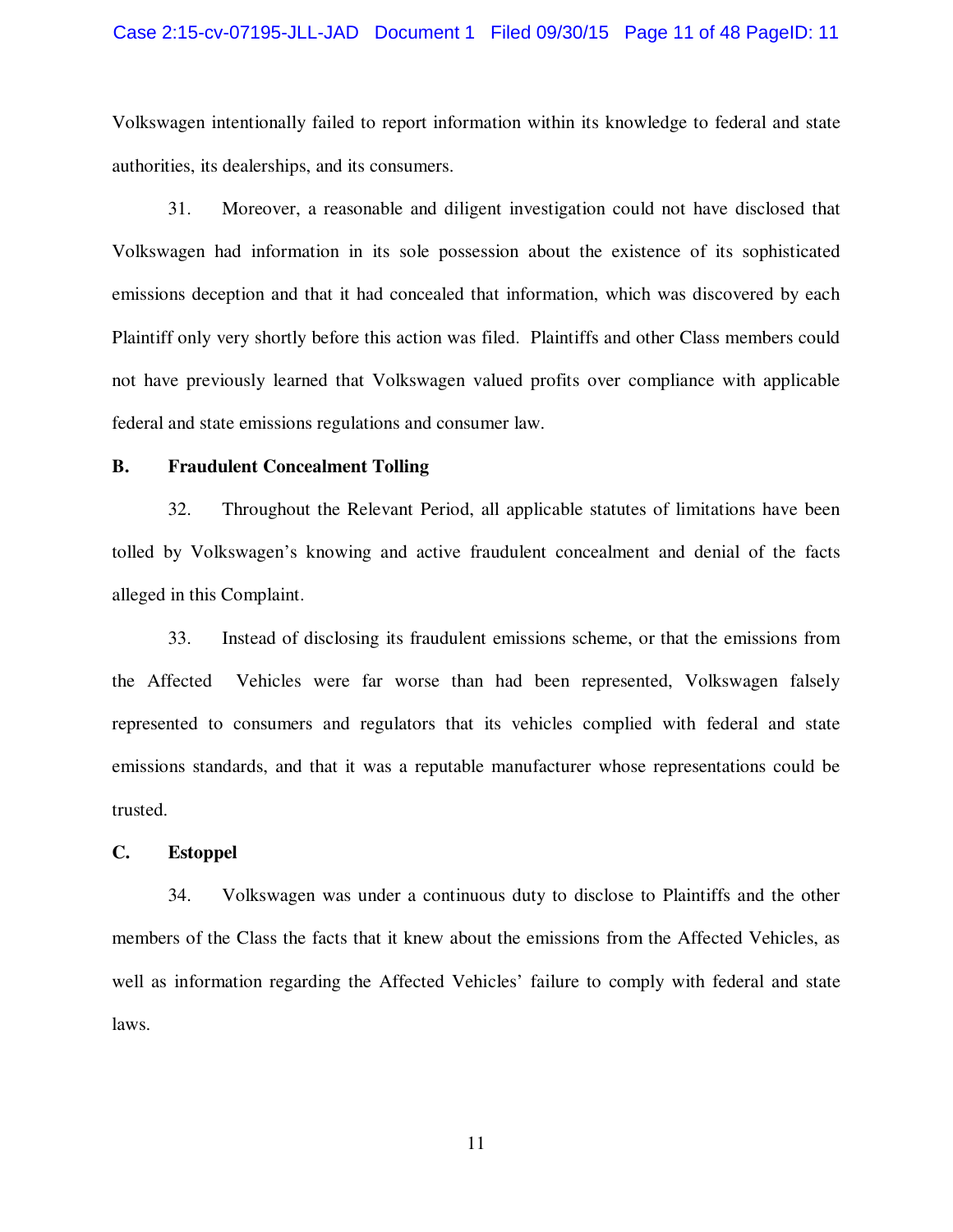#### Case 2:15-cv-07195-JLL-JAD Document 1 Filed 09/30/15 Page 12 of 48 PageID: 12

35. Volkswagen knowingly, affirmatively, and actively concealed the true nature, quality, and character of the emissions systems, and the emissions, of the Affected Vehicles.

36. Although Volkswagen had a duty, throughout the Relevant Period, to disclose to Plaintiffs and the Class that it had engaged in the deception described in this Complaint, Defendants chose to evade federal and state emissions and clean air standards with respect to the Affected Vehicles. Furthermore, Volkswagen intentionally misrepresented its blatant and deceptive lack of compliance with state law regulating vehicle emissions and clean air.

37. Thus, Volkswagen is estopped from relying on any statutes of limitations in defense of this action.

#### **FACTUAL ALLEGATIONS**

38. Volkswagen intentionally designed and sold cars that misled both consumers and regulators about the amount of pollution those cars created and the fuel efficiency they produced.

39. Despite touting themselves as environmentally-conscious companies that produced thoughtful cars for people who cared about the environment, Volkswagen knowingly and deliberately sold cars at greatly marked up prices that produced pollution at up to 40 times the magnitude allowed by federal and state regulations.

40. Simultaneously, while Volkswagen was promoting itself as being environmentally-aware, Volkswagen intentionally and knowingly concealed the truth about the fuel efficiency and emissions of the Affected Vehicles.

### **A. Volkswagen Promotes its CleanDiesel Vehicles as Being Fuel Efficient and Environmentally-Friendly**

41. For years, Volkswagen has advertised its diesel vehicles as low-emission, fuelefficient cars. Indeed, this marketing message is at the core of Volkswagen's image in the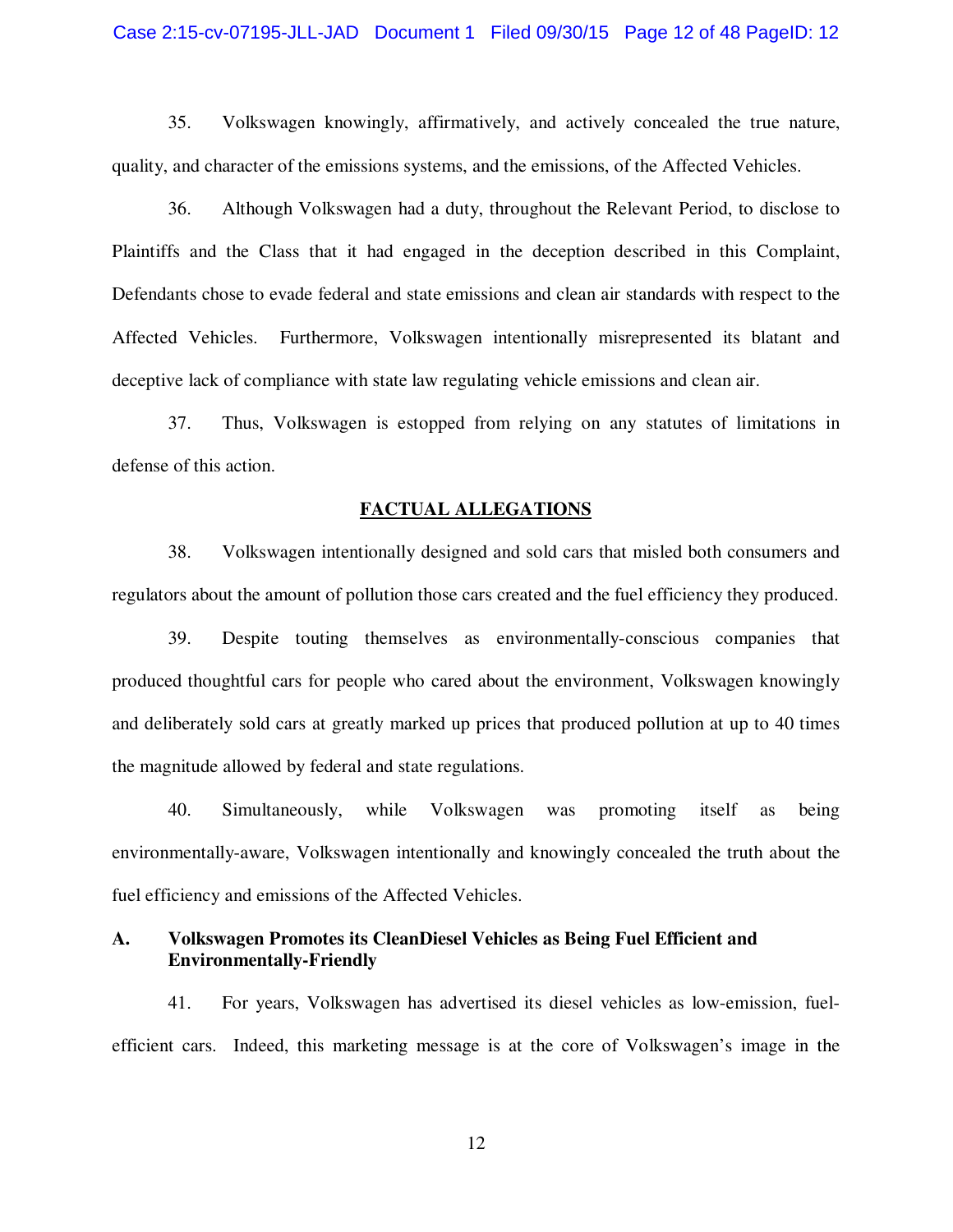#### Case 2:15-cv-07195-JLL-JAD Document 1 Filed 09/30/15 Page 13 of 48 PageID: 13

United States, stimulating a successful advertising campaign that has led Volkswagen to become the largest seller of diesel passenger vehicles in the country.

42. Volkswagen's success is based, in large part, on promotion of its diesel cars as "clean" and "green" vehicles. In fact, Volkswagen has promoted the Affected Vehicles under the name "CleanDiesel." Promotions of the CleanDiesel vehicles have centered on the alleged high fuel efficiency and "clean" engine of these vehicles.

43. Volkswagen touts its ostensible concern for the environment through means other than the names and purported attributes of its vehicles. For example, on the Volkswagen USA website, Volkswagen places an emphasis on its commitment to environmental sustainability, stating that this is "at the core of [its] operating philosophy." Volkswagen states that it does not just talk about environmental sustainability, but rather the company "take[s] action, finding inventive ways to be responsible in everything [it] do[es]."

44. Volkswagen even states that it "take[s] steps to ensure that every vehicle [it] manufacture[s] is the best it can be in terms of its environmental properties." Notwithstanding these representations, Volkswagen was knowingly hiding its failure to even meet minimum emissions standards.

45. Volkswagen further bolsters its claims to be concerned for the environment by promoting the fact that the Audi A3 TDI and VW Jetta TDI were named the 2010 Green Car of the Year and the 2009 Green Car of the Year, respectively.

46. Volkswagen also launched the "Think Blue" initiative, which the company explains is intended to help the company become the world's most ecologically sustainable car manufacturer by 2018. As part of this initiative, Volkswagen claims, among other things, that it intends "to reduce the environmental burden produced by each vehicle and each component in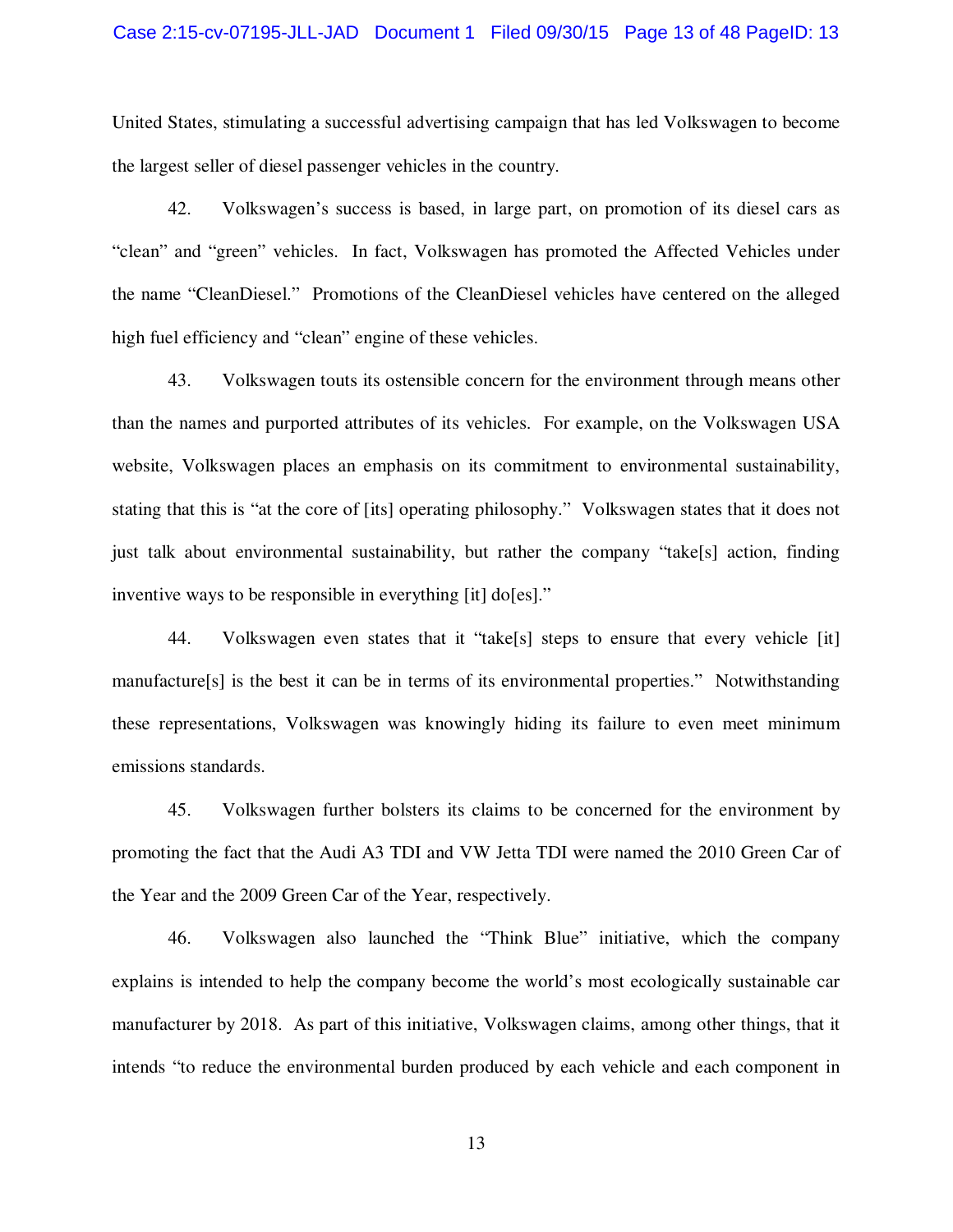#### Case 2:15-cv-07195-JLL-JAD Document 1 Filed 09/30/15 Page 14 of 48 PageID: 14

production by 25% from 2010 to 2018" and that each "new Volkswagen should be at least 10% more efficient than its predecessor."

47. Beyond merely advertising its vehicles, Volkswagen supported and directed a website – *www.clearlybetterdiesel.org* – to promote its "clean" diesel technology. According to this website, Volkswagen's diesel technology reduces smog and "meets the highest standards in all 50 states, thanks to ultra-low sulfur diesel (ULSD) fuel and innovative engine technology that burns cleaner."

48. Volkswagen goes so far as to use the tagline "Truth in Engineering" to promote its Audi brand.

49. Unfortunately for consumers who paid Volkswagen's significant premiums to purchase "green" cars – and people who breathe the air into which the Affected Vehicles emit egregious amounts of pollutants – Volkswagen was far from truthful in promoting their CleanDiesel vehicles. Rather than promoting "environmentally conscious lifestyles," Volkswagen designed and sold cars that emit pollutants at extraordinary levels, failing state and federal environmental regulations by breathtaking margins.

### **B. Volkswagen Intentionally and Systematically Concealed the Excessive and Illegal Levels of Pollution Emitted by its Vehicles**

50. Contrary to Volkswagen's representations that it is a "green" company committed to promoting the "greater good," its CleanDiesel cars produce illegal and unhealthy levels of pollution.

51. On September 18, 2015, the EPA issued a Notice of Violation ("NOV") to Volkswagen. The NOV explains that Volkswagen installed sophisticated software in the Affected Vehicles. This software detects when the vehicle is undergoing official emissions testing, and turns on full emissions controls *only* during that test. At all other times that the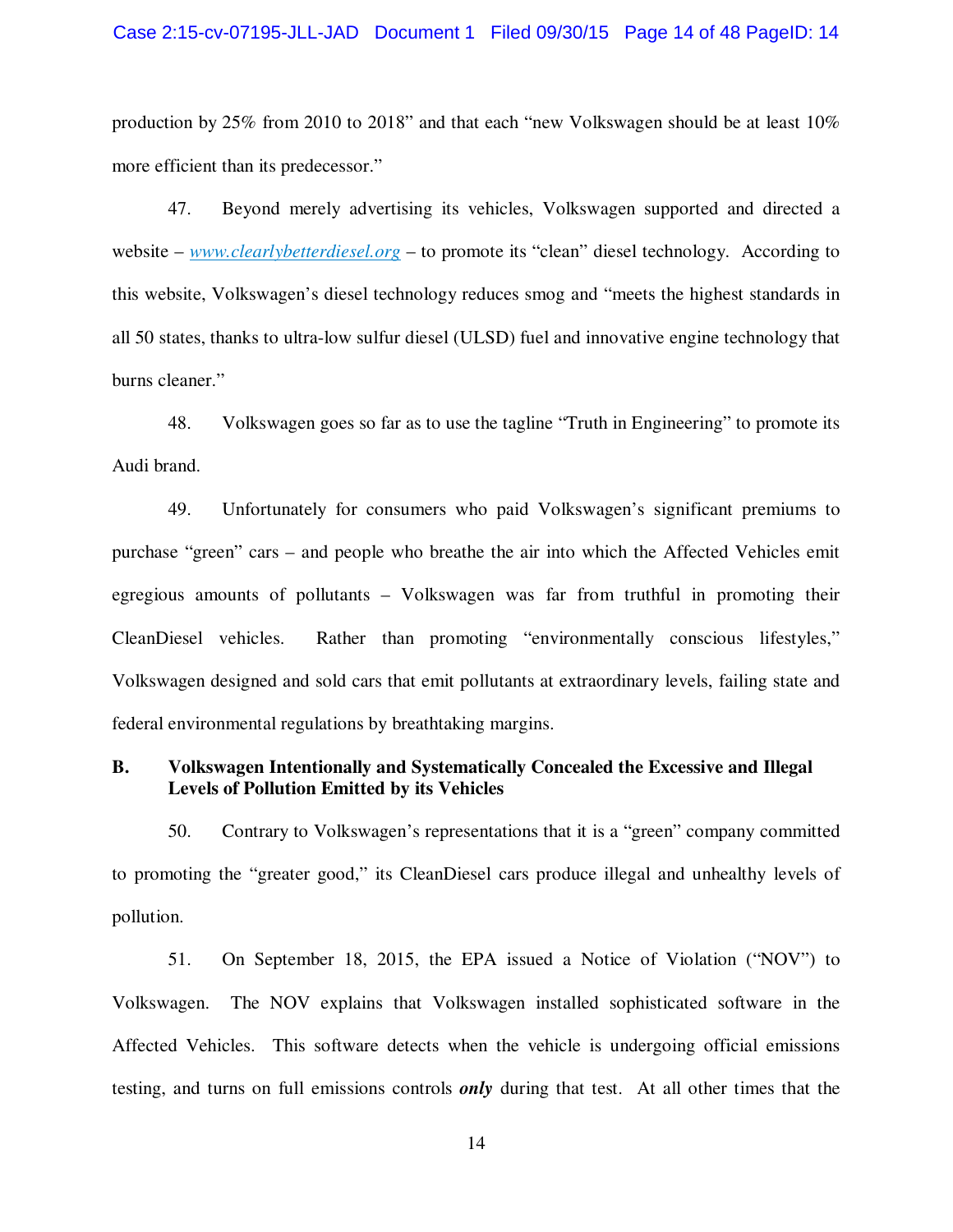#### Case 2:15-cv-07195-JLL-JAD Document 1 Filed 09/30/15 Page 15 of 48 PageID: 15

vehicle is running, however, the emissions controls are deactivated, meaning that pollution is freely released into the environment at levels that far exceed those allowed by federal and state clean air regulators. As defined by the Clean Air Act, the software produced and used by Volkswagen to falsify emissions testing results is a "defeat device."

52. Moreover, the NOV issued by the EPA alleges that Volkswagen knew or should have known that these defeat devices would "render inoperative elements of the vehicle design related to compliance with…emissions standards," because of "the design of these defeat devices." The software was specifically designed to "track the parameters of the federal test procedure and cause emission control systems to underperform when the software determined that the vehicle was not undergoing the federal test procedure."

53. Most modern engines, including Volkswagen's CleanDiesel engines, use computerized engine control systems to monitor sensors throughout a car's engine and exhaust systems and control operation of the car's systems to ensure optimal performance and efficiency. These functions can include controlling fuel injection, valve and ignition timing and, as in Volkswagen's CleanDiesel engines, operating the engine's turbocharger. The engine control computer can, for example, ensure that the air-to-fuel mixture is correct, based on sensor readings such as throttle position, amount of air flowing into the engine, and engine temperature.

54. Engine control computers also receive data from sensors in the car's exhaust system, which measure the amounts of chemical substances included in the car's exhaust. This data provides a measure of the engine's operation and efficiency, and is thus used by the engine control computer in operating the car's systems to ensure the desired performance and efficiency.

55. The ability of modern cars to use these sophisticated computers and sensors throughout the car's systems allows emissions testing to make use of a car's existing sensors to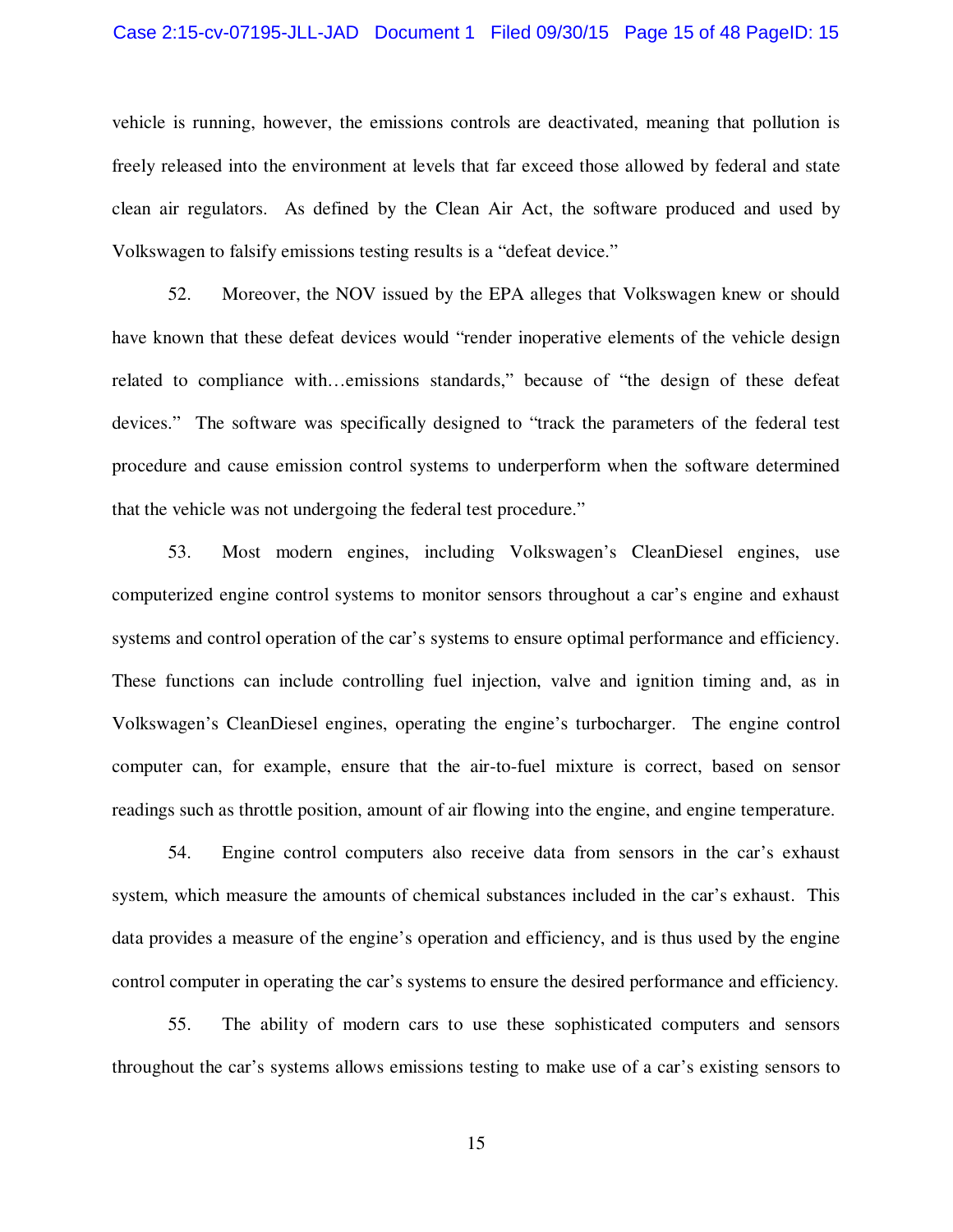#### Case 2:15-cv-07195-JLL-JAD Document 1 Filed 09/30/15 Page 16 of 48 PageID: 16

measure the presence of pollutants and track compliance with EPA and state emissions standards. Emissions testing stations, for example, plug a diagnostic device into the car's onboard diagnostics ("OBD II") port, and use the car's exhaust sensors during the testing procedure, in order to measure the substances emitted. Some states, instead of or in addition to an OBD II diagnostic device, use a measurement probe inserted into the car's exhaust pipe to measure the chemicals emitted by the vehicle.

56. Volkswagen programmed the engine control computers in the Affected Vehicles with software that first detects when the cars are undergoing emissions testing, and then operates the car's engine and exhaust systems to fool the test. Only when the vehicle is undergoing emissions testing will the engine control computers in the Affected Vehicles ensure that emissions comply with EPA pollution standards. When the car is not undergoing emissions testing (*i.e.*, when it is being used by consumers), the engine control systems operate the vehicle in a manner that does not comply with EPA emissions requirements.

57. Essentially, the defeat device software used by Defendants allows Defendants' CleanDiesel vehicles to meet emissions standards in labs or state testing stations, while permitting the vehicles to emit NOx at up to 40 times the standard allowed under United States laws and regulations during normal operation of the vehicles. NOx pollution contributes to nitrogen dioxide, ground-level ozone, and fine particulate matter. Exposure to such pollutants can lead to hospitalization for various serious respiratory illnesses, as well as premature death due to respiratory-related or cardiovascular-related effects. Children, the elderly, and people with pre-existing respiratory illnesses are particularly at risk. Researchers have estimated that the extra 46,000 tons of NOx that Volkswagen's Affected Vehicles have spewed into the atmosphere in the U.S. since 2008 has caused 106 to 146 or more deaths in the U.S.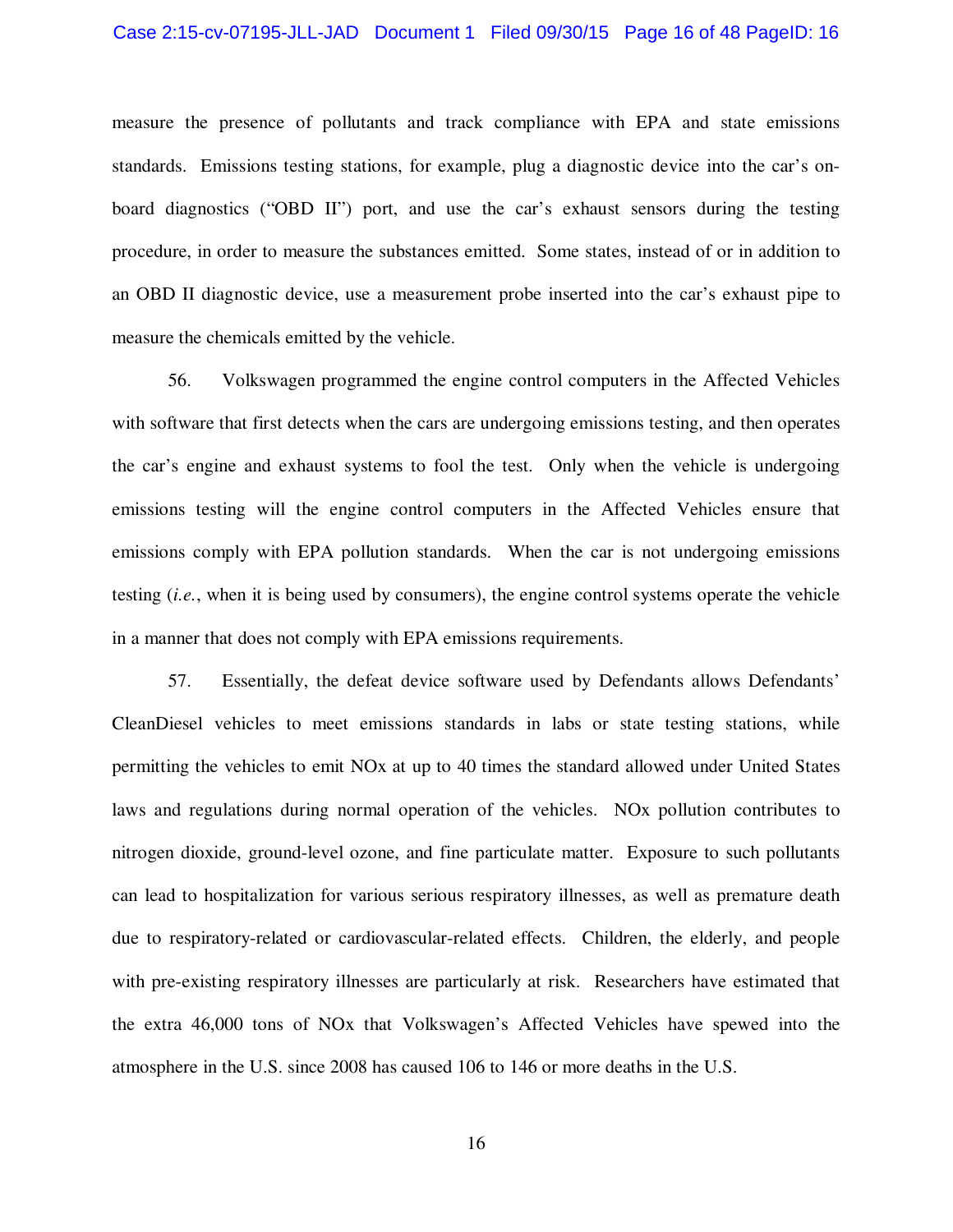#### Case 2:15-cv-07195-JLL-JAD Document 1 Filed 09/30/15 Page 17 of 48 PageID: 17

58. Due to the serious health risks posed by such pollutants, the Clean Air Act obligates vehicle manufacturers to comply with strict emissions standards, and to certify to the EPA that all vehicles sold in the United States meet applicable federal emissions standards to control air pollution. In fact, every vehicle sold in the United States must be covered by a certificate of conformity issued by the EPA. Under federal law, cars equipped with defeat devices, which reduce the effectiveness of emissions control systems during normal driving conditions, cannot be certified.

59. By manufacturing, promoting, and selling cars with defeat devices that enabled the Affected Vehicles to pass emissions tests before shutting down and releasing exorbitant levels of pollutants into the air, Volkswagen violated the Clean Air Act, misled regulators, defrauded its customers, and engaged in unfair competition under state and federal laws.

60. In fact, Volkswagen AG's top United States executive, Michael Horn, admitted that the "company was dishonest with the EPA and the California Air Resources board, and with all of you," and that the company had "totally screwed up." In spite of that admission, Horn protested that "[t]his kind of behavior is totally inconsistent with [Volkswagen's] qualities."

61. According to *The New York Times*, however, Volkswagen executives admitted that the CleanDiesel "vehicles it sold in the United States Used software meant to cheat on the [emissions] tests" only *after* the EPA "took the extraordinary action of threatening to withhold approval for the company's 2016 Volkswagen and Audi diesel models."

62. Bosch supplied Volkswagen with the software used in the defeat device and sold or licensed 11,000,000 units of its component device to Volkswagen knowing that Volkswagen intended to install them in its production line TDI vehicles and to sell them to consumers in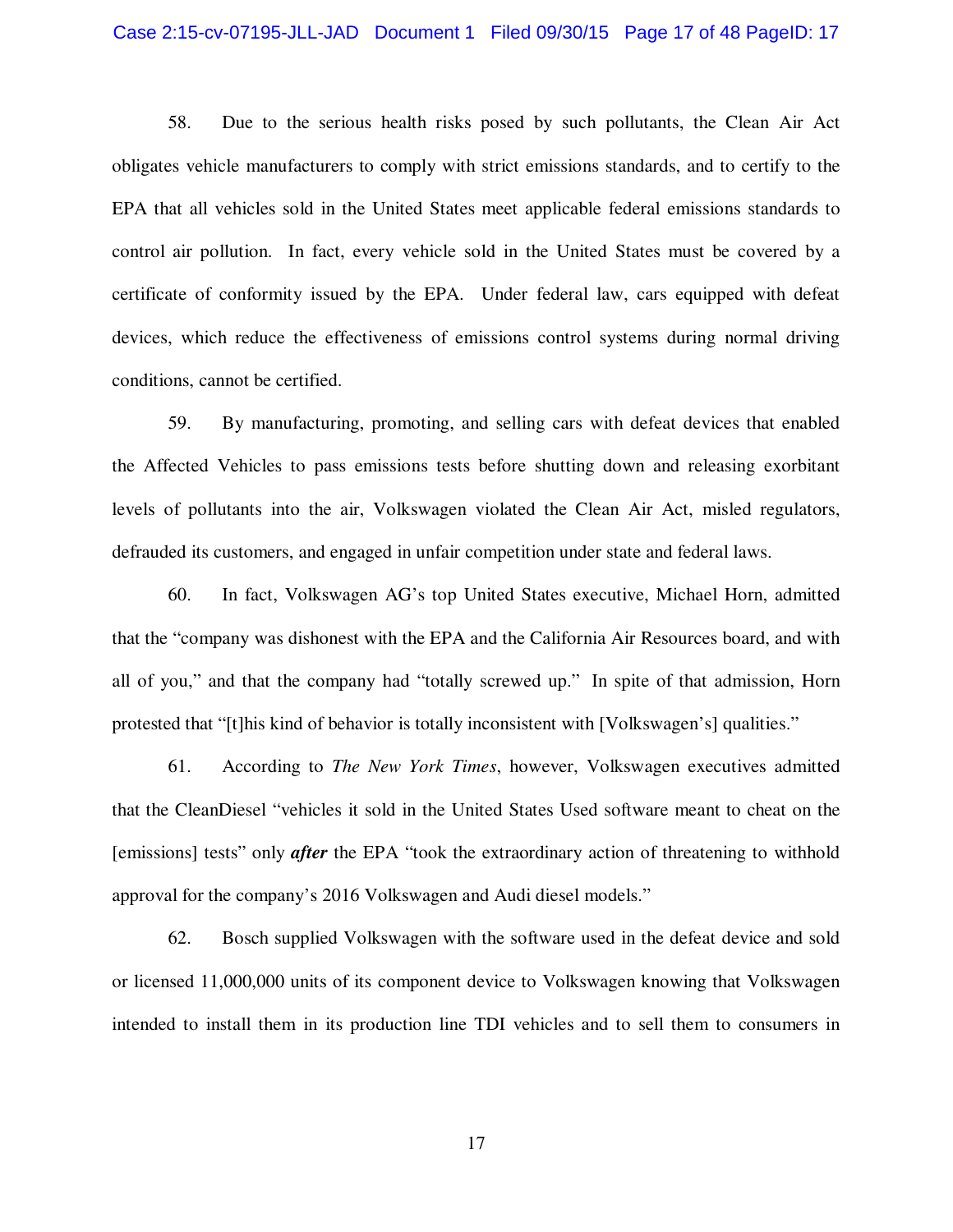#### Case 2:15-cv-07195-JLL-JAD Document 1 Filed 09/30/15 Page 18 of 48 PageID: 18

America and elsewhere around the world. Bosch, thereby, knew it was facilitating and assisting Volkswagen in what Bosch itself identified as early as 2007 would be a criminal fraud.

63. According to German and French newspaper reports, a team currently conducting a Volkswagen internal review of the scandal uncovered a 2007 letter from Bosch to Volkswagen in which Bosch warned that using its software in production vehicles would constitute an "offense." Nevertheless, Bosch proceeded to deliver 11,000,000 units of its defeat device to Volkswagen knowing that Volkswagen intended to commit the very "offense" Bosch had anticipated, and Bosch profited handsomely from its sales to Volkswagen.

64. In a September 24, 2015 press release, Bosch admitted that it had "supplied the common-rail injection system as well as the supply and dosing module for exhaust-gas treatment," but it attempted to distance itself from the Volkswagen fraud by claiming that "Bosch supplie[d] these components to the automaker's specifications" and that "[h]ow these components [were] calibrated and integrated into complete vehicle systems is the responsibility of each automaker." Bosch's "hear no evil, see no evil" rationale for knowingly profiting from Volkswagen's crimes does not enable Bosch to escape civil liability under American law. Bosch knew Volkswagen intended unlawfully to use its defeat device software in production vehicles. Instead of preventing that fraud by refusing to sell the devices to Volkswagen under those circumstances, Bosch elected to facilitate and profit from Volkswagen's fraud. Consequently, Bosch is just as responsible for the harm Volkswagen has caused as Volkswagen itself.

65. By continuing to sell millions of the defeat devices to Volkswagen, Bosch knew it was aiding and abetting criminal fraud and wire fraud in the United States, and it knowingly participated in a RICO conspiracy.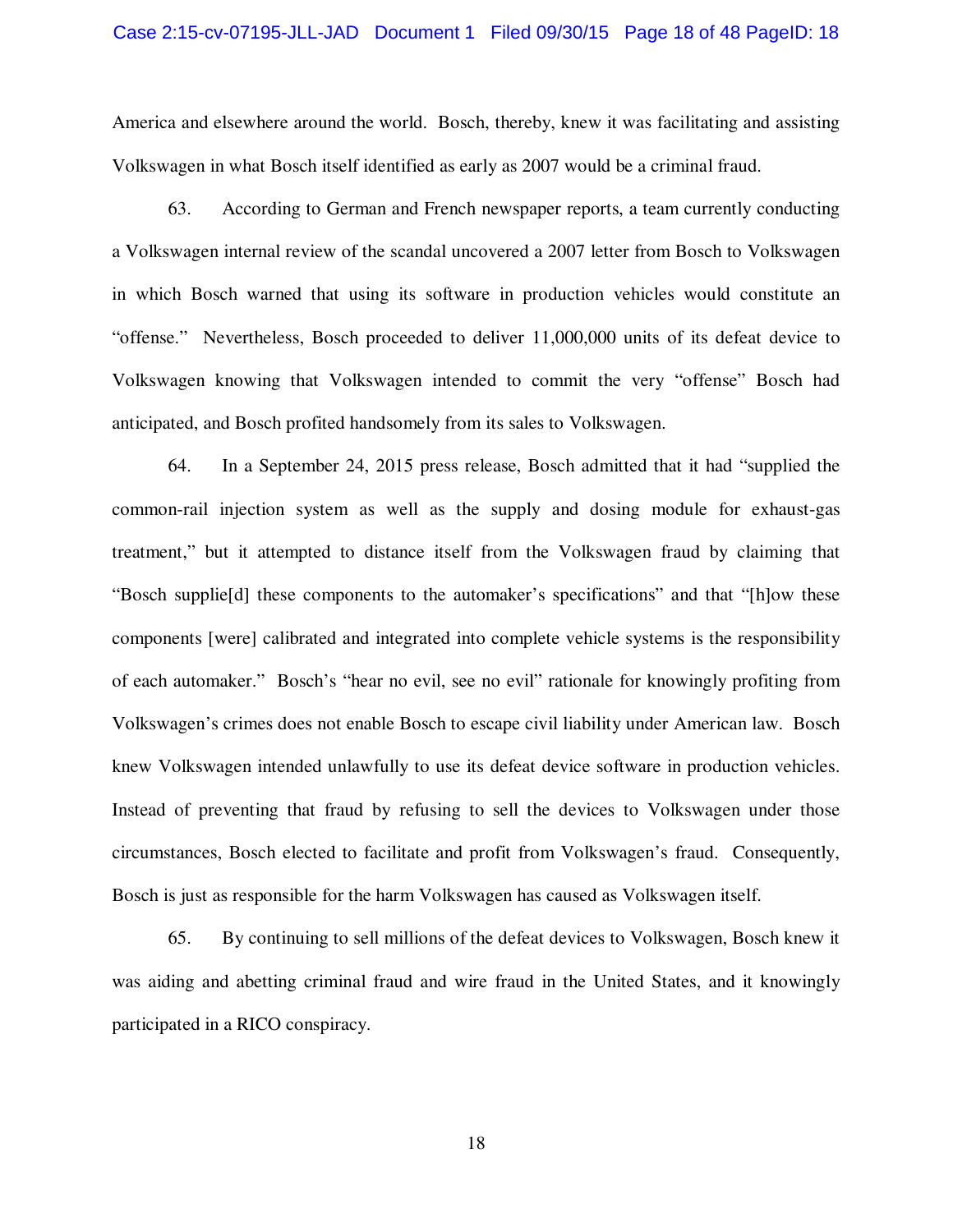### **C. Defendants Have Profited Enormously from their CleanDiesel Vehicles**

66. Volkswagen charges substantial premiums for the Affected Vehicles. For example, the starting MSRP for the base model of the Volkswagen Passat with a gasoline engine is \$21,340. In order to purchase the base model of a Volkswagen Passat that is outfitted with a CleanDiesel engine, however, an individual would need to spend a minimum of  $$27,095 - a$ \$5,755 premium over the base price of the comparable gasoline engine model. Consumers are willing to pay this 27% premium because they believe they are driving a vehicle that is EPAcompliant and environmentally-friendly, but this is not the case with the Affected Vehicles.

67. These premiums occur across all of the vehicles in which Defendants installed a defeat device for emissions testing. As an example, the table below sets forth the price premium of a base CleanDiesel model as opposed to a comparable base model with a gasoline engine, both as a percentage and in terms of dollar value. These premiums are based on the starting MSRP for the base model of each type of Affected Vehicle and its non-CleanDiesel counterpart.

| <b>Model</b>     | <b>Base Model</b><br><b>MSRP</b> | <b>CleanDiesel Base</b><br><b>Model MSRP</b> | <b>Premium</b> $(\%)$ | Premium (\$) |
|------------------|----------------------------------|----------------------------------------------|-----------------------|--------------|
| VW Jetta         | \$18,780                         | \$21,640                                     | $15\%$                | \$2,860      |
| <b>VW</b> Beetle | \$20,695                         | \$25,330                                     | 22%                   | \$4,635      |
| VW Golf          | \$20,175                         | \$22,575                                     | 19%                   | \$2,400      |
| <b>VW Passat</b> | \$21,340                         | \$27,095                                     | 27%                   | \$5,755      |
| Audi A3          | \$30,900                         | \$33,200                                     | 7%                    | \$2,300      |

68. Even higher premiums were charged with respect to many non-base models of the Affected Vehicles. The highest level gas Jetta SE has a starting MSRP of \$20,095, while the CleanDiesel TDI SEL MSRP is \$26,410, a \$6,315 premium. Premiums across the Affected Vehicles ranged from approximately \$1,000 to nearly \$7,000.

69. Making the conservative assumption that the average premium charged for the 11,000,000 Affected Vehicles sold worldwide was \$3000, Volkswagen's fraud yielded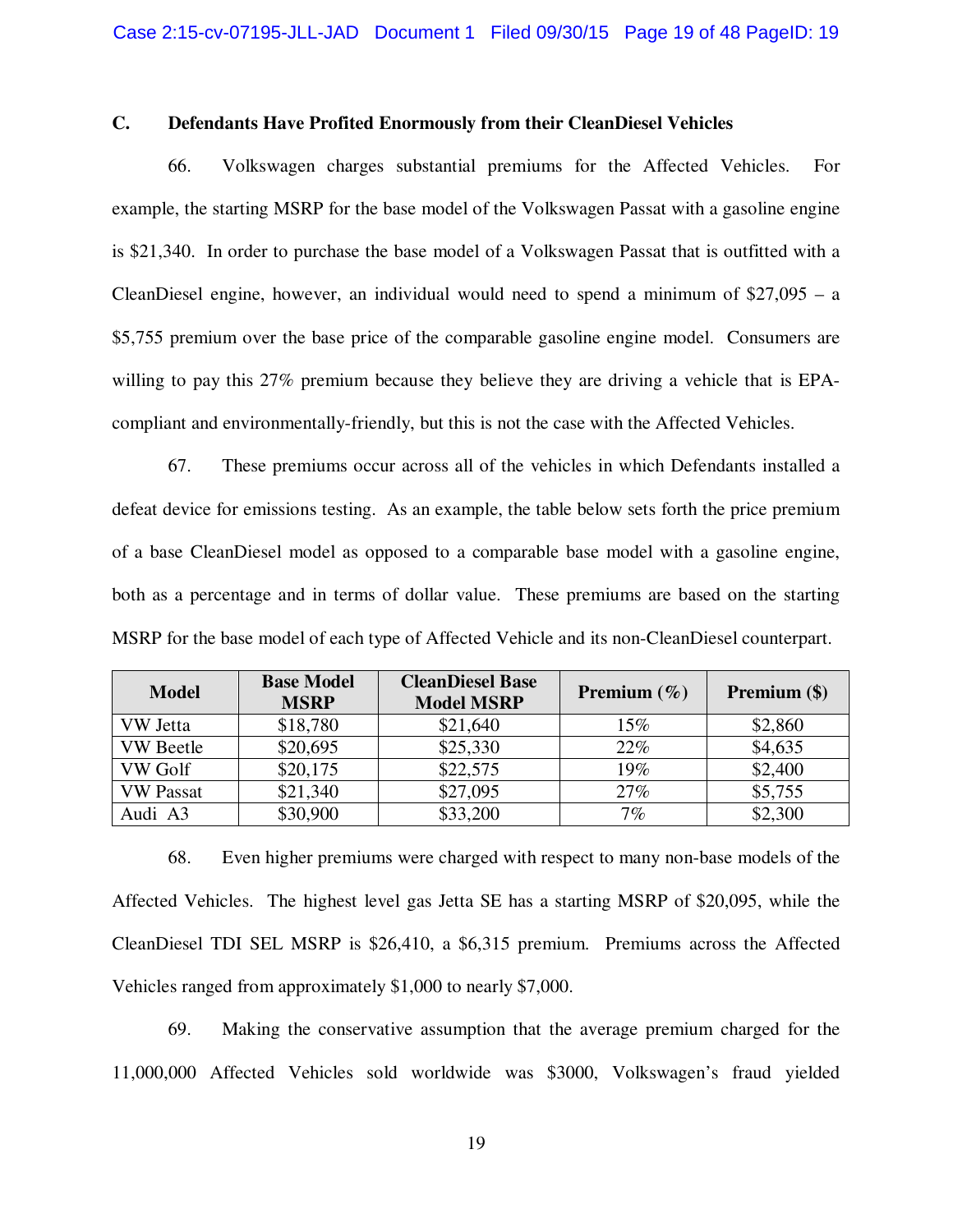#### Case 2:15-cv-07195-JLL-JAD Document 1 Filed 09/30/15 Page 20 of 48 PageID: 20

\$33,000,000,000 in excess illicit profits or revenues to Volkswagen. That estimate assumes also that every Volkswagen TDI purchaser would have bought another Volkswagen model if the truth about the CleanDiesel TDI models were known at the time of sale. The estimate does not include additional profits that Volkswagen earned by drawing market share away from its competitors via consumers who were deceived into buying a Volkswagen or Audi TDI model rather than a gasoline or diesel model offered by a competitor.

70. Bosch earned excess illicit profits and revenues by selling or licensing to Volkswagen 11,000,000 units of the defeat device component that it would not have sold but for Volkswagen's fraud, and which Bosch should not have sold given it knew that Volkswagen intended to commit fraud by installing those component units into production line vehicles that would be sold to the public.

### **D. Defendants' Illegal Actions Have Caused Plaintiffs and the Class Significant Harm**

71. Although the EPA has ordered Volkswagen to recall the Affected Vehicles and repair them so that they comply with EPA emissions requirements at all times, purchasers of the Affected Vehicles have suffered and will continue to suffer significant harm as a result of Defendants' illegal acts.

72. First, Volkswagen will not be able to make the Affected Vehicles comply with emissions standards without substantially degrading the performance characteristics Volkswagen promoted to consumers. As a result, even if Volkswagen is able to make the Affected Vehicles EPA-compliant, Class members will continue to suffer actual harm and damages because their vehicles will no longer perform as they did when they were purchased and as advertised.

73. Second, even if Volkswagen is able to make the Affected Vehicles compliant with EPA emissions standards, the recall remedy will necessarily result in a diminution in the value of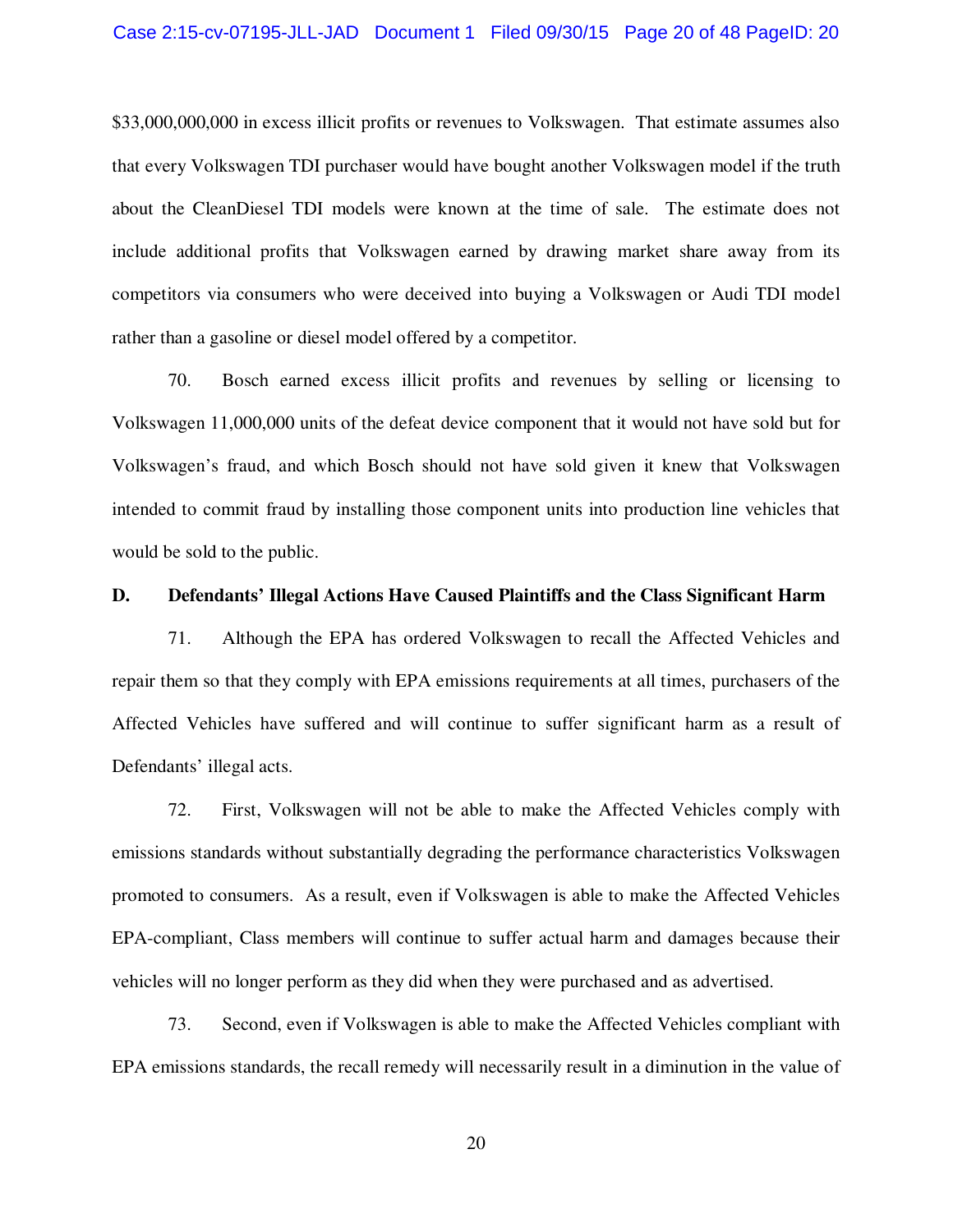#### Case 2:15-cv-07195-JLL-JAD Document 1 Filed 09/30/15 Page 21 of 48 PageID: 21

each Affected Vehicle. Not only did Class members pay significant premiums for cars that are not equipped as advertised, but also Plaintiffs and other members of the Class will end up paying more to fuel their less-efficient cars if they continue to drive them after any recall repairs are performed.

74. In fact, according to *The New York Times*, Volkswagen has said that it will be "setting aside the equivalent of half a year's profits – 6.5 billion euros, or about \$7.3 billion – to cover the cost of fixing the cars to comply with pollution standards and to cover other expenses, which are likely to include fines as well as responses to civil lawsuits from angry customers." Even Volkswagen's beleaguered former Chief Executive Officer, Martin Winterkorn, referred to the way in which the company deceived consumers and regulators as "manipulation." Winterkorn has already announced his resignation due to the scandal.

75. As a result of Volkswagen's unfair, deceptive, and fraudulent business practices, and its failure to disclose that the Affected Vehicles typically emit up to forty (40) times the permissible levels of pollutants, and as a result of Bosch's facilitation of Volkswagen's fraud, Class members have suffered losses in money and/or property.

76. Had Plaintiffs and other members of the Class known of the presence of the defeat device at the time they purchased or leased their Affected Vehicles, they would not have purchased or leased those vehicles, or would have paid substantially less than they did for those vehicles.

77. Moreover, when Volkswagen recalls the Affected Vehicles and repairs the CleanDiesel engine performance in order to make the Affected Vehicles complaint with EPA emissions standards, Plaintiffs and Class members will be required to spend more on fuel and will no longer benefit from the performance qualities of their vehicles as advertised. As a result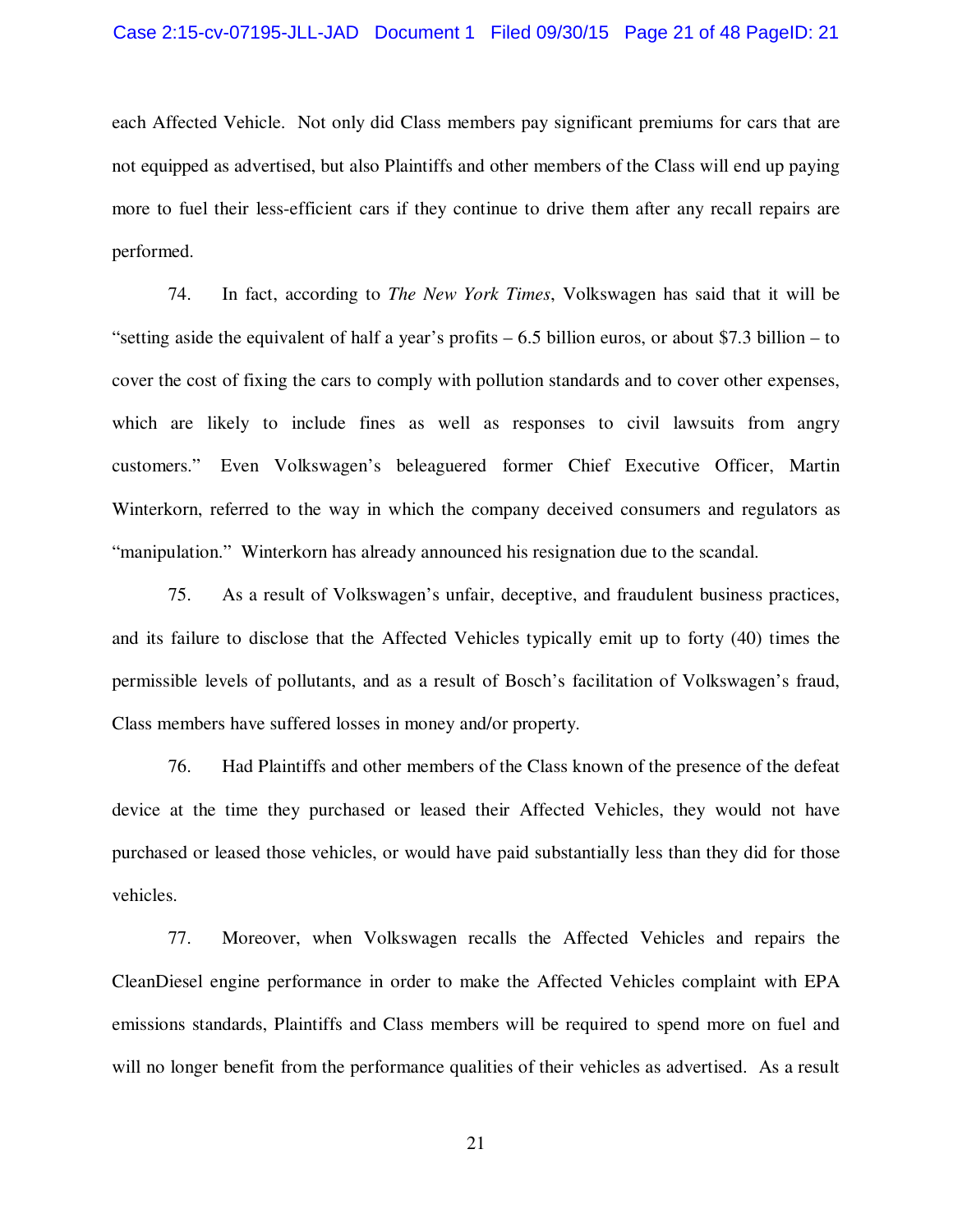#### Case 2:15-cv-07195-JLL-JAD Document 1 Filed 09/30/15 Page 22 of 48 PageID: 22

of this necessary decrease in performance and efficiency, the Affected Vehicles will be worth less in the marketplace for used vehicles, so Plaintiffs and other members of the Class will not be able to recoup nearly as much for their vehicles when they ultimately attempt to sell them or trade them in.

78. In order to achieve the drastic drop in NOx emissions required for the Affected Vehicles to comply with EPA regulations, the cars will have to sacrifice some fuel economy, or performance. In addition to a drop in gas mileage, attempting to make the Affected Vehicles EPA-compliant will also likely require some drop in torque, which allows diesel vehicles to really accelerate off the line – one of the features owners of diesel vehicles value most.

79. An alternative to recalibrating the defeat device software so that the Affected Vehicles always run the way they do during EPA testing is to add a urea tank to the Affected Vehicles. The standard way of making diesel vehicles run cleanly is to use selective catalytic reduction, a chemical process that breaks NOx down into nitrogen and water. Part of this process, which is used by other diesel manufacturers like Mercedes and BMW, involves adding urea to the mix. While this system is incredibly effective in that it can eliminate between seventy and ninety percent of NOx emissions, it adds both complication and cost to the equation. The system costs between \$5,000 and \$8,000 per car, and consumers need to periodically add the urea-based solution to their vehicles in order to keep them running. In addition, making room for the urea tank could mean sacrificing cargo space or giving up the spare tire.

80. Volkswagen's fraudulent scheme to conceal substantial defects in the Affected Vehicles placed profit over the safety of their customers and the health of the environment, causing serious harm to consumers nationwide.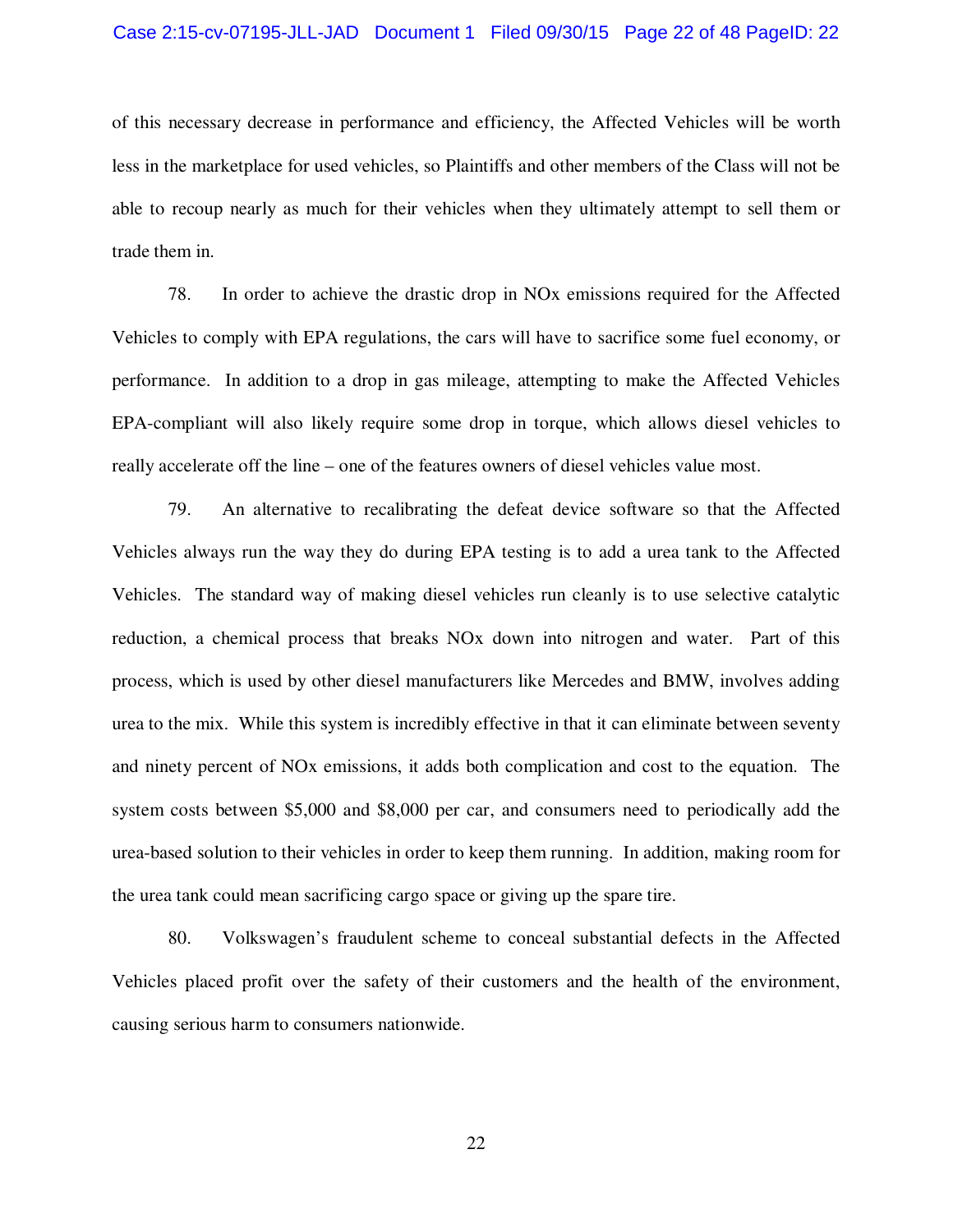81. While the Chief Executive Officer of Volkswagen, who resigned on September 23, 2015 in the wake of the scandal, has apologized for breaking the trust of the company's customers and the public, such candor after years of misrepresentations and omissions of material information is presumptively a public relations effort at damage control and insincere, and it does not compensate Plaintiffs and other members of the Class for the damages they have incurred as a result of Defendants' illegal actions.

82. The United States Department of Justice will conduct a criminal investigation into Volkswagen after the company admitted to developing software that allowed its diesel cars to circumvent emissions testing, in violation of the Clean Air Act. The New York State Attorney General, in collaboration with state attorneys general throughout the country, will also investigate Volkswagen's attempts to evade environmental protection laws and its practice of "promis[ing] consumers a fake bill of goods." According to a *USA Today* editorial, "[t]he simple word for the accusation against VW is cheating, and on a grand scale."

### **CLASS ACTION ALLEGATIONS**

83. Plaintiffs bring this action on behalf of themselves and as a class action, pursuant to the provisions of Rules  $23(a)$ , (b)(2), and (b)(3) of the Federal Rules of Civil Procedure on behalf of the following class and subclasses (collectively, the "Class" or "Classes"):

### **The Nationwide Class**

All persons or entities in the United States who are current or former owners and/or lessees of an "Affected Vehicle." Affected Vehicles include, without limitation: MY 2009-2015 VW Jetta; MY 2009-2015 VW Beetle; MY 2009-2015 VW Golf; MY 2009-2015 VW Passat; and MY 2009-2015 Audi A3.

### **The Florida Subclass**

All persons or entities in the State of Florida who are current or former owners and/or lessees of an "Affected Vehicle." Affected Vehicles include, without limitation: MY 2009-2015 VW Jetta; MY 2009-2015 VW Beetle; MY 2009-2015 VW Golf; MY 2009-2015 VW Passat; and MY 2009-2015 Audi A3.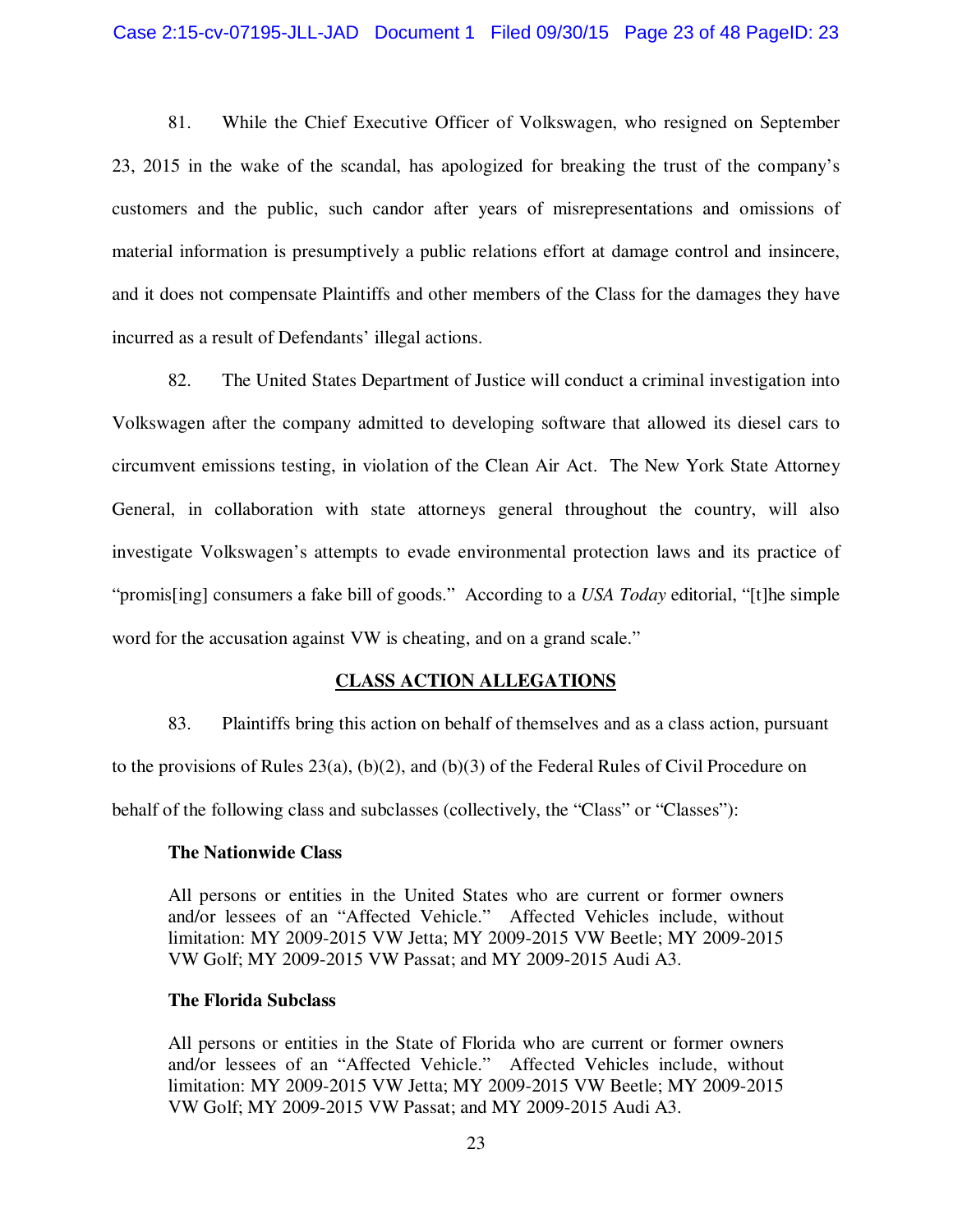#### Case 2:15-cv-07195-JLL-JAD Document 1 Filed 09/30/15 Page 24 of 48 PageID: 24

84. Excluded from the Class are individuals who have personal injury claims resulting from the use of the defeat device in the CleanDiesel system. Also excluded from the Class are employees or agents of Defendants and their subsidiaries and affiliates, all persons who make a timely request to be excluded from the Class, all governmental entities, and the judge to whom this case is assigned and his or her immediate family. Plaintiffs reserve the right to revise the Class definition based upon information learned through discovery.

85. Certification of Plaintiffs' claims for class-wide treatment is appropriate because Plaintiffs can prove the elements of their claims on a class-wide basis using the same evidence as would be used to prove those elements in individual actions alleging the same claim.

86. This action has been brought and may be properly maintained on behalf of the Class proposed herein under Federal Rule of Civil Procedure 23.

87. The members of the Classes are so numerous and geographically dispersed that individual joinder of all Class members is impracticable. While Plaintiffs are informed and believe that there are not less than hundreds of thousands of members of the Classes, the precise number of Class members is unknown to Plaintiffs at this time, but may be ascertained from Volkswagen's records. Class members may be notified of the pendency of this action by recognized, Court-approved notice dissemination methods, which may include U.S. mail, electronic mail, Internet postings, and/or published notice.

88. This action involves common questions of law and fact, which predominate over any questions affecting individual Class members, including, without limitation:

(a) Whether Defendants engaged in the conduct alleged herein;

(b) Whether Defendants designed, advertised, marketed, distributed, leased, sold, or otherwise placed Affected Vehicles into the stream of commerce in the United States;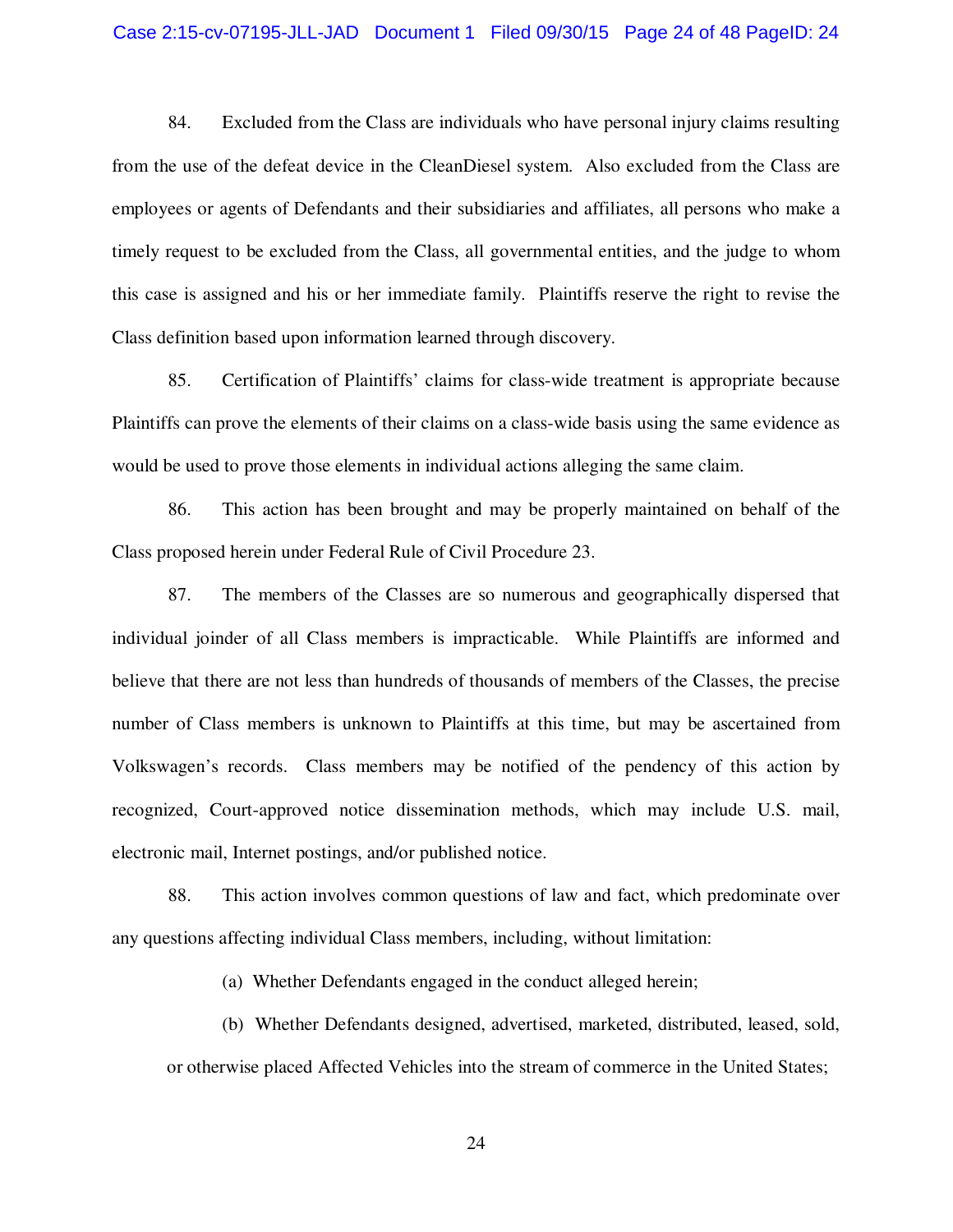(c) Whether the CleanDiesel engine system in the Affected Vehicles contains a defect in that it does not comply with EPA requirements;

(d) Whether the CleanDiesel engine systems in the Affected Vehicles can be made to comply with EPA standards without substantially downgrading the performance and/or efficiency of the Affected Vehicles;

(e) Whether Defendants knew about the "defeat device" and, if so, for how long;

(f) Whether Volkswagen designed, manufactured, marketed, and distributed Affected Vehicles with a "defeat device;"

(g) Whether Defendants' conduct violates RICO, consumer protection statutes, warranty laws, and other laws asserted herein;

(h) Whether Plaintiffs and the other members of the Classes overpaid for their Affected Vehicles;

(i) Whether Plaintiffs and the other members of the Classes are entitled to equitable relief including, but not limited to, restitution or injunctive relief; and

(j) Whether Plaintiffs and the other members of the Classes are entitled to treble damages and other monetary relief and, if so, in what amount.

89. Plaintiffs' claims are typical of the other Class members' claims because, among other things, all Class members were comparably injured through the wrongful conduct of Volkswagen, as described above.

90. Plaintiffs are adequate Class representatives because their interests do not conflict with the interests of the other members of the Classes they seek to represent. Furthermore, Plaintiffs have retained counsel competent and experienced in complex class action litigation.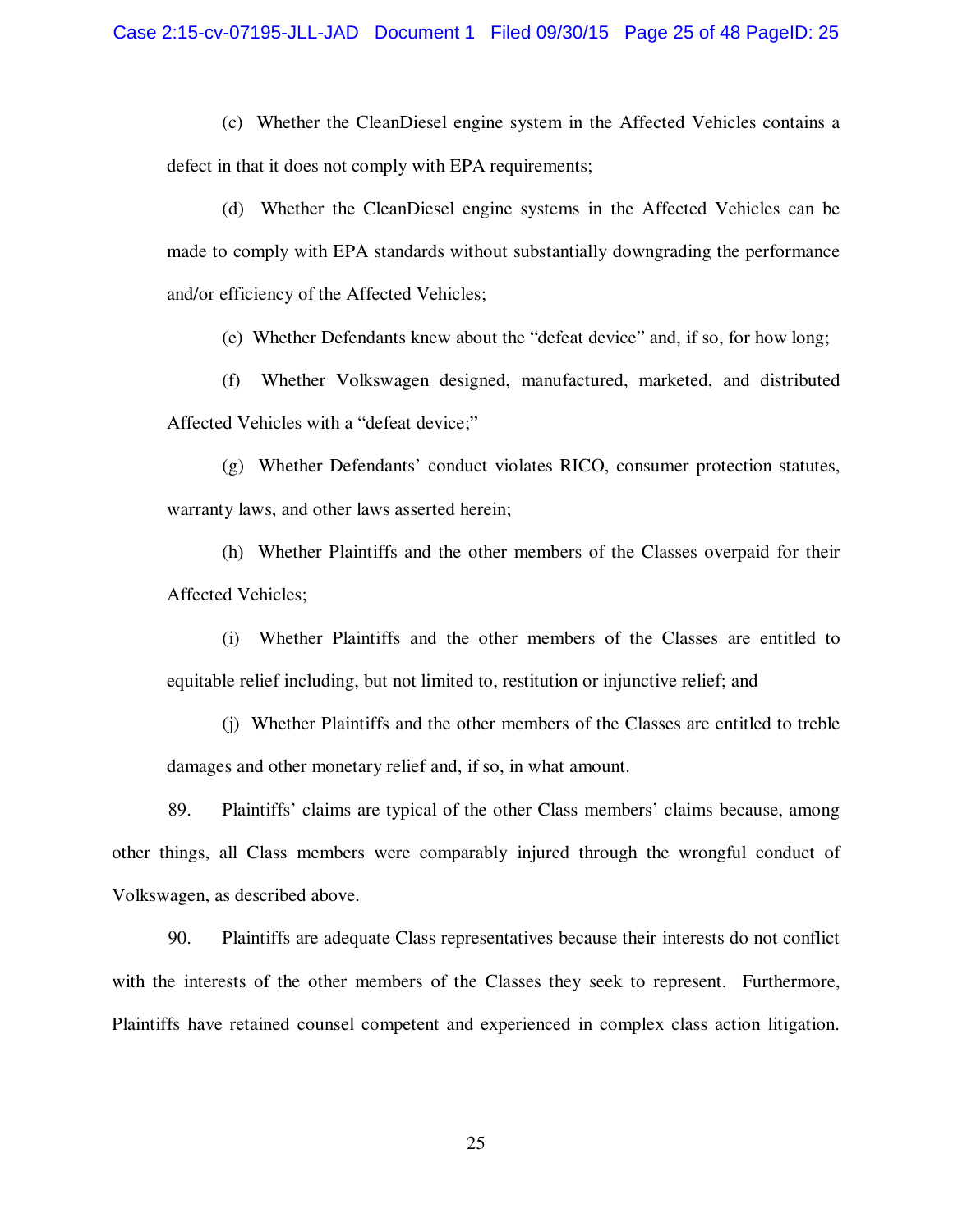### Case 2:15-cv-07195-JLL-JAD Document 1 Filed 09/30/15 Page 26 of 48 PageID: 26

The Classes' interests will be fairly and adequately protected by Plaintiffs, who intend to prosecute this action vigorously, and by Plaintiffs' skilled and experienced counsel.

91. Volkswagen has acted or refused to act on grounds generally applicable to Plaintiffs and the other members of the Classes, thereby making appropriate final injunctive and declaratory relief, as described below, with respect to the Class as a whole.

92. A class action is superior to any other available means for the fair and efficient adjudication of this controversy, and no unusual difficulties are likely to be encountered in the management of this class action. The damages or other financial detriment suffered by Plaintiffs and the other Class members are relatively small compared to the burden and expense that would be required to individually litigate their claims against Volkswagen, so it would be impracticable for members of the Classes to individually seek redress for Volkswagen's wrongful conduct.

93. Even if Class members could afford individual litigation, the court system could not. Individualized litigation creates a potential for inconsistent or contradictory judgments, and increases the delay and expense to all parties and to the court system. By contrast, the class action device presents far fewer management difficulties, and provides the benefits of single adjudication, economy of scale, and comprehensive supervision by a single court.

#### **A. Claims Brought on Behalf of the Nationwide Class**

## **COUNT I Violation of The Racketeer Influenced And Corrupt Organizations Act ("RICO") (18 U.S.C. § 1962(c))**

94. Plaintiffs reallege and incorporate by reference all preceding paragraphs as though fully set forth herein.

95. The Defendants are all "persons" under 18 U.S.C. § 1961(3).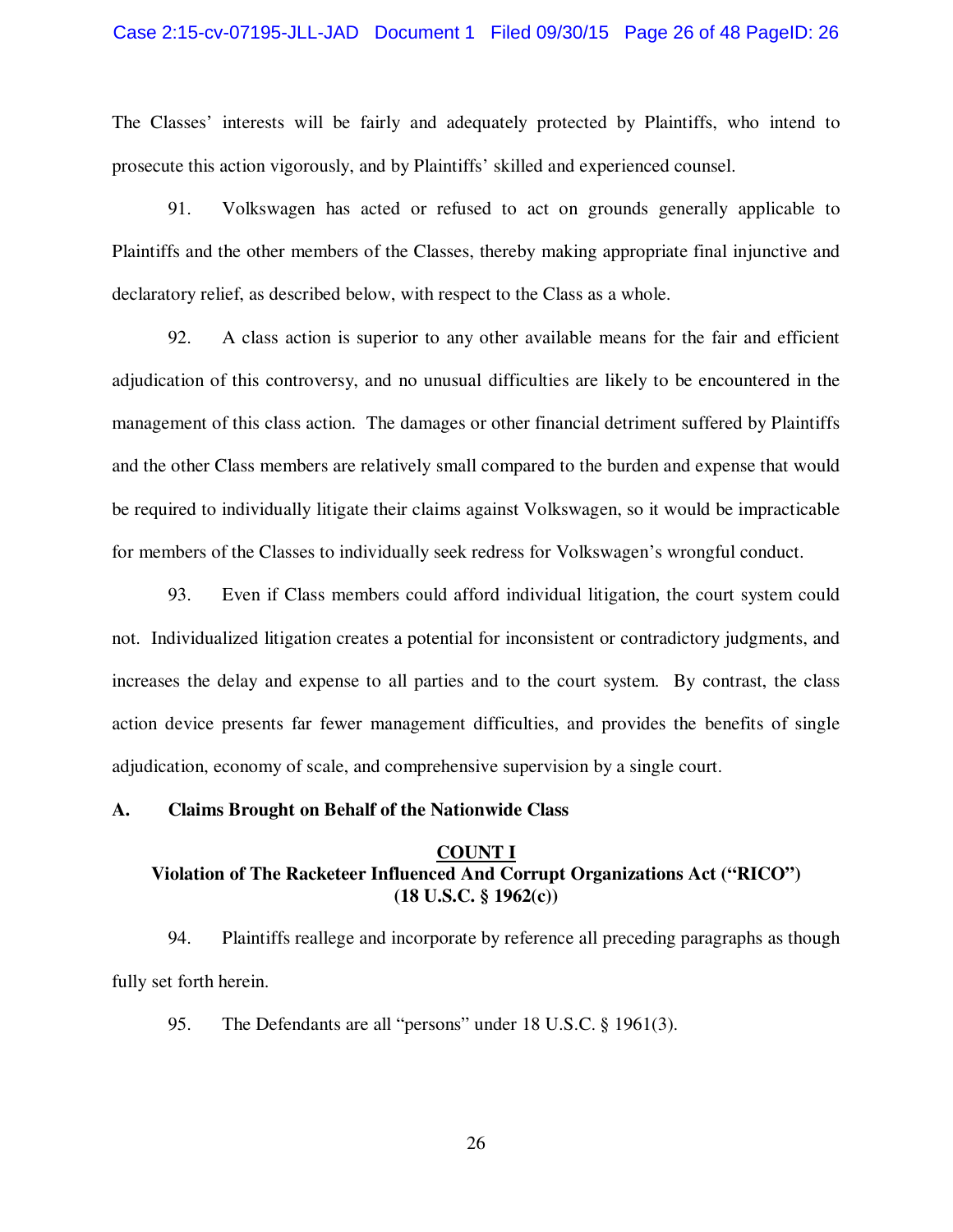#### Case 2:15-cv-07195-JLL-JAD Document 1 Filed 09/30/15 Page 27 of 48 PageID: 27

96. The Defendants violated 18 U.S.C. § 1962(c) by participating in or conducting the affairs of the RICO Enterprise through a pattern of repeatedly defrauding consumers. The methodology of the fraud is set forth above and as described in this Count. The persons participating in the Enterprise and their respective roles in the Enterprise are set forth below.

97. This Count is asserted by Plaintiffs on behalf of the Nationwide Class and the respective Subclasses.

98. For purposes of Count I, Volkswagen and Bosch are RICO co-conspirators. The Bosch-Volkswagen conspiracy undertook a fraudulent scheme to create a defeat device and to install it in Affected Vehicles that were sold in the United States and elsewhere through the use of false and misleading statements and omissions relating to the qualities of the emissions controls installed in those vehicles through the use of the U.S. Mails, and interstate and international wire, radio and television transmissions.

99. At all relevant times and as described above, Defendants carried out their scheme to defraud Plaintiffs and other members of the Classes, in connection with the conduct of an "enterprise" within the meaning of 18 U.S.C. § 1961(4).

100. The Enterprise consisted of the following persons, and others presently unknown, who constitute an "association-in-fact enterprise" within the meaning of RICO and who collectively constitute the "Fraudulent 'CleanDiesel' Enterprise" or "Enterprise":

- (1) Volkswagen USA;
- (2) Volkswagen AG; and

(3) Bosch.

101. The Fraudulent "CleanDiesel" Enterprise, whose activities affected interstate and foreign commerce, is an association-in-fact of individuals and corporate entities within the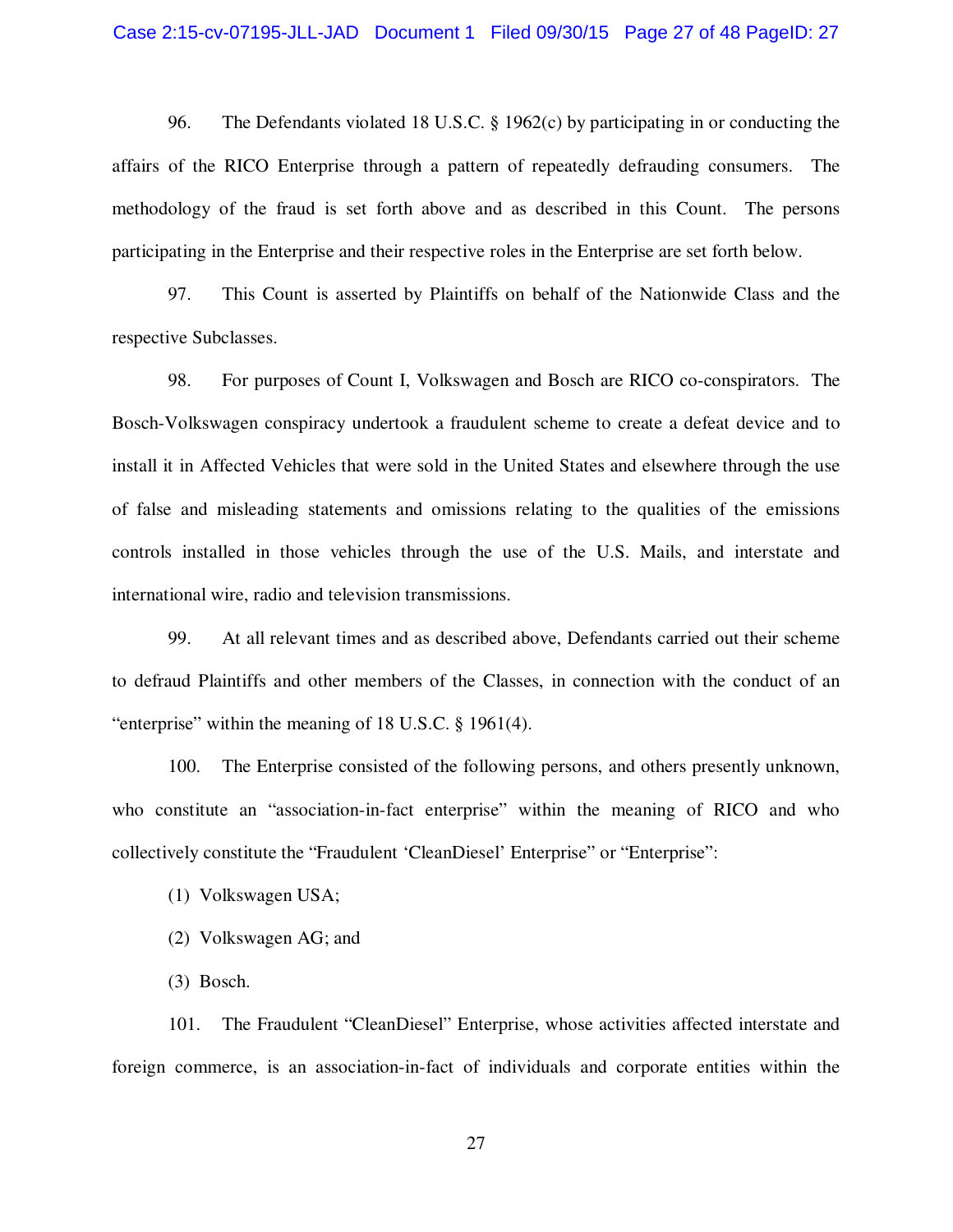meaning of 18 U.S.C. § 1961(4) and consists of persons associated together for the common purpose of selling the Affected Vehicles that the members of the Enterprise knew could not provide the results promised to consumers.

102. The Fraudulent "CleanDiesel" Enterprise was formed in 2007 or earlier and continued to at least 2015, if not to this day. That RICO Enterprise engaged in a pattern of racketeering activity by placing the Affected Vehicles into commerce over a seven year period from 2008 to 2015, collecting tens of billions of dollars of illicit profits as a result.

103. The Fraudulent "CleanDiesel" Enterprise is separate and distinct from the pattern of racketeering activity. The Enterprise is an ongoing organization or group and exists to advance the interests of the individual entities that comprise its membership, *i.e.*, selling the Affected Vehicles described above. From 2008 through 2015, the Fraudulent "CleanDiesel" Enterprise members all served the common purpose of shipping and selling as many fraudulent "CleanDiesel" vehicles as possible to the United States, therein maximizing their own profits and revenues and sharing the more than \$30 billion in illicit gains derived from deceived and defrauded consumers. Each member of the Fraudulent "CleanDiesel" Enterprise benefited from the common purpose: Volkswagen sold more Affected Vehicles, and received more for those vehicles than they otherwise would have, had the Affected Vehicles been truthfully advertised, marketed and labeled; thus, Bosch was able to sell to Volkswagen more defeat device software to be installed in the Affected Vehicles.

104. The Fraudulent "CleanDiesel" Enterprise also exists for the legitimate purpose of selling vehicles with software that does not allow those vehicles to evade emissions standards. It operates within a framework that includes the sale of other consumer goods that are not infected with fraud. Each member of the Enterprise performs a role in the group consistent with its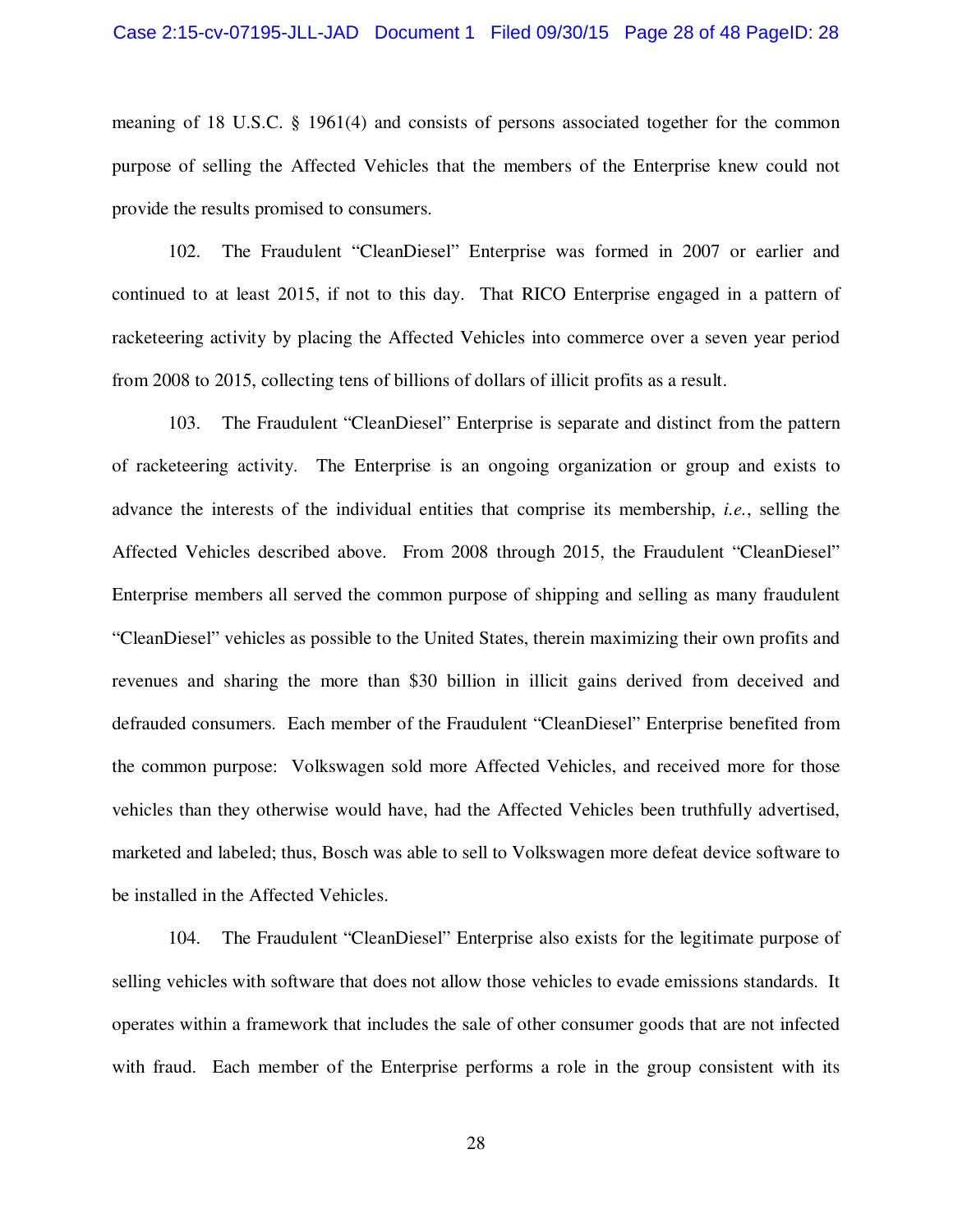#### Case 2:15-cv-07195-JLL-JAD Document 1 Filed 09/30/15 Page 29 of 48 PageID: 29

structure that furthers the activities of the Fraudulent "CleanDiesel" Enterprise in connection with the Enterprise members' sale of EPA-compliant vehicles to consumers.

105. Alternatively, Bosch and Volkswagen AG are RICO co-conspirators. The Bosch-Volkswagen AG conspiracy undertook a fraudulent scheme to create a defeat device and to install it in Affected Vehicles that were sold in the United States through Volkswagen USA and elsewhere through the use of false and misleading statements and omissions relating to the qualities of the emissions controls installed in those vehicles through the use of the U.S. Mails, and interstate and international wire, radio and television transmissions.

106. At all relevant times and as described above, Defendants carried out their scheme to defraud Plaintiffs and other members of the Classes, in connection with the conduct of an alternative "enterprise" within the meaning of 18 U.S.C. § 1961(4).

107. The alternative Enterprise consisted of Volkswagen USA.

108. Through the conduct of the Enterprise or alternative Enterprise, Defendants undertook a fraudulent scheme to sell the Affected Vehicles based upon the false and misleading misrepresentations and omissions set forth herein.

109. Through this scheme, Defendants and others agreed to utilize the false and misleading representations and omissions relating to the Affected Vehicles in a conscious and deliberate effort to sell products at a premium price that, in fact, provided no benefit whatsoever to the purchaser and/or user of the products. Alternatively, the Affected Vehicles sold through the Fraudulent "CleanDiesel" Enterprise or Volkswagen USA Enterprise had significantly less value than consumers paid for them because the efficacy claims made were fraudulent and the products did not have the possibility of providing the promised results.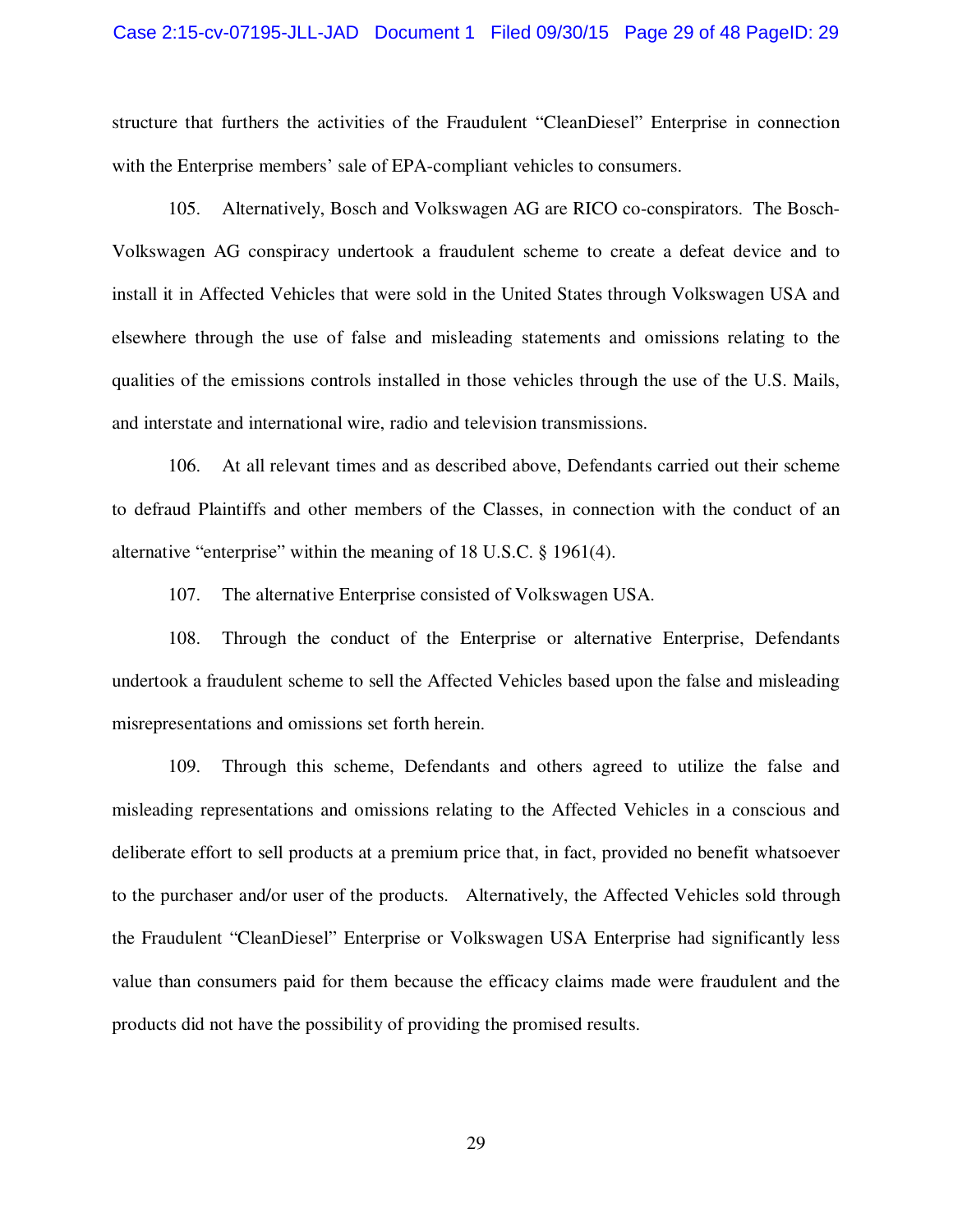#### Case 2:15-cv-07195-JLL-JAD Document 1 Filed 09/30/15 Page 30 of 48 PageID: 30

110. As is set forth above, Bosch and Volkswagen knowingly participated in the formulation and manufacture of the defeat device software, as well as the false marketing materials used to sell the Affected Vehicles.

111. At all times relevant to this case, Defendants were all willing and deliberate participants in the Enterprise or alternative Enterprise.

112. The Enterprise and alternative Enterprise were, at all relevant times, a continuing unit functioning with a common purpose of selling Affected Vehicles through the use of the false and misleading representations and omissions described above, and those omissions identified below, in order to increase sale of the Affected Vehicles and thereby increase Defendants' profits.

113. In furtherance of the scheme, Volkswagen, facilitated by and in concert with Bosch, engaged in thousands of acts of mail fraud and wire fraud, each of which constitute "racketeering activity," as that term is defined in 18 U.S.C. § 1961(1).

114. Those acts of mail fraud and wire fraud include generally distributing the false and misleading marketing materials described herein via mail, television, radio, and the Internet to members of the public as well as communicating among themselves with respect to the scheme via interstate and international email and telephone with the common purpose of selling the Affected Vehicles to an unsuspecting public based upon the fraudulent and deceptive representations and omissions described above.

115. In addition to the foregoing, each download or view of one of Volkswagen's advertisements and videos on the Internet constituted a separate offense of wire fraud.

116. As a result of the foregoing, Plaintiffs and the Classes have been injured in their business and/or property in that they paid for Affected Vehicles that did not, and could not,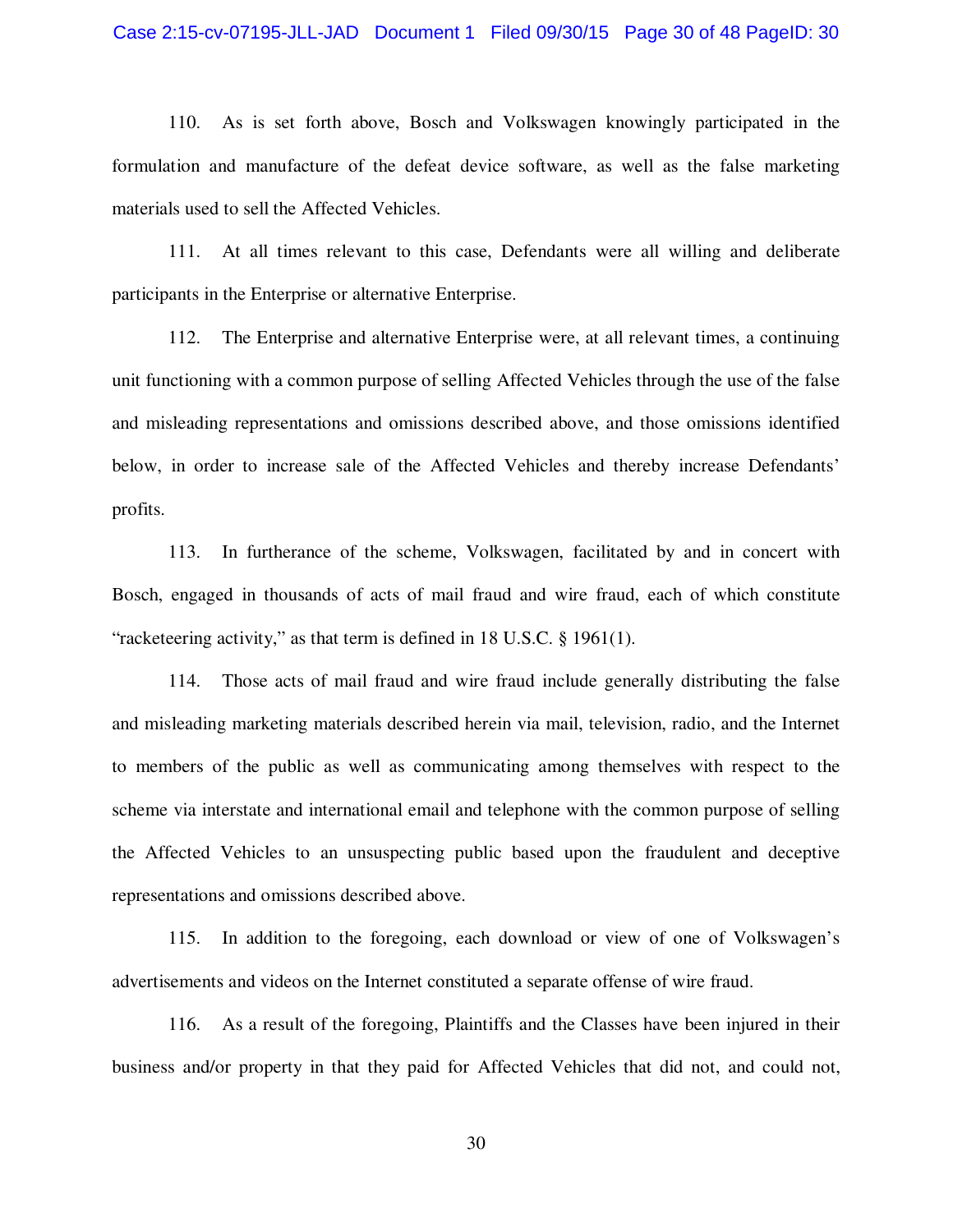provide the benefits promised in the advertisements and other promotional materials associated with the products. Plaintiffs' out-of-pocket losses are a direct result of the predicate acts described above. The Volkswagen Defendants' numerous false and misleading statements (and marketing and advertisements containing omissions) sent via the U.S. mail and interstate wires were directed to Plaintiffs and the members of the proposed Class and Subclasses, and were relied on by Plaintiffs and/or the members of the proposed Class and Subclasses. Plaintiffs would not have incurred such losses but for the predicate acts described above. Absent Bosch's facilitation and the Volkswagen Defendants' numerous false and misleading statements (and marketing and advertising containing omissions) sent via the U.S. mail and interstate wires, Plaintiffs would not have paid as high a price for the Affected Vehicles as they did, or would not have purchased the Affected Vehicles at all.

# **COUNT II Fraud by Concealment**

117. Plaintiffs reallege and incorporate by reference all preceding paragraphs as though fully set forth herein.

118. Plaintiffs bring this claim on behalf of the Nationwide Class.

119. Volkswagen intentionally concealed and suppressed material facts concerning the quality and character of the Affected Vehicles. As alleged in this Complaint, Volkswagen engaged in deception to evade federal and state vehicle emissions standards by installing "defeat device" software designed to conceal its vehicles' emissions of the pollutants, which contribute to the creation of ozone and smog.

120. The software installed in the Affected Vehicles was fraudulently designed to be activated only during emissions testing, such that the vehicles would show far lower emissions during testing than when actually operating on the road. The result, as Defendants intended, was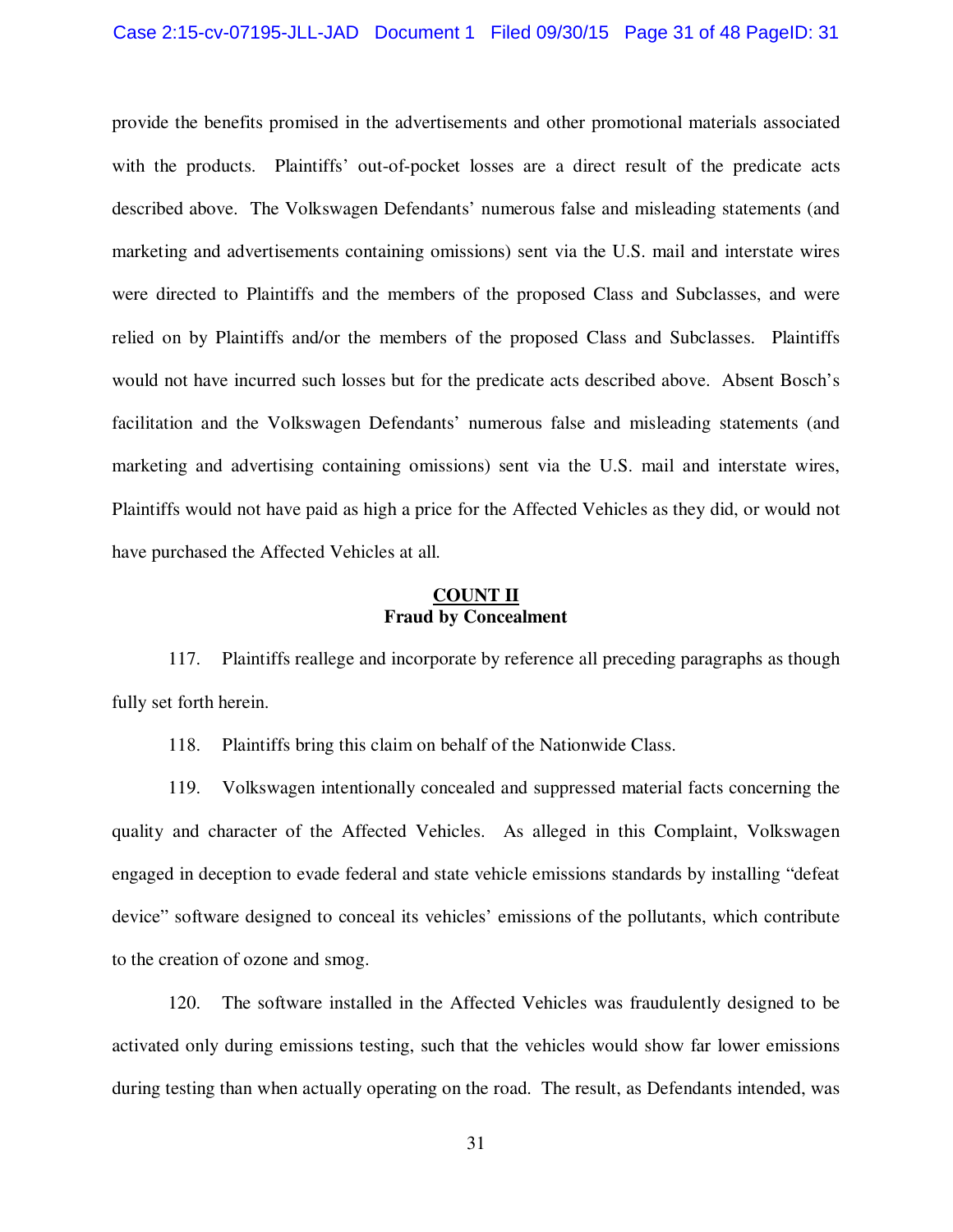#### Case 2:15-cv-07195-JLL-JAD Document 1 Filed 09/30/15 Page 32 of 48 PageID: 32

that vehicles passed emissions testing and received the requisite EPA certifications by way of deliberately-induced false readings. This deliberate, secret deception reportedly resulted in noxious emissions from these vehicles at rates of 40 times permissible levels.

121. Plaintiffs and the other members of the Class reasonably relied upon Volkswagen's false representations when deciding whether to purchase or lease an Affected Vehicle. They had no way of knowing that Volkswagen's representations were false and gravely misleading. As alleged herein, Volkswagen employed extremely sophisticated methods of deception, such that Plaintiffs and the other members of the Class did not, and could not, unravel Volkswagen's deception on their own.

122. Volkswagen concealed and suppressed material facts concerning what is evidently the true culture of Volkswagen – one characterized by an emphasis on profits and sales above compliance with emissions regulations that are meant to protect consumers and the public at large. Defendants also placed more value on profits than they did on maintaining the trust that Plaintiffs and the Class had in Volkswagen's representations about the Affected Vehicles and the culture of the company. Such crucial representations and omissions have left consumers feeling angered and betrayed.

123. Necessarily, Volkswagen also took steps to ensure that its employees did not reveal the details of its deception to regulators or consumers, including Plaintiffs and Class members. Volkswagen made such a strategic decision in order to boost the reputations of its vehicles and to falsely assure purchasers and lessors of its vehicles, including certified previously-owned vehicles, that Volkswagen is a reputable manufacturer that complies with applicable law, including federal and state clean air law and emissions regulations, and that its vehicles likewise comply with applicable law and regulations.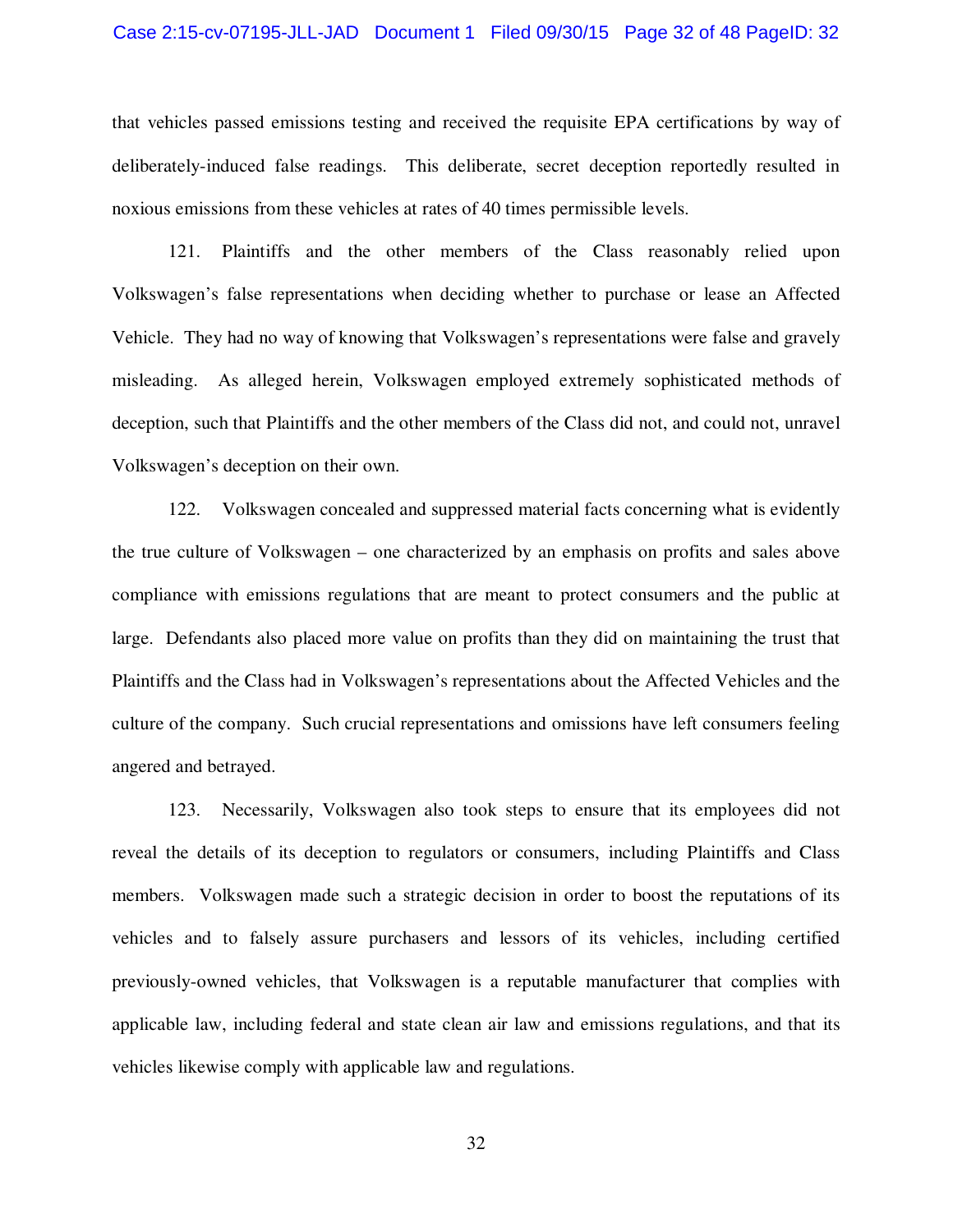#### Case 2:15-cv-07195-JLL-JAD Document 1 Filed 09/30/15 Page 33 of 48 PageID: 33

124. Volkswagen's false representations were material to consumers, both because these misrepresentations concerned the quality of the Affected Vehicles, including their compliance with applicable federal and state laws and regulations regarding clean air and emissions, and also because the misrepresentations played a significant role in assessing the value of the Affected Vehicles. As Volkswagen well knew, its customers, including Plaintiffs and the Class, highly valued that the vehicles they were purchasing or leasing were clean diesel cars, and they paid accordingly.

125. Volkswagen had a duty to disclose the emissions deception in which it engaged with respect to the Affected Vehicles because: (1) knowledge of the deception and its details were known and accessible only to Volkswagen; (2) Volkswagen had exclusive knowledge as to the implementation and maintenance of its deception; and (3) Volkswagen knew the facts surrounding the deception were unknown to and unable to be reasonably discovered by Plaintiffs and other members of the Class.

126. Volkswagen also had a duty to disclose its sophisticated deception of emissions testing because the company made general affirmative representations about the qualities of its vehicles with respect to emissions standards, starting with references to the Affected Vehicles as "CleanDiesel" cars, or cars with clean diesel engines. Such references were misleading, deceptive, and incomplete without the disclosure of the additional facts set forth herein regarding Volkswagen's emissions deception, the actual emissions of its vehicles, its actual philosophy with respect to complying with federal and state clean air law and emissions regulations, and its actual practices with respect to the Affected Vehicles.

127. Having volunteered to provide information to Plaintiffs and the Class, Volkswagen had a duty to disclose the entire truth. All of the facts omitted and concealed by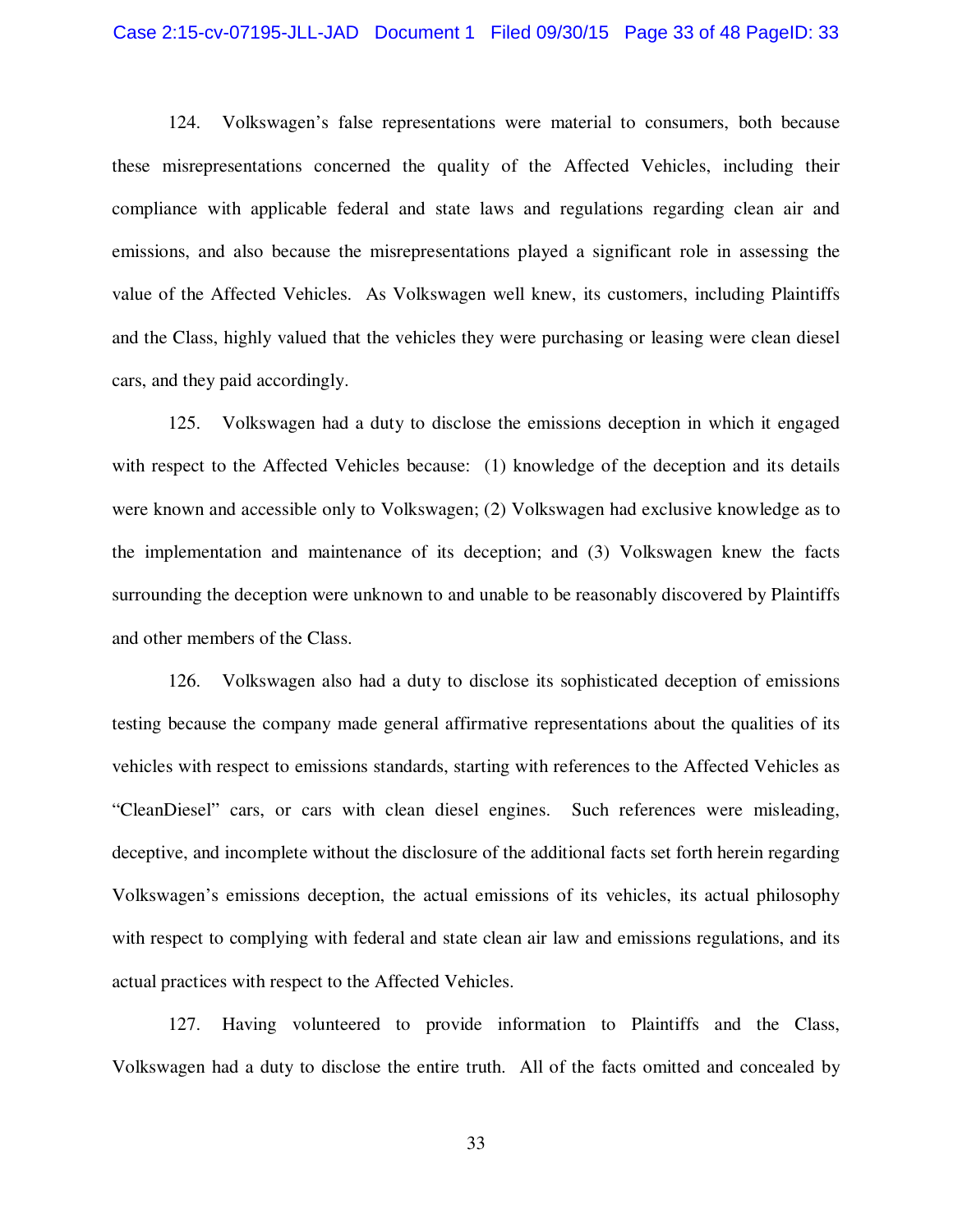#### Case 2:15-cv-07195-JLL-JAD Document 1 Filed 09/30/15 Page 34 of 48 PageID: 34

Volkswagen are material because they directly affect the value of the Affected Vehicles purchased or leased by Plaintiffs and other members of the Class. Whether a manufacturer's products comply with federal and state clean air law and emissions regulations, whether that manufacturer is honest about such compliance or non-compliance, and whether the vehicles passed the requisite emissions testing in order to receive EPA certification, are material concerns to a consumer. Volkswagen represented to Plaintiffs and other members of the Class that they were purchasing clean diesel vehicles, and that emissions testing had confirmed this. Secretly, however, Volkswagen had thoroughly subverted the entire emissions-testing process.

128. Volkswagen actively concealed and/or suppressed these material facts, in whole or in part, to expand and protect its profits, and to avoid the perception that its vehicles did not or could not comply with federal and state laws governing clean air and emissions, which perception would damage the brand's image and cost Volkswagen money. Volkswagen concealed these material facts at the expense of Plaintiffs and Class members.

129. On information and belief, Volkswagen has still not made full and adequate disclosures, and continues to defraud Plaintiffs and the Class by concealing material information regarding the emissions qualities of its referenced vehicles and the company's systematic emissions deception.

130. Plaintiffs and the other members of the Class were unaware of the omitted material facts referenced herein, and they would not have acted as they did if they had known of the concealed and suppressed facts, in that they would not have purchased or leased the Affected Vehicles from Volkswagen, would not have continued to drive their heavily-polluting vehicles, or would have taken other affirmative steps in light of the information concealed from them. Plaintiffs' and Class members' actions were entirely justified. Volkswagen was in exclusive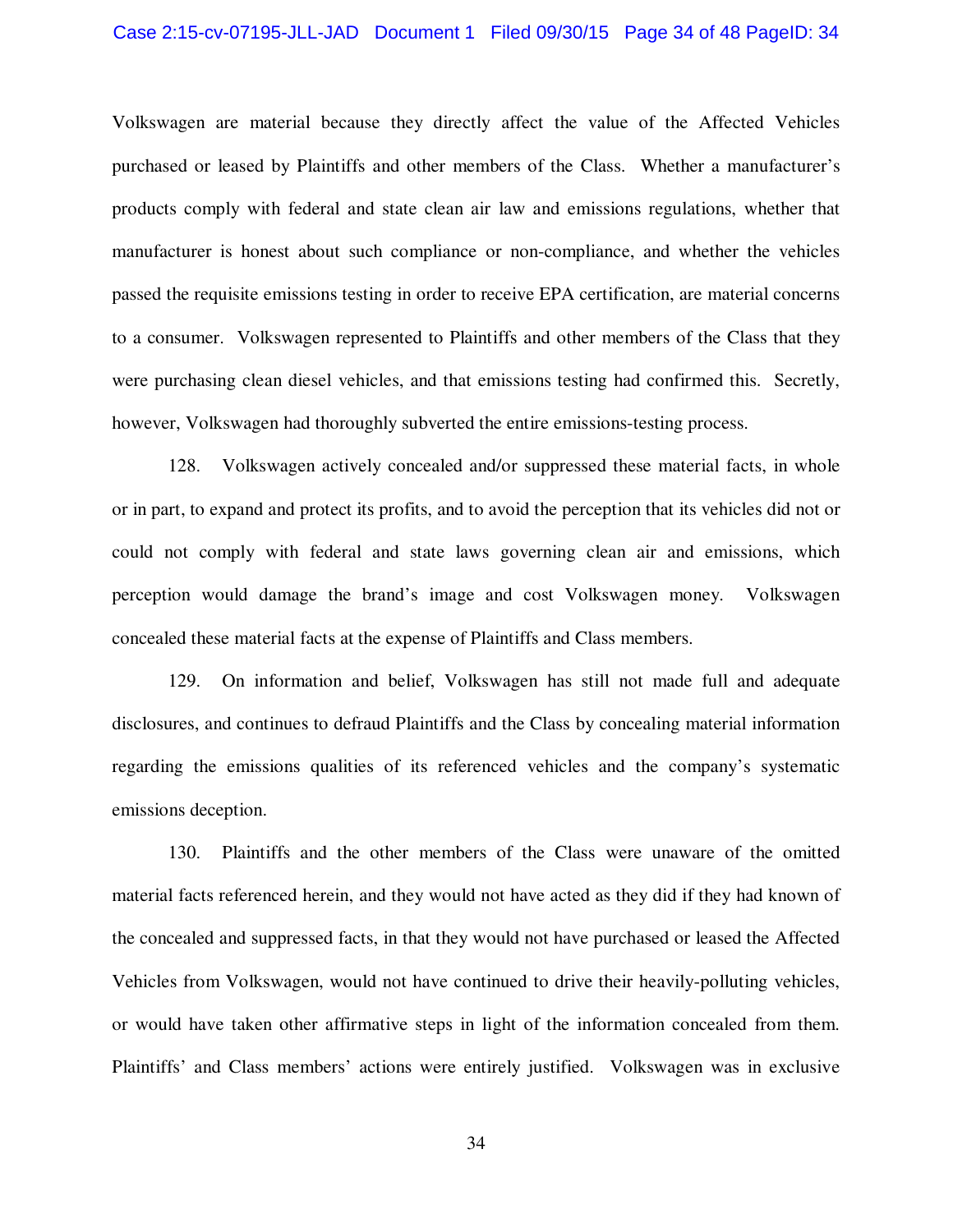#### Case 2:15-cv-07195-JLL-JAD Document 1 Filed 09/30/15 Page 35 of 48 PageID: 35

control of the material facts, and such facts were not known to the public, Plaintiffs, or the other members of the Class.

131. As a result of Volkswagen's concealment and suppression of the facts, Plaintiffs and the Class have sustained damages. Plaintiffs and the Class have been damaged because they own vehicles that are diminished in value as a result of Volkswagen's concealment of the true quality and quantity of those vehicles' emissions and because Volkswagen failed to timely disclose the actual emissions qualities and quantities of millions of Volkswagen- and Audibranded vehicles. Had Plaintiffs and the Class been aware of the serious issues generated by Volkswagen's deceptive corporate policies, the emissions deceptions with regard to the Affected Vehicles, or the company's callous disregard for compliance with applicable federal and state laws and regulations, Plaintiffs and Class members who purchased or leased Affected Vehicles would have paid less for those vehicles or would not have purchased or leased them at all.

132. The value of Plaintiffs' and Class members' vehicles has diminished as a result of Volkswagen's fraudulent concealment of its emissions deception, which has greatly tarnished the Volkswagen and Audi brand names attached to Plaintiffs' and Class members' vehicles, and made any reasonable consumer reluctant to purchase any of the Affected Vehicles, let alone pay what otherwise would have been fair market value for those vehicles.

133. Accordingly, Volkswagen is liable to Plaintiffs and the other members of the Class for damages in an amount to be proven at trial.

134. Volkswagen's acts were done wantonly, maliciously, oppressively, deliberately, with intent to defraud, and in reckless disregard of Plaintiffs' and Class members' rights and the representations that Volkswagen made to them. These malicious acts were performed solely in order to enrich Volkswagen. Such egregious conduct warrants an assessment of punitive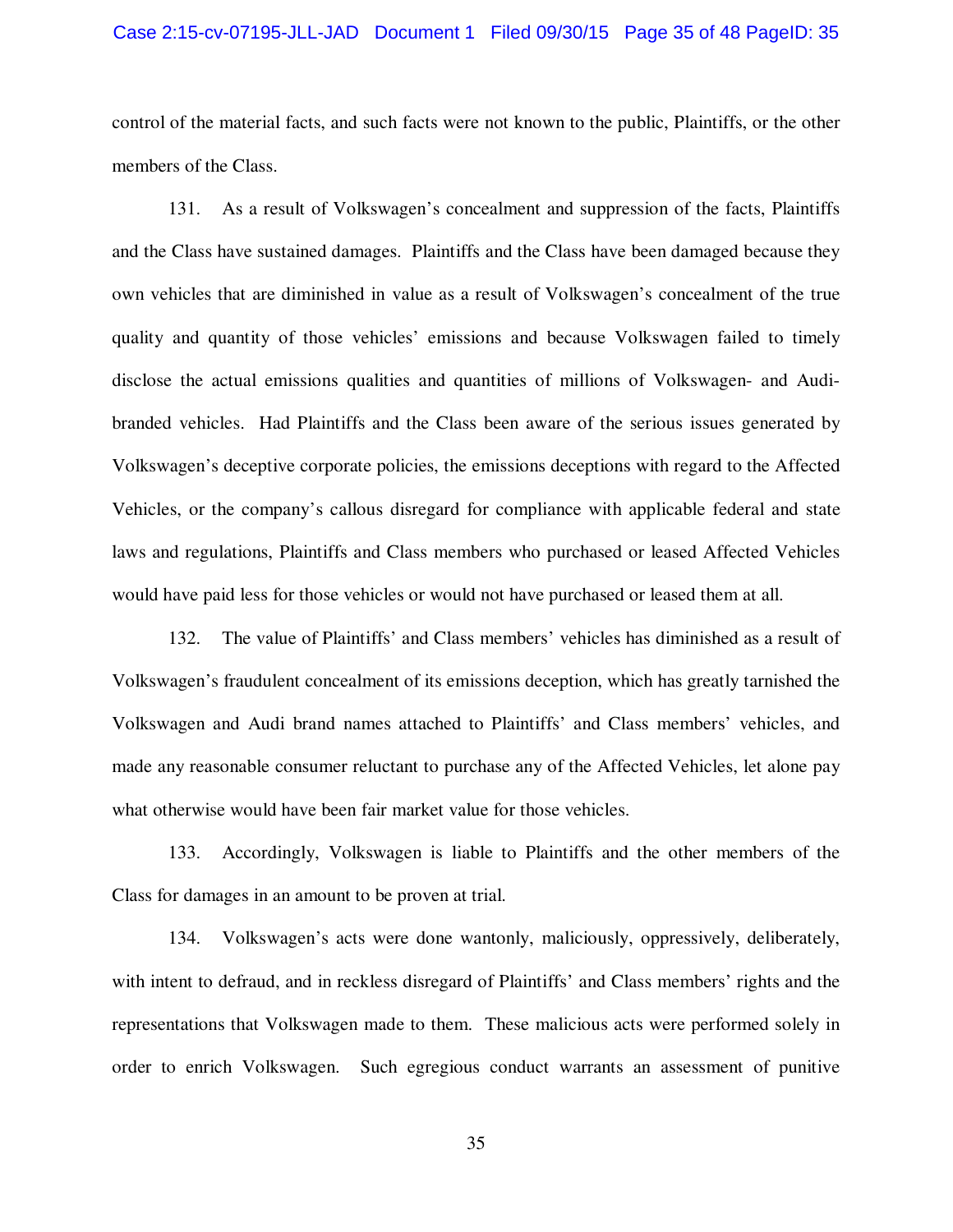#### Case 2:15-cv-07195-JLL-JAD Document 1 Filed 09/30/15 Page 36 of 48 PageID: 36

damages in an amount sufficient to deter such conduct in the future, which amount is to be determined to evidence submitted at trial.

135. Plaintiffs plead this count pursuant to the law of New Jersey, where Volkswagen is incorporated, on behalf of all members of the Class. As necessary, and in the alternative, Plaintiffs may allege sub-classes, based on the residences at pertinent times of members of the Class, to allege fraudulent concealment under the laws of states other than New Jersey.

### **COUNT III Breach of Contract**

136. Plaintiffs reallege and incorporate by reference all preceding paragraphs as though fully set forth herein.

137. Plaintiffs bring this claim on behalf of the Nationwide Class.

138. Volkswagen's misrepresentations and omissions alleged herein, including Volkswagen's failure to disclose the existence of the "defeat device," caused Plaintiffs and the other Class members to purchase or lease their Affected Vehicles. Absent those misrepresentations and omissions, Plaintiffs and the other members of the Class would not have purchased or leased the Affected Vehicles, would have paid substantially less for the Affected Vehicles, and/or would have purchased or leased less expensive alternative vehicles that did not contain the CleanDiesel engine system and the "defeat device." Accordingly, Plaintiffs and the Class overpaid for their Affected Vehicles and did not receive the benefit of their bargain.

139. Each and every sale or lease of an Affected Vehicle constitutes a contract between Volkswagen and the purchaser or lessee. Volkswagen breached these contracts by selling or leasing Plaintiffs and the other members of the Class defective vehicles and by misrepresenting or failing to disclose the existence of the "defeat device," including information known to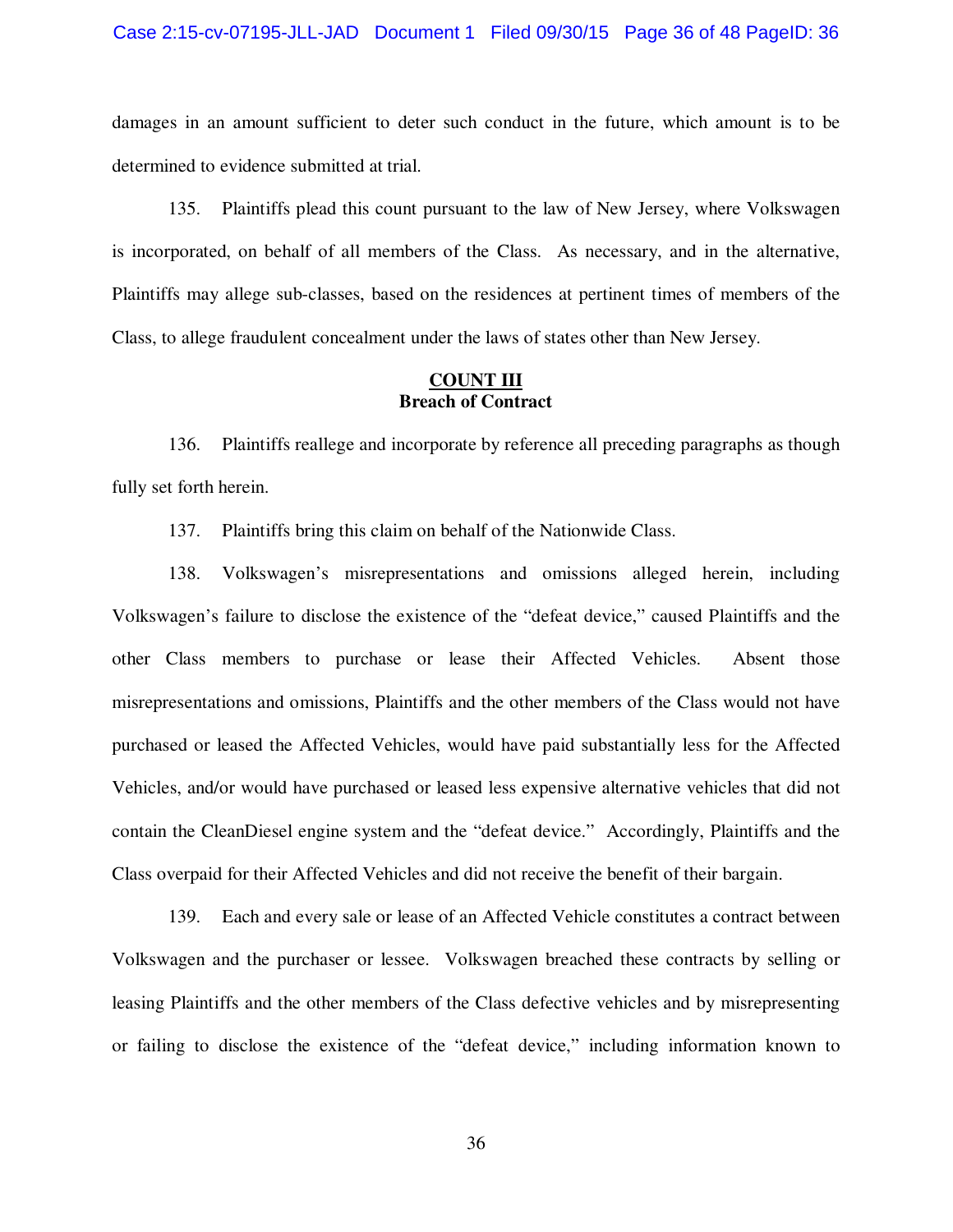Volkswagen that rendered each Affected Vehicle less safe and emissions-compliant, and thus less valuable, than vehicles not equipped with CleanDiesel engine systems and "defeat devices."

140. As a direct and proximate result of Volkswagen's breach of contract, Plaintiffs and the Class have been damaged in an amount to be proven at trial, which shall include, but is not limited to, all compensatory damages, incidental and consequential damages, and other damages allowed by law.

### **COUNT IV Breach of Express Warranty**

141. Plaintiffs reallege and incorporate by reference all preceding paragraphs as though fully set forth herein.

142. Plaintiffs bring this claim on behalf of the Nationwide Class.

143. Defendants made numerous representations, descriptions, and promises to Plaintiffs and Class members regarding the performance and emission controls of their diesel vehicles.

144. Defendants, however, knew or should have known that their representations, descriptions, and promises were false. Defendants were well aware that they had installed defeat devices in the vehicles they sold to Plaintiffs and the other members of the Class.

145. Plaintiffs and the Class reasonably relied on Volkswagen's representations in purchasing "clean" diesel vehicles. Those vehicles, however, did not perform as was warranted. Unbeknownst to Plaintiffs, those vehicles included devices that caused their emission reduction systems to perform at levels worse than advertised. Those devices are defects. Accordingly, Volkswagen breached its express warranty by providing a product containing defects that were never disclosed to the Plaintiffs and the Class.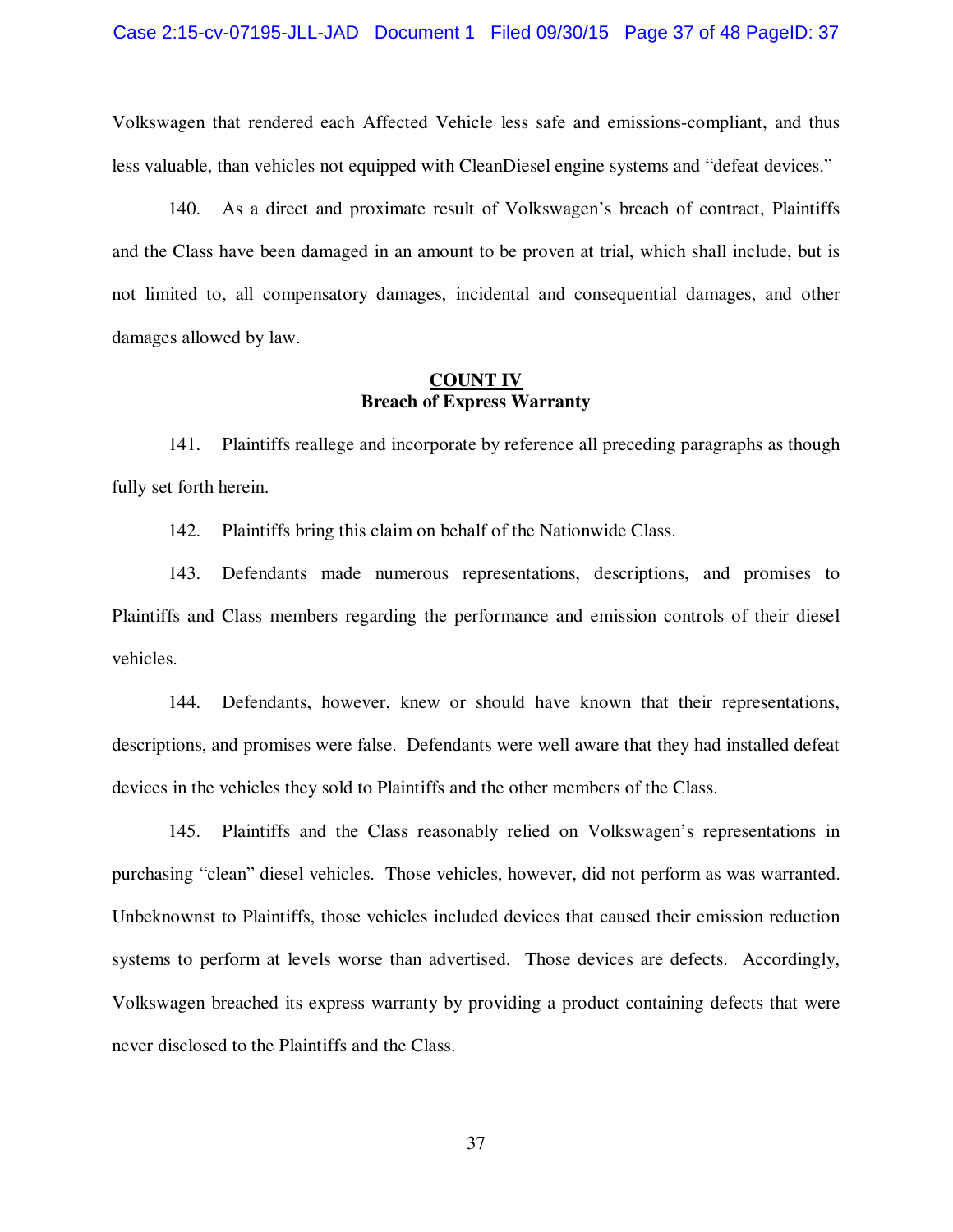146. As a direct and proximate result of Volkswagen's false and misleading representations and warranties, Plaintiffs and the Class suffered significant damages and seek the relief described below.

### **COUNT V Breach of Implied Warranty**

147. Plaintiffs reallege and incorporate by reference all preceding paragraphs as though fully set forth herein.

148. Plaintiffs bring this claim on behalf of the Nationwide Class.

149. Volkswagen made numerous representations, descriptions, and promises to Plaintiffs and the other members of the Class regarding the functionality of Volkswagen's "clean" diesel technology.

150. Plaintiffs and Class members reasonably relied on Volkswagen's representations in purchasing the Affected Vehicles.

151. As set forth throughout this Complaint, Volkswagen knew that its representations, descriptions, and promises regarding its diesel engines were false.

152. When Plaintiffs and the other members of the Class purchased Volkswagen's diesel vehicles, those vehicles did not conform to the promises or affirmations of fact made in Volkswagen's promotional materials, including that the vehicles were designed to meet the most demanding environmental standards. Instead, as alleged herein, those vehicles were designed to cheat those standards, and the Affected Vehicles emitted far higher levels of pollution than promised.

153. Accordingly, the Affected Vehicles failed to conform to Volkswagen's implied warranty regarding their functionality.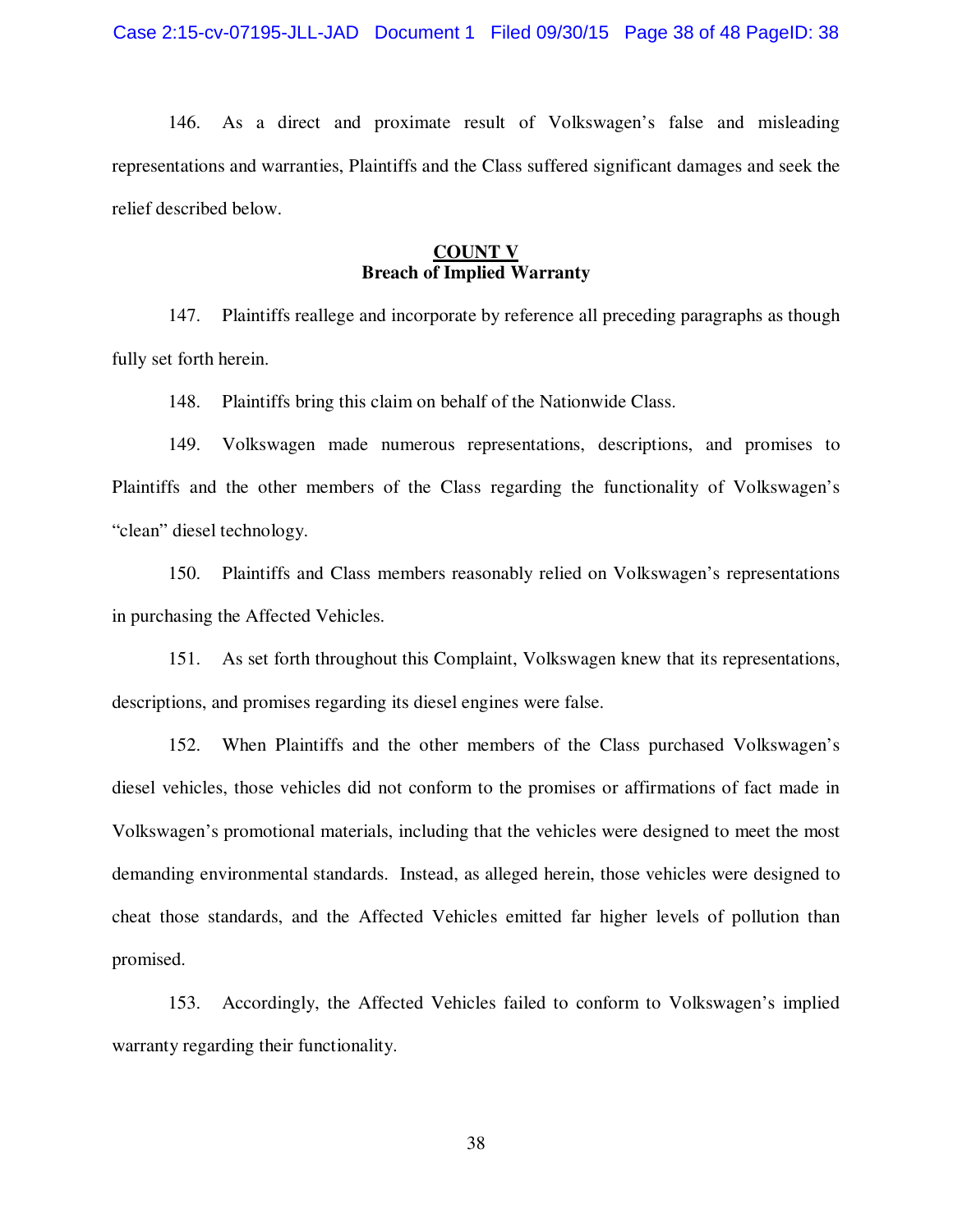154. As a direct and proximate result of Volkswagen's false and misleading representations and warranties, Plaintiffs and the Class suffered significant injury when Volkswagen sold them cars that, it is now clear, are worth far less than the price Plaintiffs and the Class paid for them. Accordingly, Plaintiffs and the Class seek the relief described below.

# **COUNT VI Violation of the Magnuson-Moss Warranty Act (15 U.S.C. §§ 2301,** *et seq***.)**

155. Plaintiffs reallege and incorporate by reference all preceding paragraphs as though fully set forth herein.

156. Plaintiffs bring this claim on behalf of the Nationwide Class.

157. This Court has jurisdiction to decide claims brought under 15 U.S.C. § 2301 by virtue of 28 U.S.C. § 2301(3).

158. Volkswagen's Affected Vehicles are a "consumer product," as that term is defined in 15 U.S.C. § 2301(1).

159. Plaintiffs and the other members of the Class are "consumers," as that term is defined in 15 U.S.C. § 2301(3).

160. Volkswagen is a "warrantor" and a "supplier," as those terms are defined in 15 U.S.C. §§ 2301(4) and (5), respectively.

161. 15 U.S.C. § 2310(d)(1) provides a cause of action for any consumer who is damaged by the failure of a warrantor to comply with an implied warranty.

162. Volkswagen provided Plaintiffs and the other members of the Class with "implied warranties," as that term is defined in 15 U.S.C. § 2301(7).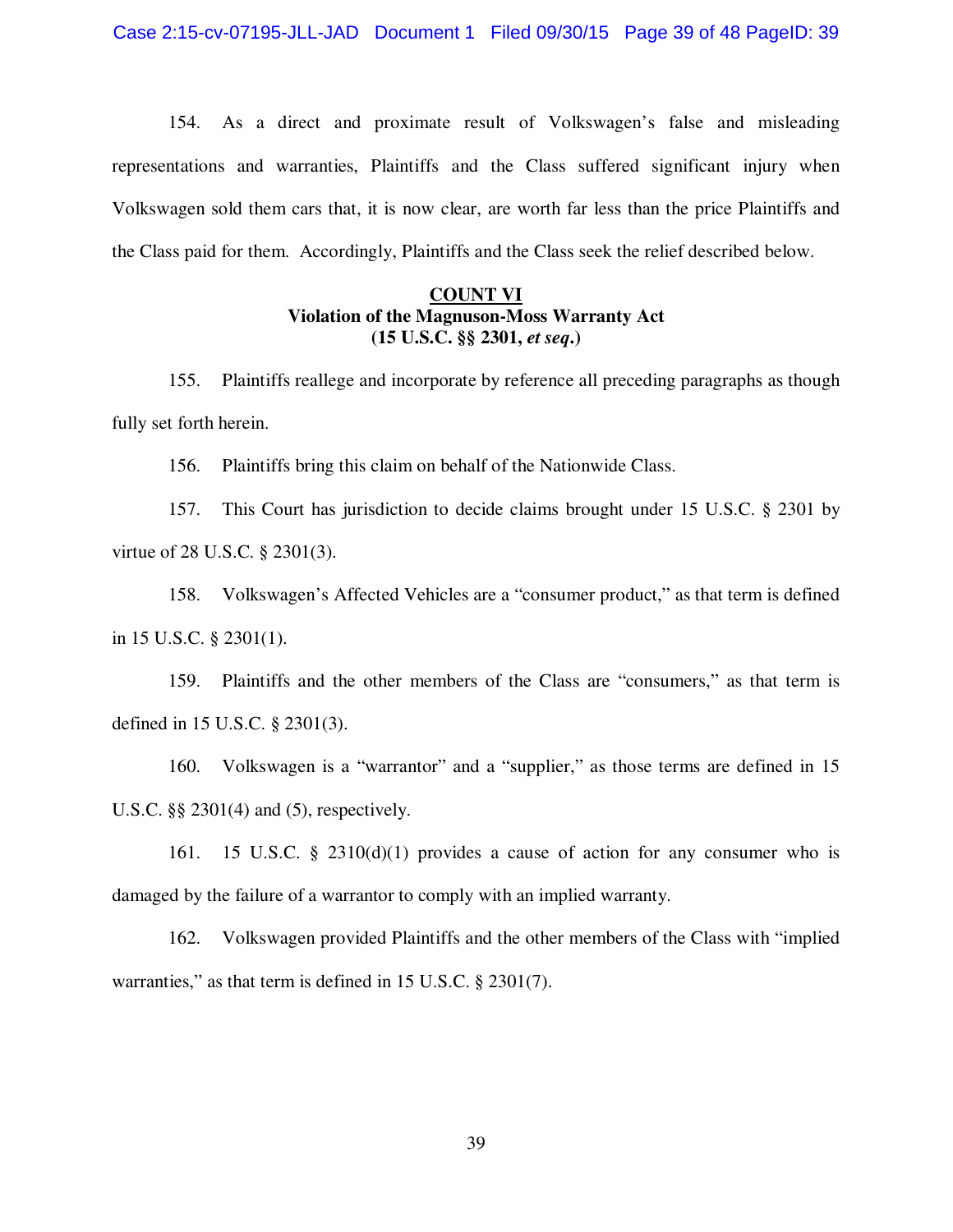#### Case 2:15-cv-07195-JLL-JAD Document 1 Filed 09/30/15 Page 40 of 48 PageID: 40

163. Volkswagen has breached these implied warranties as described in more detail above. Without limitation, Volkswagen's Affected Vehicles are defective, as described herein, which resulted in the problems and failures also described herein.

164. By Volkswagen's conduct as described in this Complaint, including Volkswagen's knowledge of the defects inherent in the Affected Vehicles and its action, and inaction, in the face of this knowledge, Volkswagen has failed to comply with its obligations under its written and implied promises, warranties, and representations.

165. In its capacity as a warrantor, and by the conduct described herein, any attempts by Volkswagen to limit the implied warranties in a manner that would exclude coverage of the defective software and systems is unconscionable and any such effort to disclaim, or otherwise limit, liability for the defective software and supporting systems is null and void.

166. All jurisdictional prerequisites have been satisfied.

167. Plaintiffs and members of the Class are in privity with Volkswagen in that they purchased the defeat device software from Volkswagen or its agents.

168. As a result of Volkswagen's breach of implied warranties, Plaintiffs and the Nationwide Class members are entitled to revoke their acceptance of the vehicles, obtain damages and equitable relief, and obtain costs pursuant to 15 U.S.C. § 2310.

### **COUNT VII Unjust Enrichment**

169. Plaintiffs reallege and incorporate by reference all preceding paragraphs as though fully set forth herein.

170. Plaintiffs bring this claim on behalf of the Nationwide Class.

171. Plaintiffs and members of the Class conferred a benefit on Defendants by, *inter alia*, using (and paying for) their vehicles.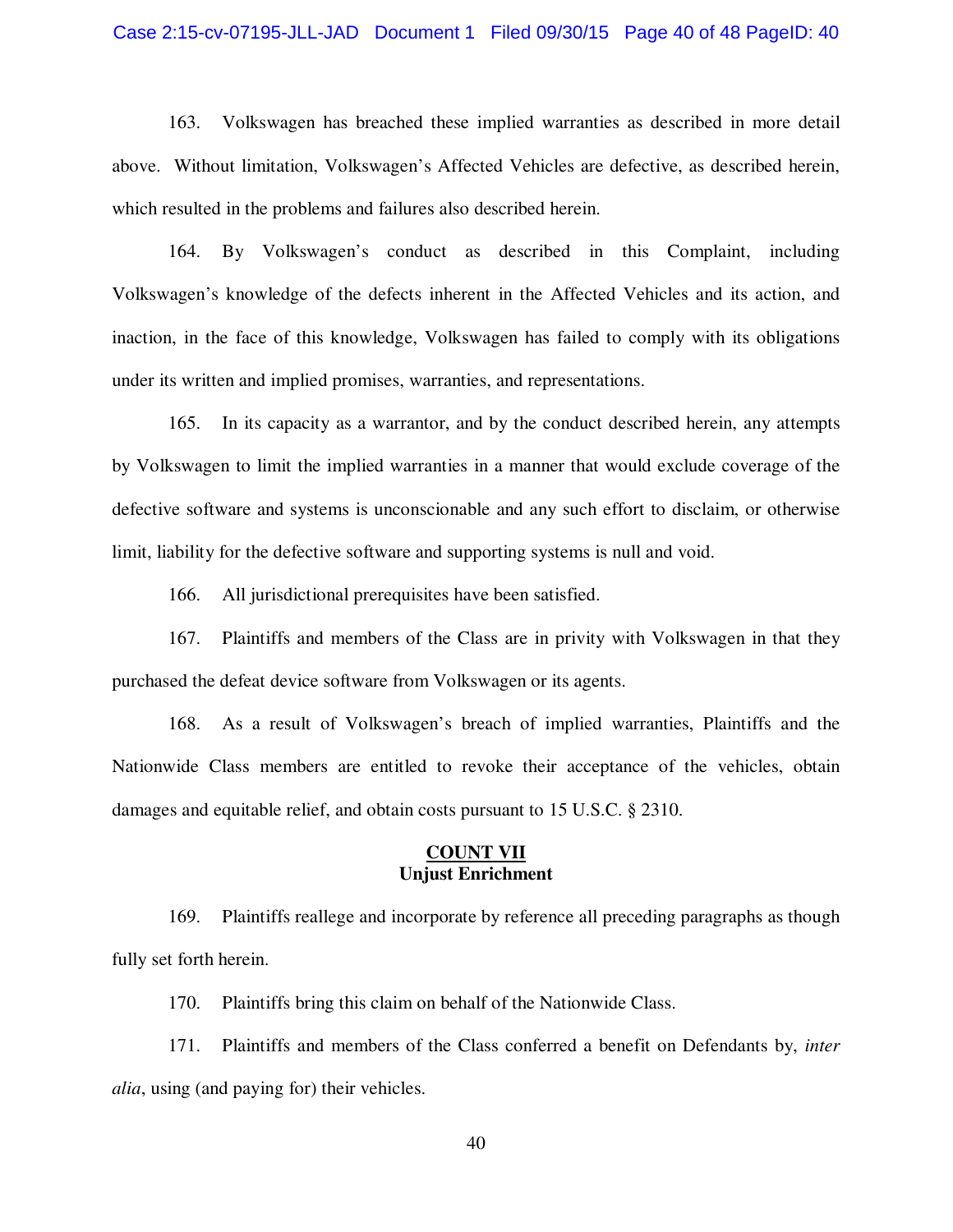172. Defendants have retained this benefit, and know of and appreciate this benefit.

173. Defendants were and continue to be unjustly enriched at the expense of Plaintiffs

and Class members.

174. Defendants should be required to disgorge this unjust enrichment.

### **B. Claims Brought on Behalf of the Florida Subclass**

#### **COUNT VIII**

# **Violation of the Florida Deceptive and Unfair Trade Practices Act (Fla. Stat. §§ 501.201,** *et seq***.)**

175. Plaintiffs reallege and incorporate by reference all preceding paragraphs as though fully set forth herein.

176. Plaintiffs bring this claim on behalf of the Florida Subclass.

177. Plaintiffs and the Florida Subclass are "consumers" within the meaning of the Florida Deceptive and Unfair Trade Practices Act ("FDUTPA"), Fla. Stat. § 501.203(7).

178. Defendants are engaged in "trade or commerce" within the meaning of Fla. Stat. § 501.203(8).

179. FDUTPA prohibits "[u]nfair methods of competition, unconscionable acts or practices, and unfair or deceptive acts or practices in the conduct of any trade or commerce…" Fla. Stat. § 501.204(1). Defendants participated in unfair and deceptive trade practices that violated the FDUTPA, as described herein.

180. In the course of their business, Defendants failed to disclose and actively concealed the risks both to the environment and also to the health of the general public posed by the installation of defeat devices in the Affected Vehicles as described herein, and otherwise engaged in activities with a tendency or capacity to deceive.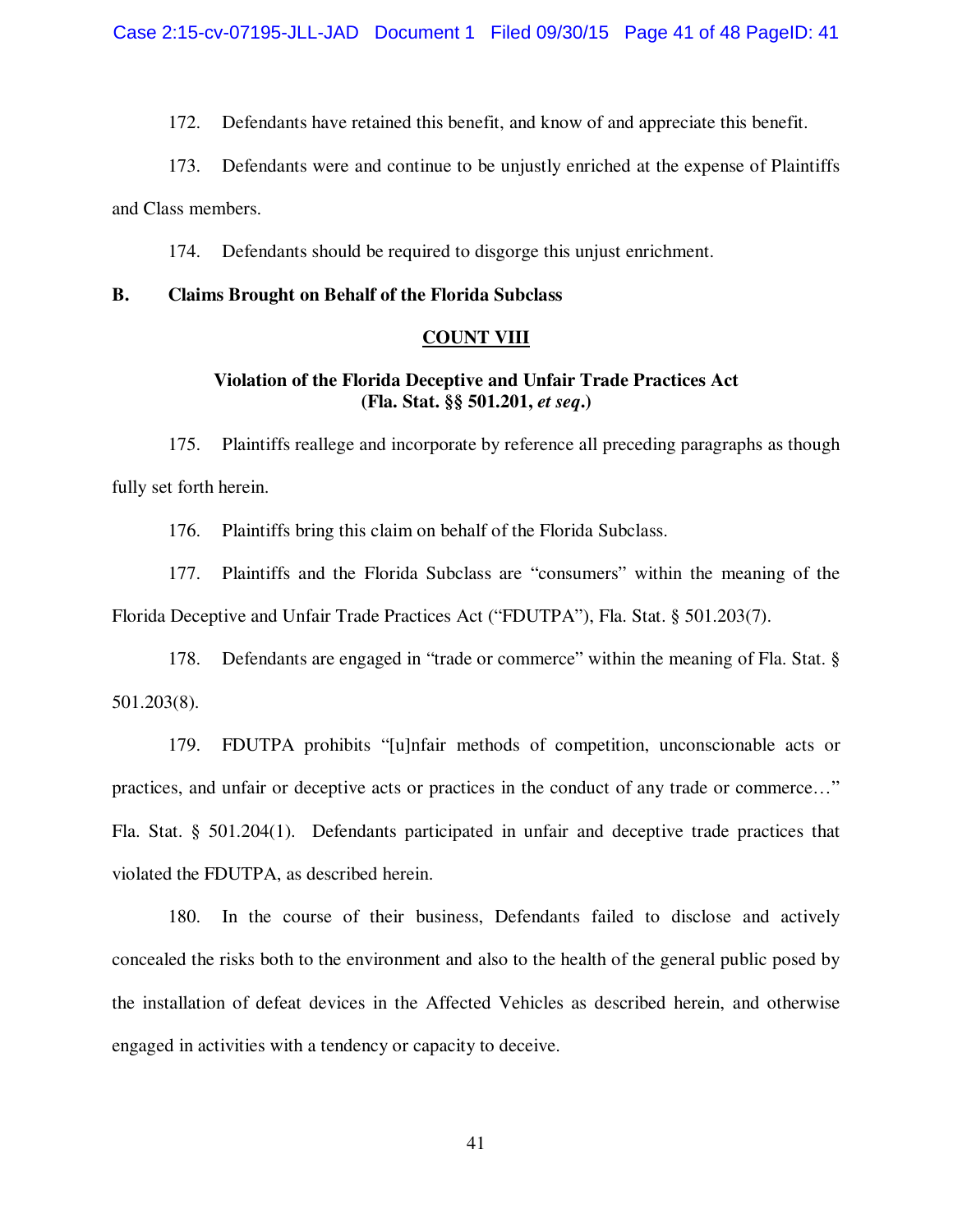#### Case 2:15-cv-07195-JLL-JAD Document 1 Filed 09/30/15 Page 42 of 48 PageID: 42

181. Defendants also engaged in unlawful trade practices by employing deception, deceptive acts or practices, fraud, misrepresentations, or concealment, suppression or omission of any material fact with intent that others rely upon such concealment, suppression or omission, in connection with the sale of the Affected Vehicles.

182. The Volkswagen Defendants have known of the illegality of "defeat devices" since at least 2007, when Defendant Bosch warned them not to use the software during regular operations of its vehicles. Prior to installing the defeat devices in the Affected Vehicles, the Volkswagen Defendants knew or should have known that the software supplied by Defendant Bosch was for test purposes only, and that using it during regular operation of the vehicles would be against the law. In addition, the Volkswagen Defendants were again made aware of the illegality of the defeat devices installed in the Affected Vehicles when, in 2011, a Volkswagen engineer reportedly expressed concern that using defeat devices was illegal. Nevertheless, Defendants failed to disclose and actively concealed the presence of defeat devices in the Affected Vehicles, as well as the risks posed by the Affected Vehicles as a result of the defeat devices installed in those vehicles.

183. By failing to disclose and by actively concealing the presence of defeat devices in the Affected Vehicles, by marketing those vehicles as safe, reliable, and of high quality, and by presenting themselves as reputable companies that value honesty and environmental sustainability, Defendants engaged in unfair or deceptive business practices in violation of the FDUTPA. Defendants deliberately withheld the information about the propensity of the Affected Vehicles to emit up to forty (40) times the amount of NOx allowed under the law, instead of protecting consumers and the general public, in order to ensure that consumers would purchase the Affected Vehicles.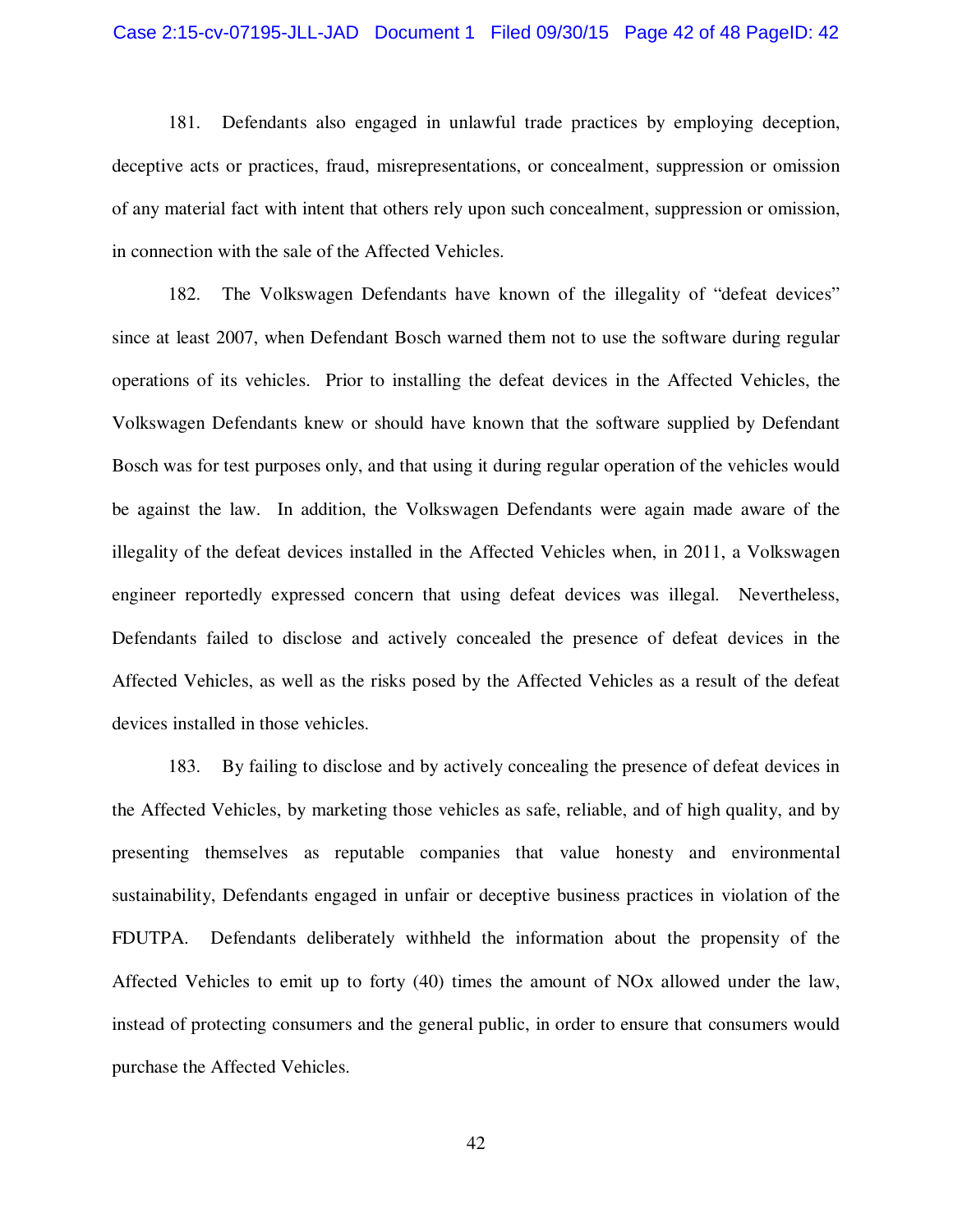#### Case 2:15-cv-07195-JLL-JAD Document 1 Filed 09/30/15 Page 43 of 48 PageID: 43

184. In the course of Defendants' business, they willfully failed to disclose and actively concealed the risks both to the environment and also to the health of the general public posed by the installation of defeat devices in the Affected Vehicles. Defendants compounded the deception by repeatedly asserting that the Affected Vehicles were safe, reliable, and of high quality, and by claiming to be reputable companies that value honesty and environmentalsustainability.

185. Defendants' unfair or deceptive acts or practices, including these concealments, omissions, and suppressions of material facts, had a tendency or capacity to mislead, tended to create a false impression in consumers, were likely to and did in fact deceive reasonable consumers, including Plaintiffs and the Florida Subclass, about the true safety and reliability of the Affected Vehicles, the quality of Defendants' brands, and the true value of the Affected Vehicles.

186. Defendants intentionally and knowingly misrepresented material facts regarding the Affected Vehicles with an intent to mislead Plaintiffs and the Florida Subclass.

187. Defendants knew or should have known that their conduct violated the FDUTPA.

188. As alleged above, Defendants made material statements about the safety and reliability of the Affected Vehicles that were either false or misleading.

189. To protect their profits and to avoid remediation costs and a public relations nightmare, Defendants concealed the risks posed by the Affected Vehicles, and allowed unsuspecting new and used car purchasers to continue to buy/lease the Affected Vehicles, and allowed them to continue driving highly dangerous vehicles.

190. Defendants owed Plaintiffs a duty to disclose the true safety and reliability of the Affected Vehicles because Defendants: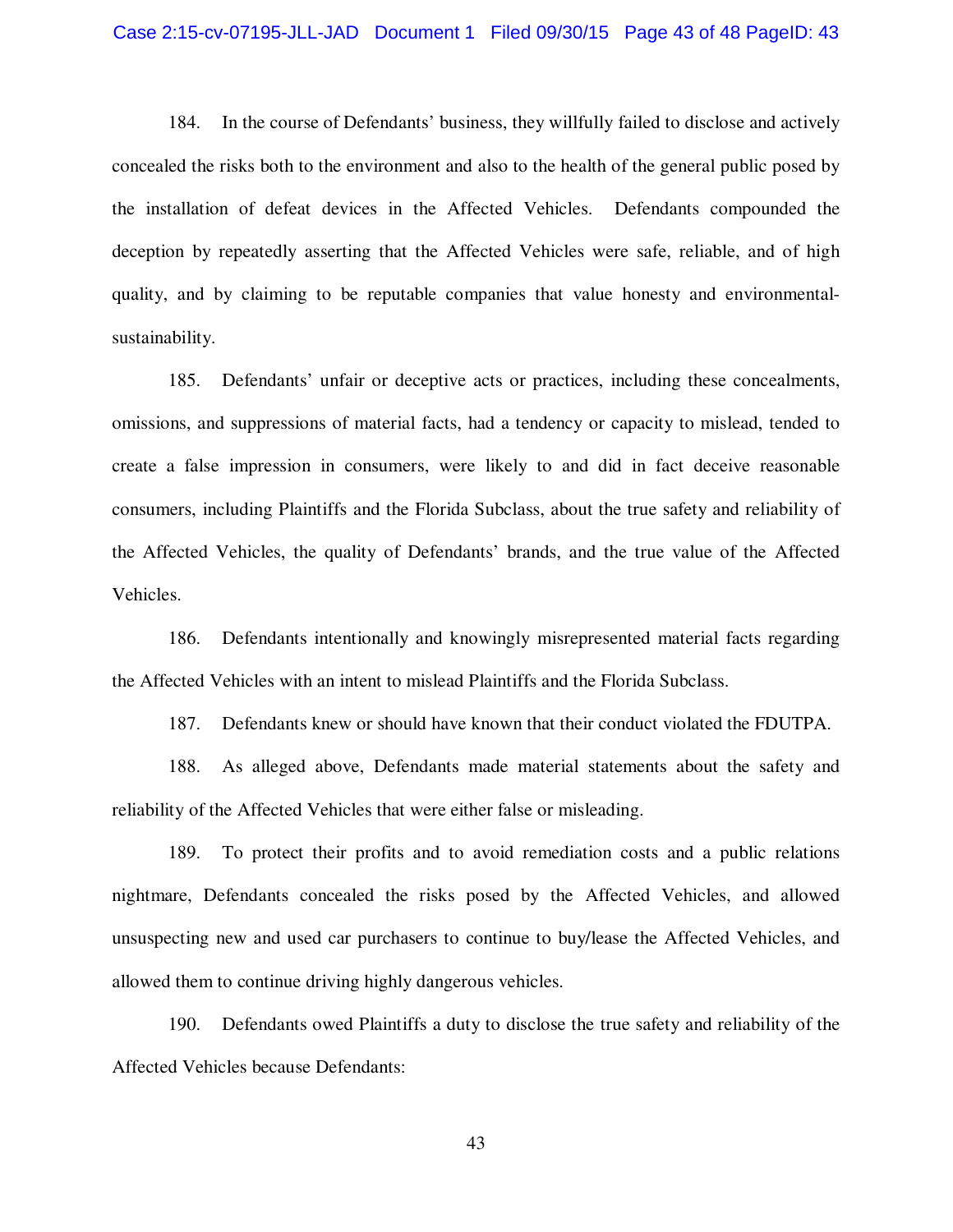(a) Possessed exclusive knowledge of the dangers and risks posed by the foregoing;

(b) Intentionally concealed the foregoing from Plaintiffs; and/or

 (c) Made incomplete representations about the safety and reliability of the foregoing generally, while purposefully withholding material facts from Plaintiffs that contradicted these representations.

191. Because Defendants fraudulently concealed the installation of defeat devices in the Affected Vehicles, resulting in a raft of negative publicity once the emissions scandal finally started coming to light, the value of the Affected Vehicles has greatly diminished. In light of the stigma attached to the Affected Vehicles by Defendants' conduct, they are now worth significantly less than they otherwise would be.

192. Defendants' failure to disclose and active concealment of the risks posed by the installation of defeat devices in the Affected Vehicles were material to Plaintiffs and the Florida Subclass. A vehicle made by a reputable company that produces safe vehicles that comply with the law is worth more than an otherwise comparable vehicle made by a disreputable company that produces unsafe vehicles and schemes to avoid federal and state laws and regulations for its own material gain.

193. Plaintiffs and the Florida Subclass suffered ascertainable loss caused by Defendants' misrepresentations and their failure to disclose material information. Had they been aware of the installation of defeat devices in the Affected Vehicles, and Defendants' complete disregard for the law, Plaintiffs either would have paid less for their vehicles or would not have purchased or leased them at all. Plaintiffs did not receive the benefit of their bargain as a result of Defendants' misconduct.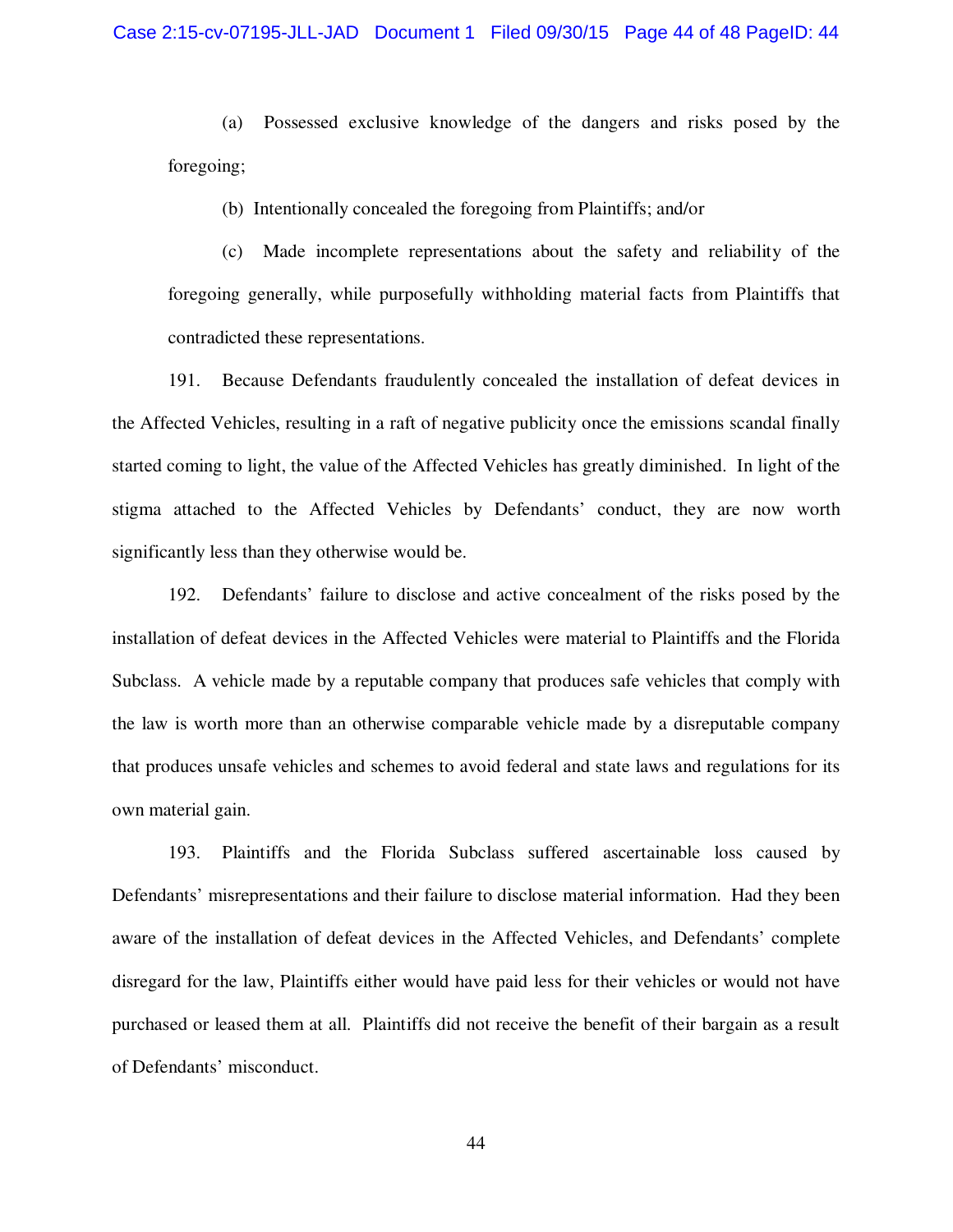194. Plaintiffs and the Florida Subclass risk irreparable injury as a result of Defendants' acts and omissions in violation of the FDUTPA, and these violations present continuing risk to Plaintiffs, the Florida Subclass, and the general public. Defendants' unlawful acts and practices complained of herein affect the public interest.

195. As a direct and proximate result of Defendants' violations of the FDUTPA, Plaintiffs and the Florida Subclass have suffered injury-in-fact and/or actual damage.

196. Plaintiffs and the Florida Subclass are entitled to recover their actual damages under Fla. Stat. § 501.211(2) and attorneys' fees under Fla. Stat. § 501.2105(1).

197. Plaintiffs also seek an order enjoining Defendants' unfair, unlawful, and/or deceptive practices, declaratory relief, attorneys' fees, and any other just and proper relief available under the FDUTPA.

### **COUNT IX Breach of Implied Warranty of Merchantability (Fla. Stat. §§ 672.314,** *et seq***.)**

198. Plaintiffs reallege and incorporate by reference all preceding paragraphs as though fully set forth herein.

199. In the event the Court declines to certify a Nationwide Class under the Magnuson-Moss Warranty Act, this claim is brought on behalf of the Florida Subclass.

200. Defendants are and were at all times during the Relevant Period "merchants" with respect to motor vehicles within the meaning of Fla. Stat. § 672.104(1).

201. A warranty that the Affected Vehicles were in merchantable condition was implied by law in Affected Vehicle transactions, pursuant to Fla. Stat. § 672.314.

202. The Affected Vehicles, when sold and at all times thereafter, were not merchantable or fit for the ordinary purpose for which cars are used. Specifically, they are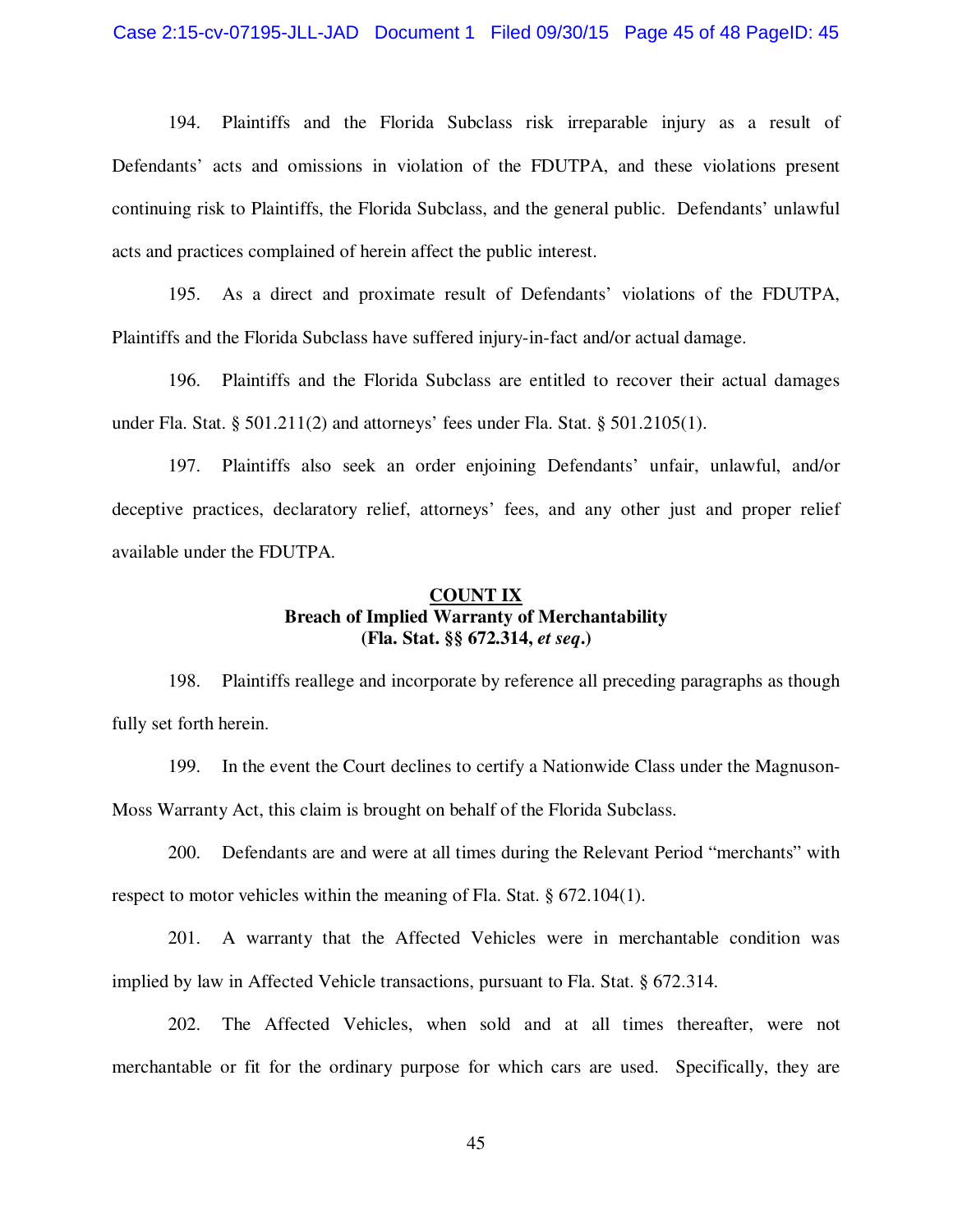inherently dangerous in that they emit up to forty (40) times more noxious fumes into the air than is permissible under federal and state laws and regulations.

203. Plaintiffs and the Florida Subclass, at all times during the Relevant Period, were intended third-party beneficiaries of: (a) Bosch's sale of components for the defeat devices to the Volkswagen Defendants; and (b) the Volkswagen Defendants' sale of Affected Vehicles to Plaintiffs and the Florida Subclass.

204. Defendants were provided notice of these issues by their knowledge of the issues, prior complaints filed against them and/or others, and internal investigations.

205. As a direct and proximate result of Defendants' breach of the warranties of merchantability and fitness for a particular purpose, Plaintiffs and the Florida Subclass have been damaged in an amount to be proven at trial.

WHEREFORE, Plaintiffs, individually and on behalf of members of the Class, respectfully request that the Court enter judgment in their favor and against Volkswagen, as follows:

A. Certification of the proposed Class and Subclasses, including appointment of Plaintiffs' counsel as Class Counsel;

B. An order temporarily and permanently enjoining Volkswagen from continuing the unlawful, deceptive, fraudulent, and unfair business practices alleged in this Complaint;

C. Injunctive relief in the form of a recall or free replacement program;

D. Costs, restitution, damages, and disgorgement in an amount to be determined at trial;

E. Revocation of acceptance;

F. Damages under the Magnuson-Moss Warranty Act;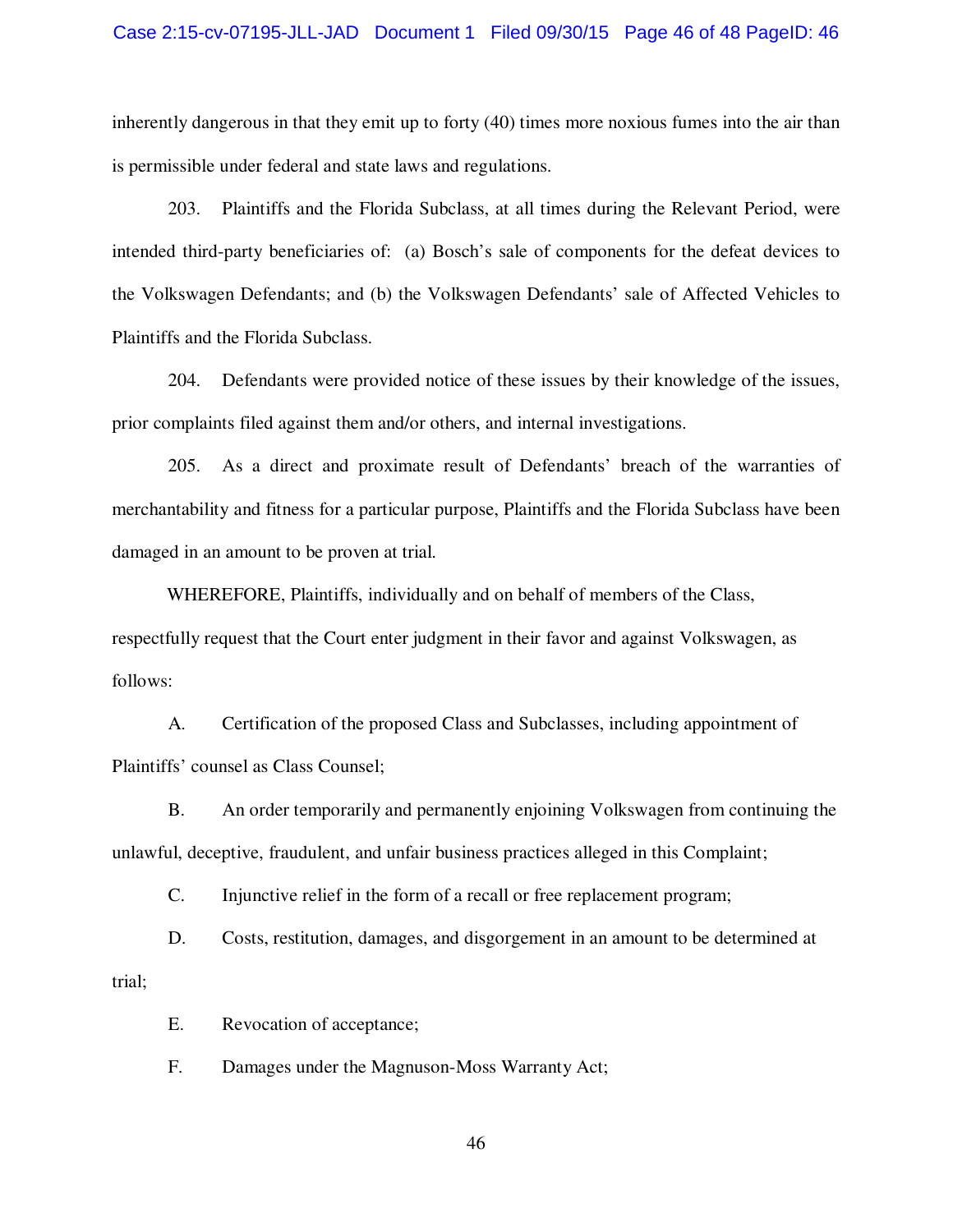G. Treble and/or punitive damages as permitted by applicable laws;

H. An order requiring Volkswagen to pay both pre- and post-judgment interest on

any amounts awarded;

- I. An award of costs and attorneys' fees; and
- J. Such other or further relief as may be appropriate.

# **DEMAND FOR JURY TRIAL**

Plaintiffs demand a jury trial as to all issues so triable.

DATED: September 29, 2015

# **WOLF HALDENSTEIN ADLER FREEMAN & HERZ LLP**

**\_**/s/ Alexander H. Schmidt**\_\_\_\_\_\_\_\_\_\_\_\_\_**  Alexander H. Schmidt Michael Jaffe (*pro hac vice to be filed*) Malcolm T. Brown Correy A. Kamin (*pro hac vice to be filed*) 270 Madison Ave. New York, New York 10016 Tel.: (212) 545-4600 Fax: (212) 686-0114 Schmidt@whafh.com Jaffe@whafh.com Brown@whafh.com Kamin@whafh.com

# **CARELLA, BYRNE, CECCHI OLSTEIN, BRODY & AGNELLO, P.C.**

James E. Cecchi Lindsey H. Taylor 5 Becker Farm Road Roseland, New Jersey 07068-1739 Tel.: (973) 994-1700 Fax: (973) 994-1744 JCecchi@carellabyrne.com LTaylor@carellabyrne.com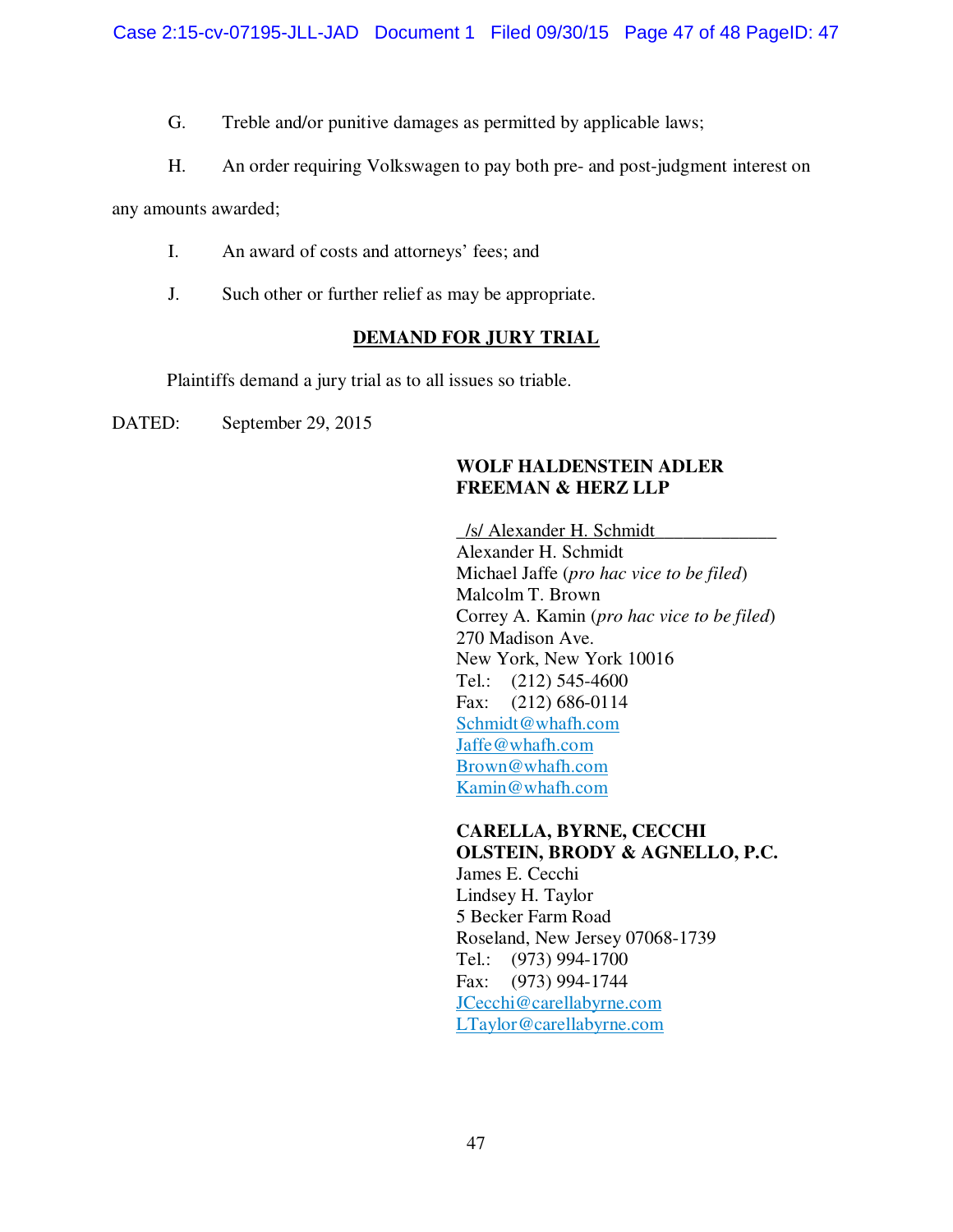### **DENITTIS OSEFCHEN, P.C.**

Stephen DeNittis 5 Greentree Centre, Suite 410 Marlton, New Jersey 08053 Tel.: (856) 797-9951 Sdenittis@denittislaw.com

### **THE WILNER FIRM, P.A.**

Richard J. Lantinberg 444 E. Duval Street Jacksonville, Florida 32202 Tel.: (904) 446-9817 Rlantinberg@wilnerfirm.com

# **THE LAW OFFICES OF MASTANDO & ARTRIP LLC**

Eric J. Artrip D. Anthony Mastando 301 Washington Street, Suite 302 Huntsville, Alabama 35801 Tel.: (256) 532-2222 Artrip@mastandoartrip.com Tony@mastandoartrip.com